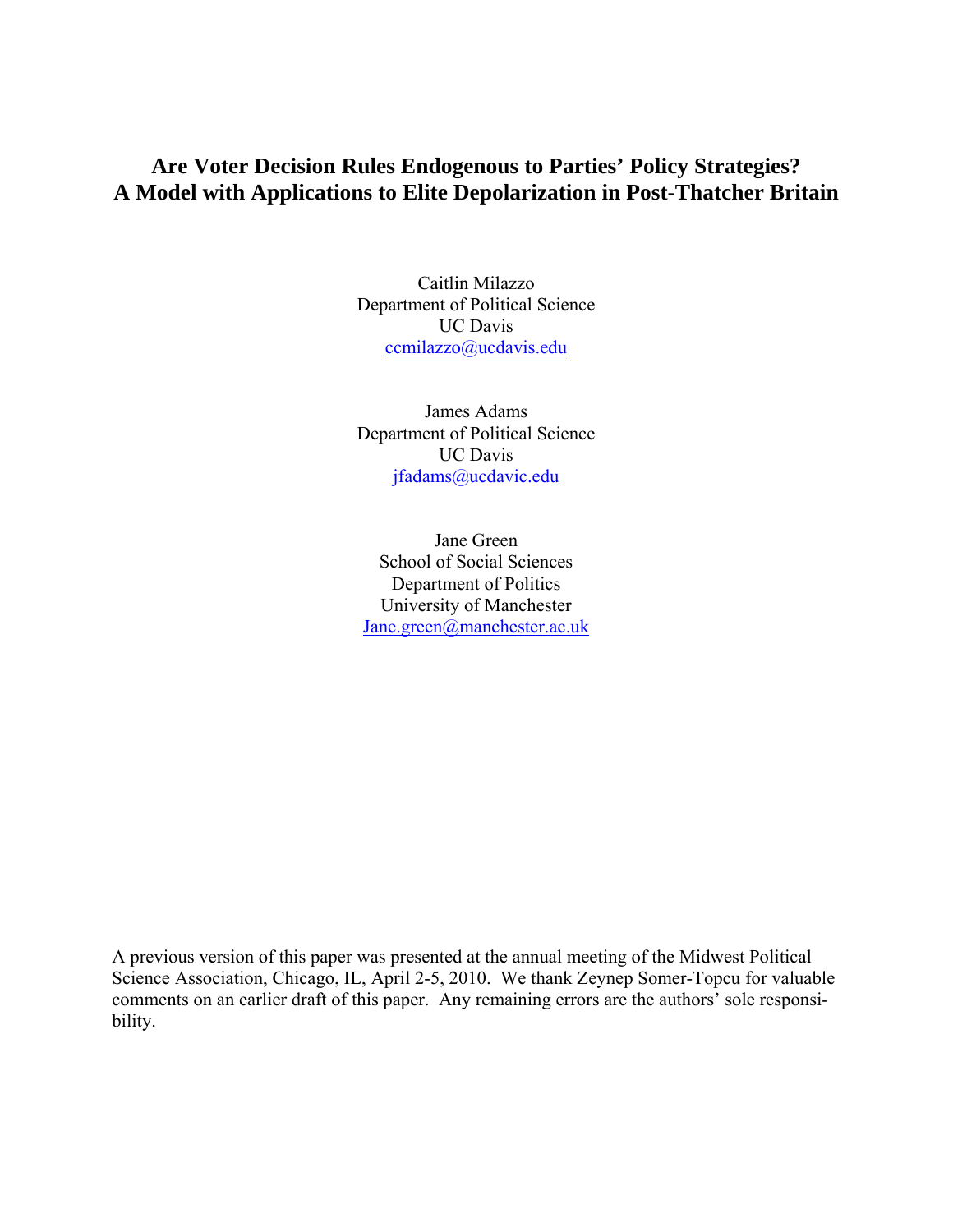### **Are Voter Decision Rules Endogenous to Parties' Policy Strategies? A Model with Applications to Elite Depolarization in Post-Thatcher Britain**

#### **Abstract**

 While spatial modelers assume that citizens evaluate parties on the basis of their policy positions, empirical research on American politics suggests that citizens' party attachments often drive their policy preferences, rather than vice-versa. Building on previous findings that partisanship is less salient to British citizens than to Americans we argue that British citizens will predominantly update their partisanship to match their policy beliefs. We further argue that because policy salience declines when parties converge, citizens' policy beliefs will exert diminishing effects on their party evaluations as parties depolarize on a focal policy dimension – i.e., that voter decision rules are an endogenous function of parties' policy strategies. Furthermore, we argue that due to the strong policy signals that British party elites provide, the reciprocal policy-partisan effects we document should extend to different subconstituencies of British citizens including the more and less educated and politically-engaged. We find support for these hypotheses via individual-level analyses of British election panel survey data between 1987 and 2001.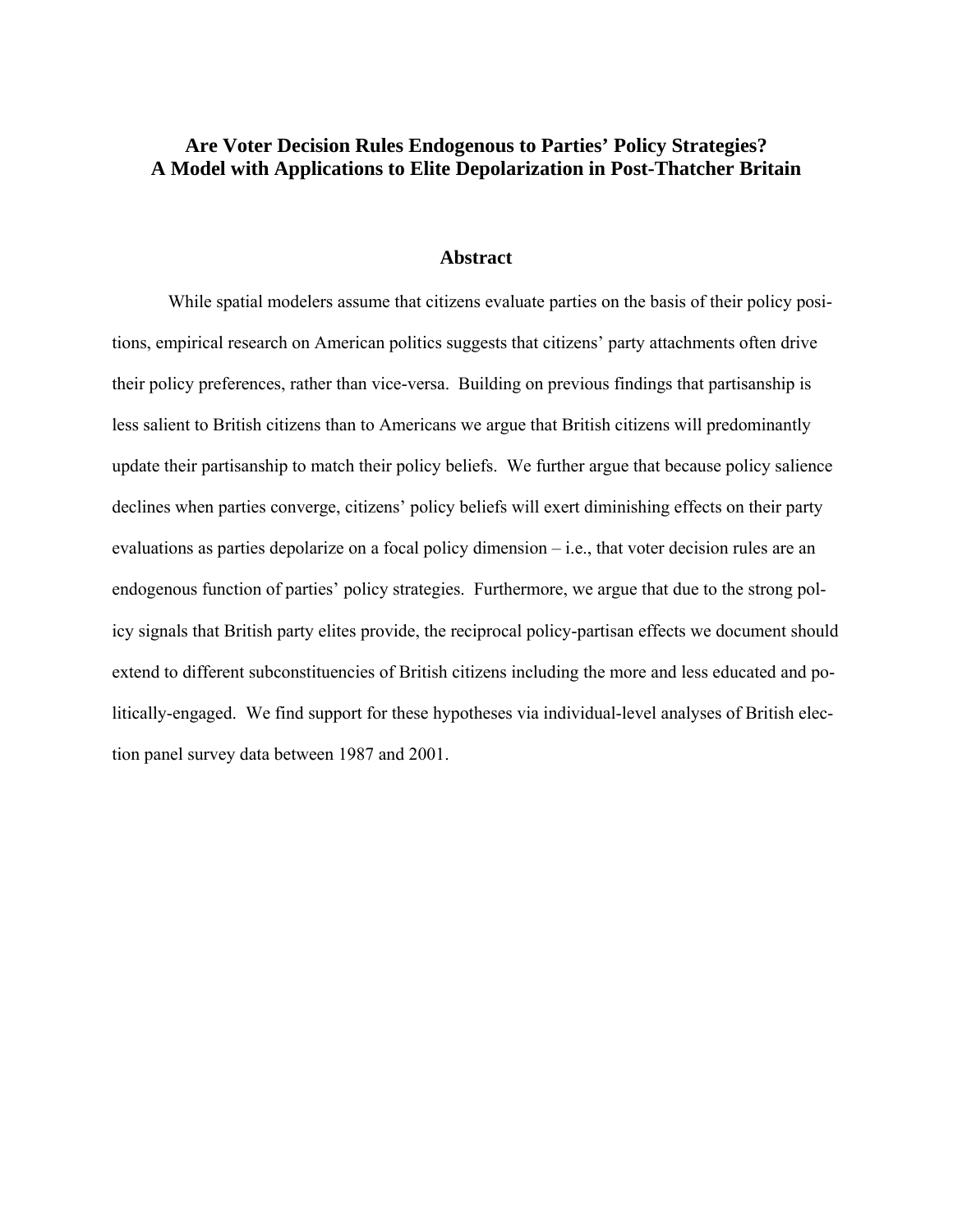The reciprocal relationship between citizens' policy preferences and their party evaluations has motivated extensive scholarly research, in both Europe and the United States. Numerous studies assess whether citizens evaluate parties on the basis of policy considerations, a *policy-driven* process, or whether parties instead cue their pre-existing partisans to adopt the party's policy outlook, a *party persuasion* process (see, e.g., Carrubba 2001; Evans and Andersen 2004; Carsey and Layman 2006; Goren 2005; Gabel and Scheve 2007; Dancey and Goren 2010). These issues are critical for understanding elections, party strategies, and political representation. With respect to representation (e.g., Dalton 1985; Powell 2000; Erikson et al. 2002; McDonald and Budge 2005; Golder and Stramski 2010), if party elites shape citizens' policy beliefs then public opinion may simply mirror these elites' own viewpoints, and the correspondence between mass and elite opinion tells us little about whether parties provide faithful policy representation. With respect to parties' policy strategies, the spatial model of elections (e.g., Downs 1957; Enelow and Hinich 1984; Kedar 2009; Meguid 2008) posits that citizens choose parties based on their policy positions rather than vice-versa, and proceeds to analyze how strategic political elites should position their policies to attract electoral support. However, if the real-world causal relationship actually runs from voters' party evaluations to their policy positions, then the spatial approach is problematic for illuminating parties' policy strategies.

 We advance three arguments about the reciprocal relationships between British citizens' policy preferences and their party attachments. First, building on previous findings that partisanship is less salient to European and specifically British citizens than it is to Americans (e.g., Shiveley 1979; Westholm and Niemi 1992), we argue that the dominant causal relationship for British citizens will be from their policy beliefs to their party evaluations, rather than vice-versa (the *policy primacy hypothesis*). We further argue, however, that policy considerations are not always salient to voters. When party elites adopt less polarized positions on a focal policy dimension, the dimension becomes less salient and thereby exerts less influence on citizens' party attachments. Therefore citizens' decision rules are an *endogenous* function of parties' policy positions (the *elite depolarization hypothe-*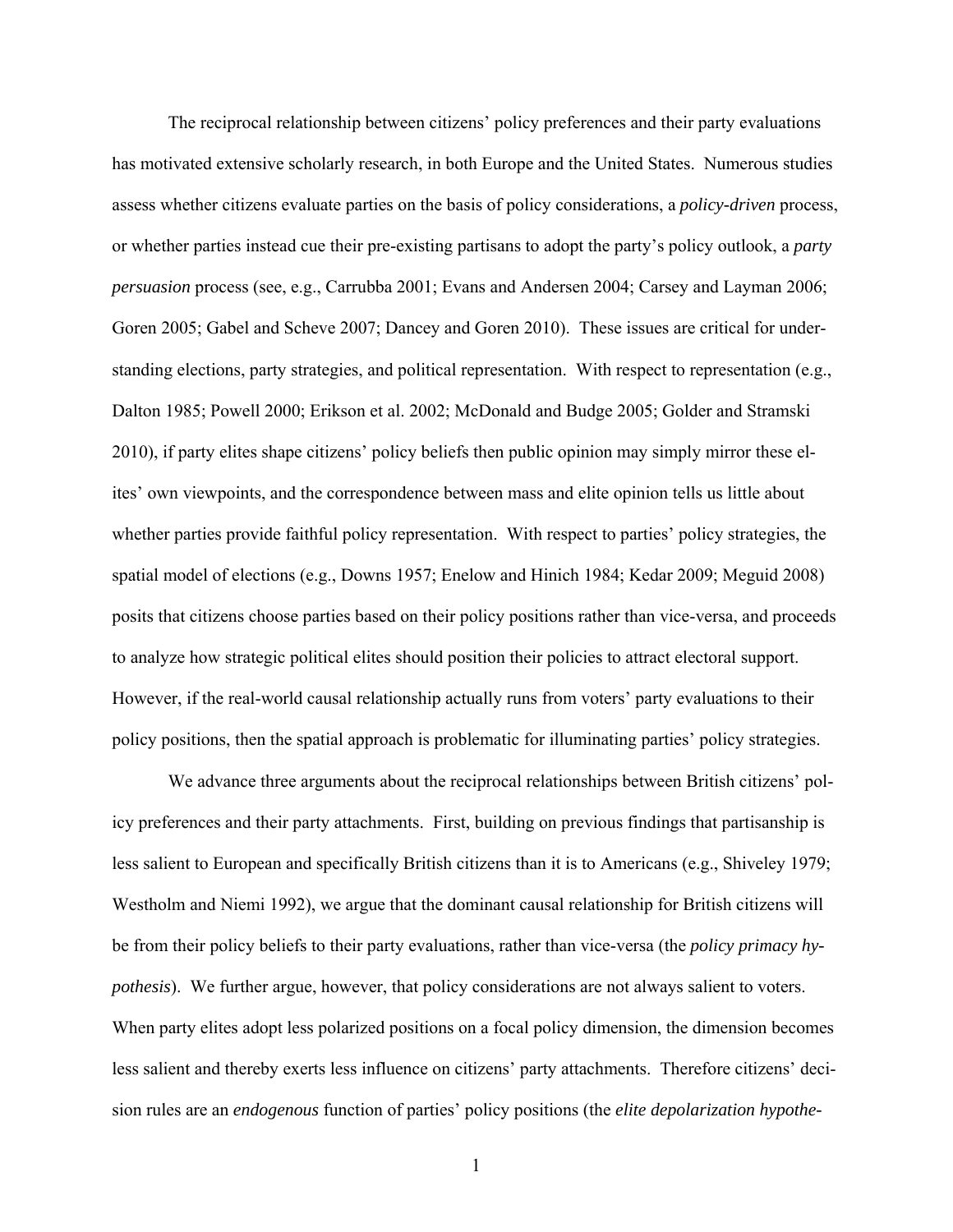*sis*). Finally, we advance the *subconstituencies hypothesis*, which argues that because the unified party parliamentary delegations in Britain provide clear policy cues that virtually all citizens can understand, the causal processes delineated in the policy primacy and the elite depolarization hypotheses will extend roughly equally across different electoral subconstituencies, including the more and less educated, affluent, and politically-engaged.

We evaluate the policy primacy, elite depolarization, and subconstituencies hypotheses via individual-level analyses of British election survey panel data between 1987-2001 – a time period when Labour and Conservative party elites depolarized significantly on the left-right dimension $1$  – and find support for each hypothesis. Specifically, we conclude that during the initial part of the 1987-2001 period, when the parties were polarized on policy issues relating to the Left-Right dimension, British citizens reacted to the parties' positions by updating their party evaluations to match their left-right preferences, but not vice-versa – a pattern that supports the policy salience hypothesis. However, during the latter part of this period, when British voters perceived ideological depolarization between Conservative and Labour party elites, citizens were significantly less likely to update their party attachments to match their left-right preferences, a pattern that supports the elite depolarization hypothesis. We find no evidence that citizens' party attachments exerted substantively significant effects on their policy preferences, at any point between 1987 and 2001. Finally, we find

<span id="page-3-0"></span><sup>&</sup>lt;sup>1</sup> We restrict our analysis to the 1987-2001 time period because the 2005 British Election Study (BES) survey omits the policy questions which are the basis of our analysis, while the pre-1987 BES policy questions have different end-points and (in some cases) different question wordings. And, we focus exclusively on the Left-Right dimension because, as discussed below, the four policy scale questions that that were included in the same format across all three of the British Election Study panels that we analyze all pertain to Left-Right economic issues.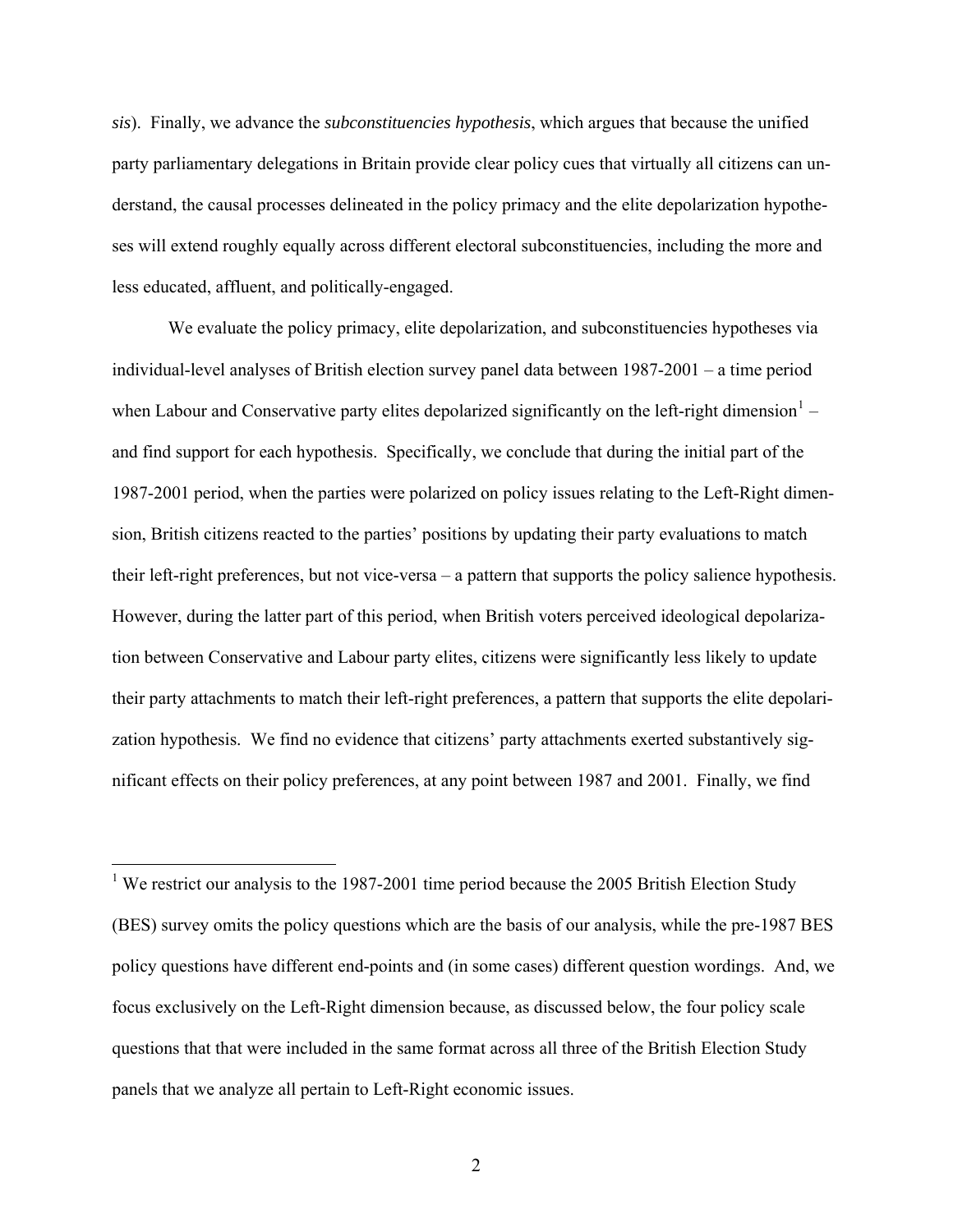that these patterns extend to the subconstituencies of the more and less educated, affluent, and politically-knowledgeable and engaged, which supports the subconstituencies hypothesis.

We believe our findings are important for four reasons. First, our U.K-based findings in support of the policy primacy hypothesis stand in sharp contrast to the findings reported by American politics scholars. The U.S.-based literature on the reciprocal linkages between partisanship and policy attitudes conclude that the predominant pattern is for citizens to update their policy preferences to match their party ID, not vice-versa (Carsey and Layman 2006; Goren 2005; Layman and Carsey 2002; Dancey and Goren 2010). By contrast, we conclude that during periods of elite polarization, the causal influence of British citizens' policy viewpoints on their partisanship is stronger – and the effect of British citizens' partisanship on their policy beliefs is weaker – than it is in the U.S.

 Second, our findings have an important – and positive – implication for political representation: namely, that when British party elites take polarized positions on a salient policy or ideological dimension, voters will choose parties based on their policy viewpoints rather than vice versa. This pattern is reassuring since it is arguably most critical that citizens apply policy-based voting criteria to salient policy dimensions that sharply divide the parties (e.g. Powell, 2000; McDonald and Budge 2005; Golder and Stramski 2010). By contrast, our findings suggest that citizens' policy views exert far weaker effects on their party evaluations when the policy dimension is less salient, which is likely to occur when the parties are not polarized on the dimension. Yet in these latter scenarios, policybased voting by citizens is arguably less critical for policy representation.

 Third, and related, our findings suggest that British party elites have electoral incentives to provide more equal representation of different subconstituencies than do American politicians. American politics scholars conclude that elected officials respond disproportionately to the policy viewpoints of affluent and educated citizens (see, e.g., Bartels 2008; Gilens 2005; Griffin and Newman 2005), a pattern of *unequal representation* that plausibly stems in part from American politicians' perceptions that the members of these privileged subgroups respond disproportionately to el-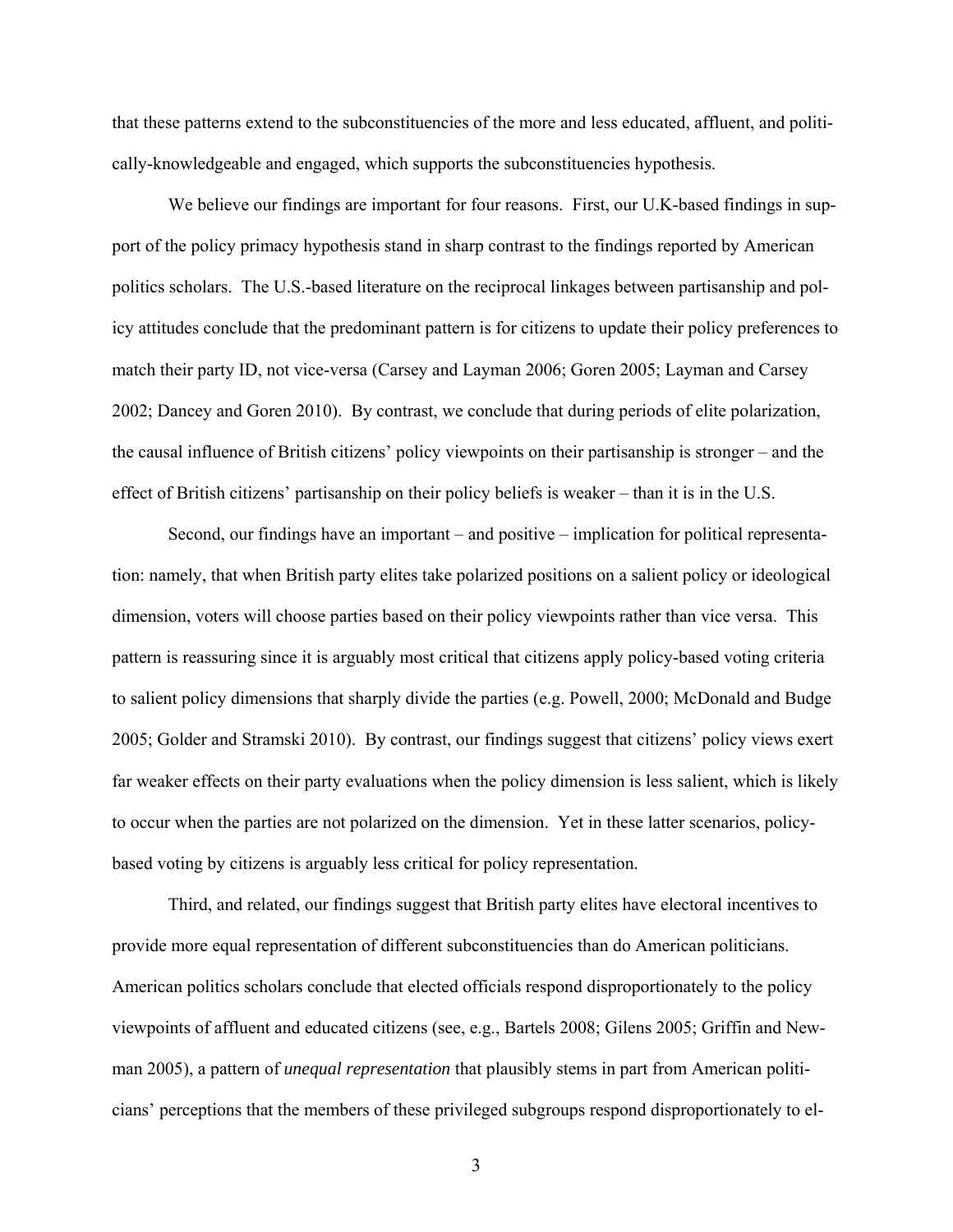ites' policy behavior. By contrast, our finding that British subconstituencies of more and less educated, affluent, and politically-knowledgeable citizens display similar tendencies to update their party evaluations in response to their policy beliefs may motivate British party elites to provide *equal representation* of these different subgroups' collective policy preferences.

Fourth, our analyses document the shift away from the policy-based electoral politics of the Thatcher era to the current period of British politics, in which voters' left-right policy beliefs exert weaker effects on their party attachments. Clarke et al. (2004, 2009) document that the British general elections of 2001 and 2005 turned primarily on citizens' performance-based "valence" considerations relating to party elites' abilities to manage the economy, to address security issues such as crime and terrorism, and to efficiently deliver public services. Our analyses – which demonstrate that British citizens' policy beliefs drove their party attachments during the Thatcher era, but that British citizens post-Thatcher are less likely to update their partisanship in response to left-right policy considerations – help trace the evolution towards the current era of British politics that Clark et al. document, in which performance-based issues assume a more prominent role.

### **The Reciprocal Relationships between British Citizens' Policy Preferences and their Party Support: Hypotheses**

In the United States, the debate over the reciprocal influences of citizens' partisanship and policy beliefs has intensified in recent years. The conventional wisdom of the 1970s and 1980s – that mass partisanship was weakening and was largely driven by other political evaluations, including policy-based considerations (Jackson 1975; Page and Jones 1979; Markus and Converse 1979; Fiorina 1981; Wattenberg 1984) – has been challenged by research that documents strengthening partisan ties that exert increasing effects on vote choice, and which are largely exogenous to short-term political evaluations (e.g., Bartels 2000; Green et al. 2002; Hetherington 2001). Over the past decade scholars have extended this debate by analyzing the reciprocal partisan-policy influences across dif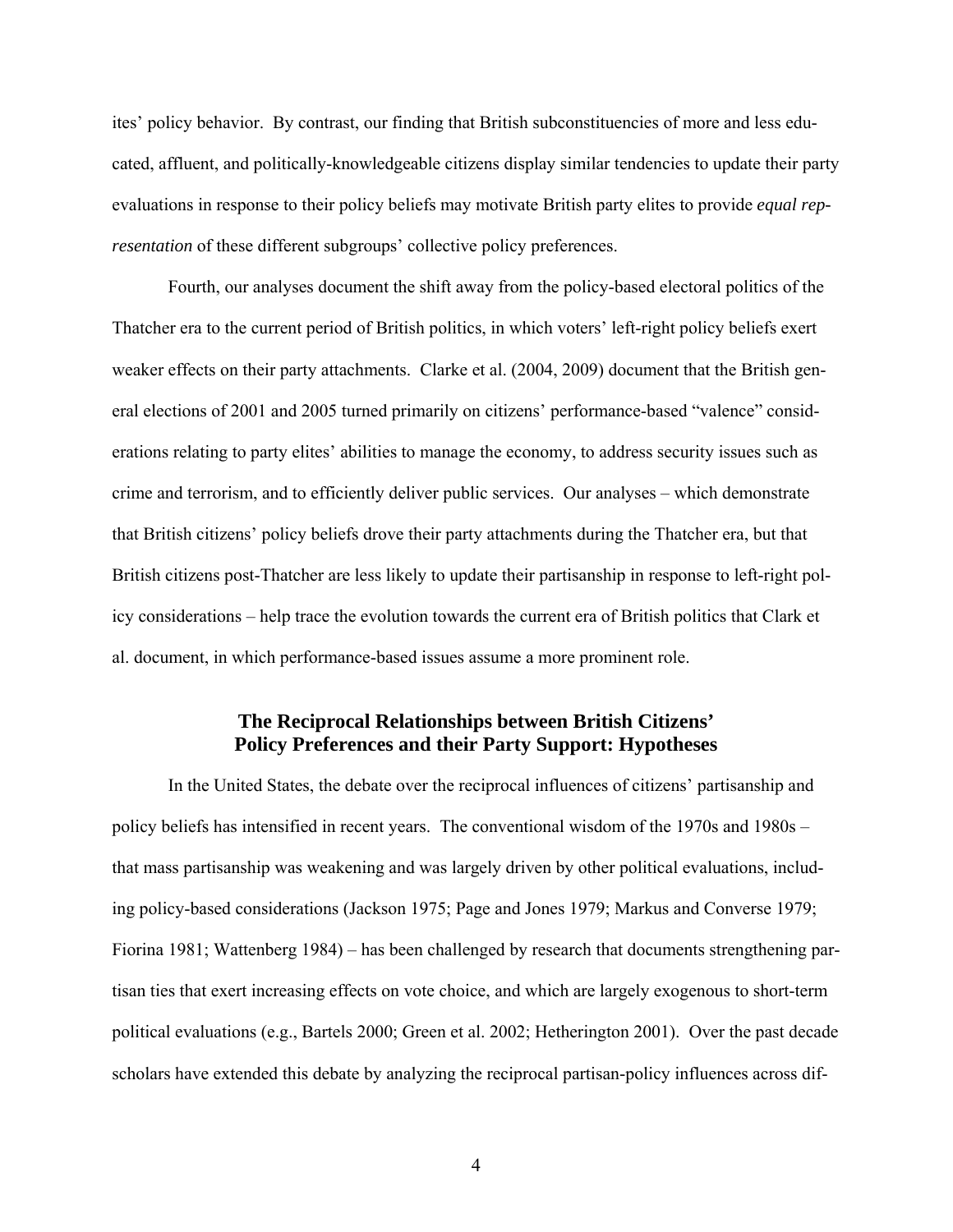ferent issue domains including political values (Goren 2005), and racial, social welfare, and cultural issues (Layman and Carsey 2002; Carsey and Layman 2006; Highton and Kam 2011; Dancey and Goren 2010). Although these studies reach conflicting conclusions about whether (and to what extent) citizens' attitudes influence their partisanship, they uniformly conclude that partisanship influences citizens' policy attitudes and political values. This latter finding suggests that partisanship remains central to American citizens' identities, and that partisan loyalty, while perhaps not the "unmoved mover" posited by the authors of *The American Voter* (Campbell et al. 1960), remains sufficiently salient that citizens experience pressure to bring their policy beliefs in line with their party affiliations.

Studies on European political behavior suggest several reasons why British citizens' partisanship may be less central to their self-images than are policy beliefs and political values. First, scholars question the meaning of party identification in Western Europe, and its correspondence with the concept in the U.S. Whereas party identification displays notable stability in the U.S., it corresponds much more closely with vote choice in Britain and in Europe (see Clements and Bartle 2009) – demonstrating greater volatility – rather than anchoring party support (see Butler and Stokes 1969). This suggests that the assumption that party identification represents a salient identity is problematic in a British context. European scholars also emphasize the political salience of other voter attributes such as social class and religion, which shape voters' social identities – and their policy attitudes – to a greater extent than party identification (Shiveley 1979; Westholm and Niemi 1992; Thomassen 2005). Indeed, some scholars argue that the concept of party identification as a social identity simply does not apply to British citizens (Clarke et al. 2004, 2009), or to European electorates more generally (e.g., Dalton 2008, chapter 9). Additionally, the American and European electorates display contrasting over-time trends in mass partisanship. Whereas the strength of party identification has increased in the United States over the past two decades (e.g., Bartels 2002; Hetherington 2001, 2009), a reverse process of *partisan dealignment* has occurred across much of Europe (see Berglund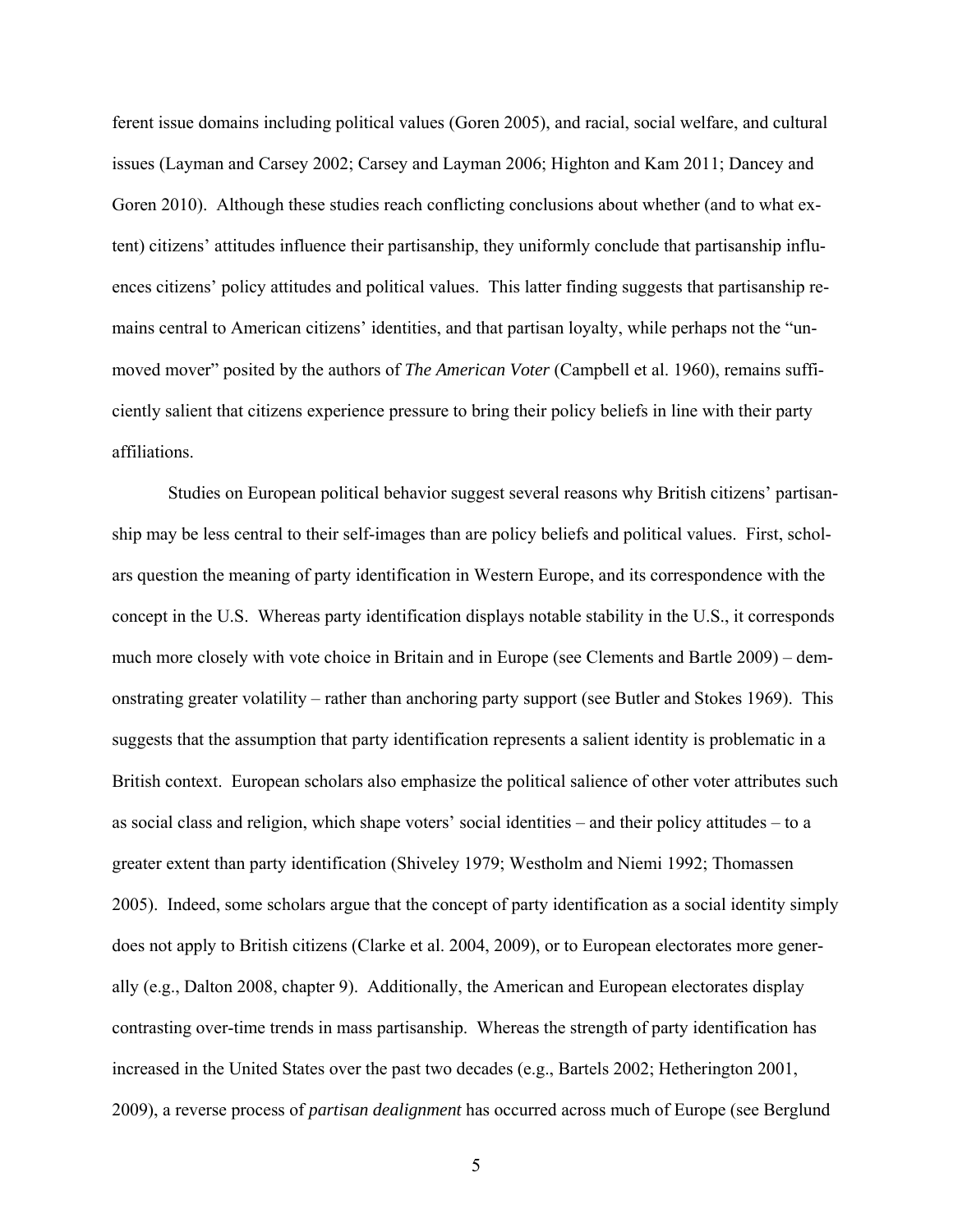et al. 2005), a pattern most clearly documented in Britain (Whiteley and Seyd 2002; Denver 2003; Clarke et al, 2009; Clarke and McCutcheon 2009). As British voters have become less attached to political parties since the 1970s, we expect partisanship to exert weaker effects on citizens' policy beliefs.

The considerations outlined above imply that, *contra* Americanists' findings that citizens take policy cues from party elites, the dominant causal relationship in Britain should run from citizens' policy preferences to their party attachments:

H1 (The Policy Primacy Hypothesis): For British citizens, the dominant causal relationship is from their policy preferences to their party attachments, rather than vice versa.

#### *Policy-based influences on partisanship: The importance of party positioning*

In their empirical analyses of the reciprocal relationships between Americans' policy beliefs and their partisanship, Carsey and Layman (2006) conclude that citizens update their partisanship in response to policy-based considerations if – and only if – they perceive policy differences between the parties and consider the issue to be salient. In all other scenarios, i.e., those where citizens fail to perceive party policy differences and/or where citizens do not find the issue to be salient, the authors find no effects of citizens' policy considerations on their party attachments. In important and related research, Highton and Kam (2011) demonstrate that debates relating to economic, racial, and cultural policies were more salient to American citizens during the 1980s and the 1990s – a period when Democratic and Republican party elites polarized over these issues – than was the case during the 1970s, when the parties offered less polarized positions.

The Carsey-Layman and Kam-Highton findings suggest that voters' tendencies to update their partisanship to match their policy preferences are endogenous to party elites' policy positioning: specifically, the less polarized the parties' positions on the focal policy or ideological dimension, the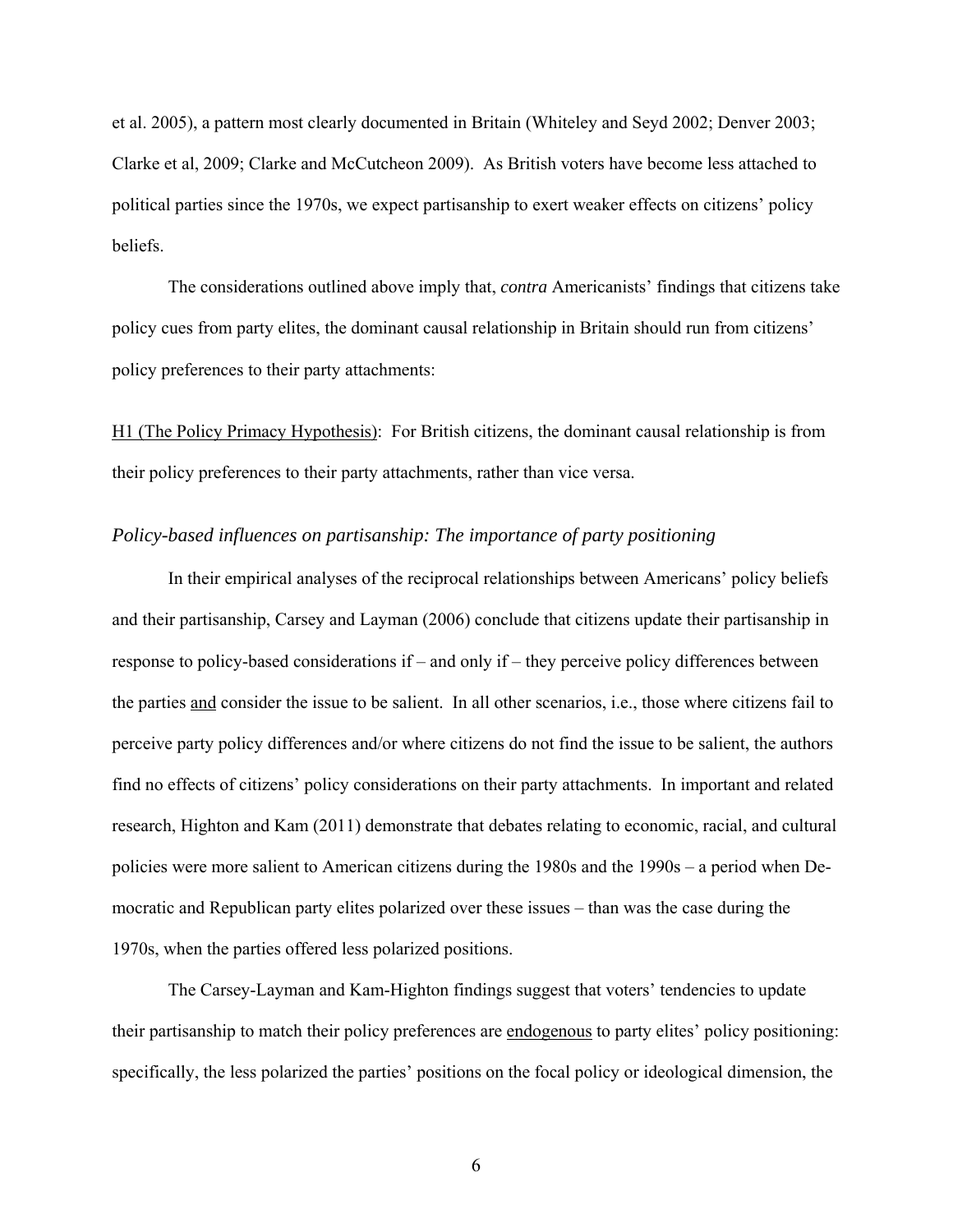less we should expect citizens' positions on this dimension to drive their partisanship. This is true for two reasons. First, when the policy distance that separates rival parties declines then citizens are less likely to perceive policy differences between the parties, which Carsey and Layman (2006) identify as a necessary condition for citizens' policy beliefs to move their partisanship. Second, party elites have fewer incentives to campaign on issues that do not distinguish the party from its opponent(s), so that such dimensions may be less relevant even to those voters who perceive party differences. This argument meshes with the Highton-Kam finding that policy debates were more salient to Americans during the 1980s and 1990s – a time of increasing elite polarization – than during the 1970s when elites were less polarized. These considerations motivate our second hypothesis:

H2 (The Elite Depolarization Hypothesis). As parties depolarize on a focal policy or ideological dimension, voters' preferences on this dimension will exert less influence on their partisanship.

### *Do partisan- and policy-based updating processes differ across British subconstituencies?*

The literature on American political behavior highlights theoretical and empirical reasons to expect educated and politically-aware citizens to experience disproportionate pressure to align their party evaluations and their policy beliefs. Theoretically, insofar as high levels of education and political engagement motivate citizens to monitor elite political discourse (and help them make sense of this discourse), we might expect the educated and politically-engaged to display enhanced awareness of parties' policy positions, and that this will motivate them to reciprocally update their partisanship and their policy beliefs (Converse 1964; Zaller 1992). Empirically, as discussed above, Carsey and Layman (2006) find that only those citizens who perceived policy differences between the Democratic and Republican parties engaged in policy-based updating of their party attachments, while Baldassari and Gelman (2009) and Claassen and Highton (2008) find that the subgroups of educated and politically-engaged citizens disproportionately updated their policy beliefs and/or their partisanship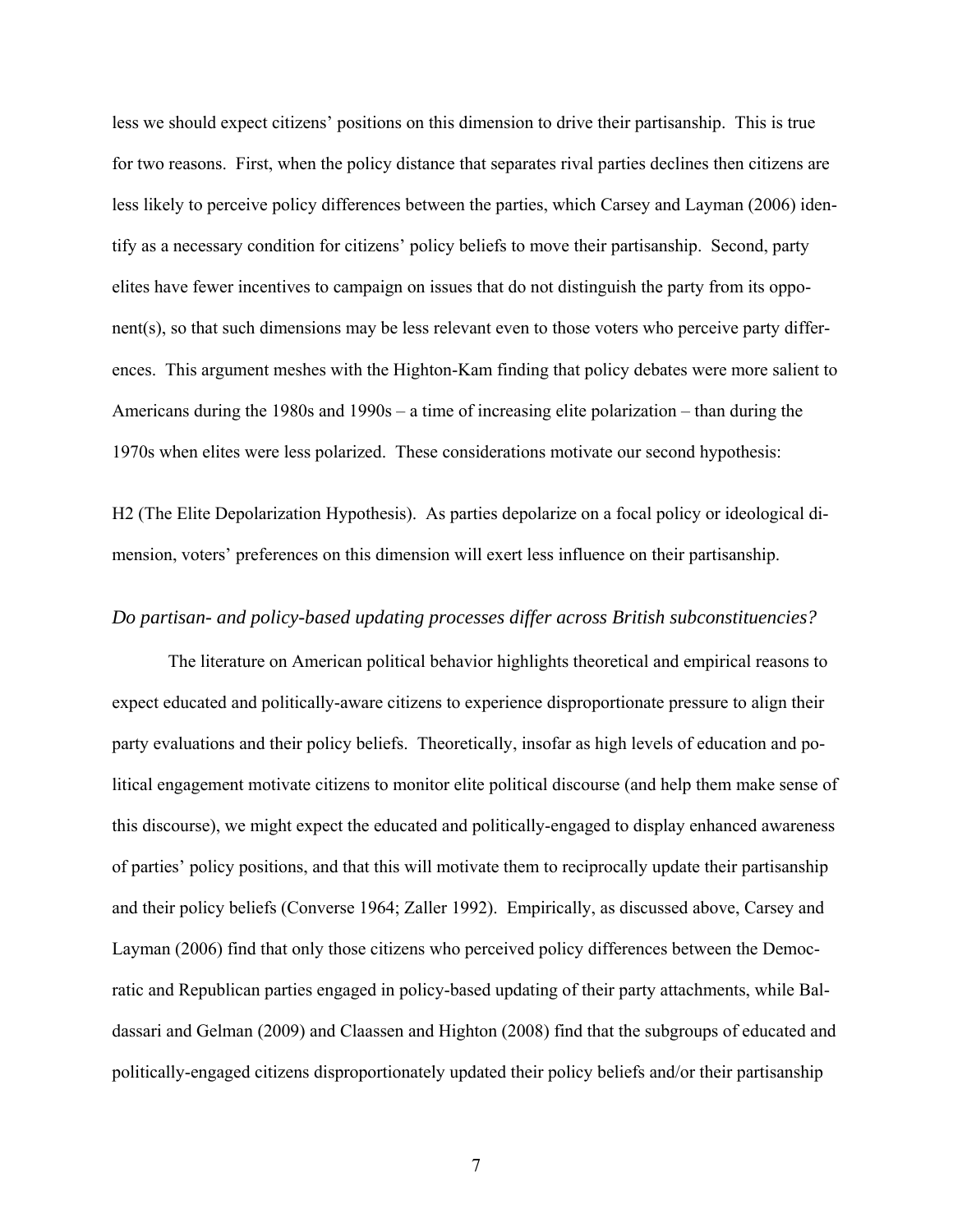in response to American elites' growing polarization.<sup>[2](#page-9-0)</sup> This raises the question: should we expect to observe similar subconstituency-based differences in Britain between more and less educated and politically-engaged citizens?

We believe the answer to the above question is *no*. This is because British parties' parliamentary delegations – in common with the party delegations in most Western European parliamentary democracies – are highly unified, and thereby convey clear policy cues to citizens, compared to the weaker policy cues delivered by the more ideologically-diverse, decentralized, American parties.<sup>[3](#page-9-1)</sup> Thus the challenges of perceiving and reacting to British party elites' policy cues plausibly place lesser cognitive demands on citizens than do the more ambiguous and diffuse policy messages that American party elites convey to the public. British elites' policy promises (and behavior in parliament) should thereby register even with citizens who possess limited information about politics and who come from modest educational backgrounds. Indeed previous research documents that citizens in Western European democracies hold quite accurate perceptions of parties' policy positions (see, e.g., Pierce 1988 pages 70-71; Stevenson and Vonnahme 2009), and, furthermore, that these percep-

 $\overline{a}$ 

<span id="page-9-1"></span><sup>3</sup> The high levels of cohesion of parliamentary delegations in western European parliamentary democracies, compared to the United States, occur in part because such unity is crucial for maintaining a working majority for the party(ies) in government, and also because the selection of parliamentary candidates is a more centralized process in western Europe than in the U.S, which enhances European party leaders' abilities to punish MPs that do not vote in favor of the party's policy positions (see, e.g., Sartori 1968; Tavits 2009).

<span id="page-9-0"></span><sup>&</sup>lt;sup>2</sup> By contrast Dancey and Goren (2010, page 696) do not identify significant differences in the reciprocal partisan- and policy-based updating processes of citizens with different degrees of political awareness and media exposure, although the authors emphasize that the small sample sizes in their analyses leave this issue unsettled.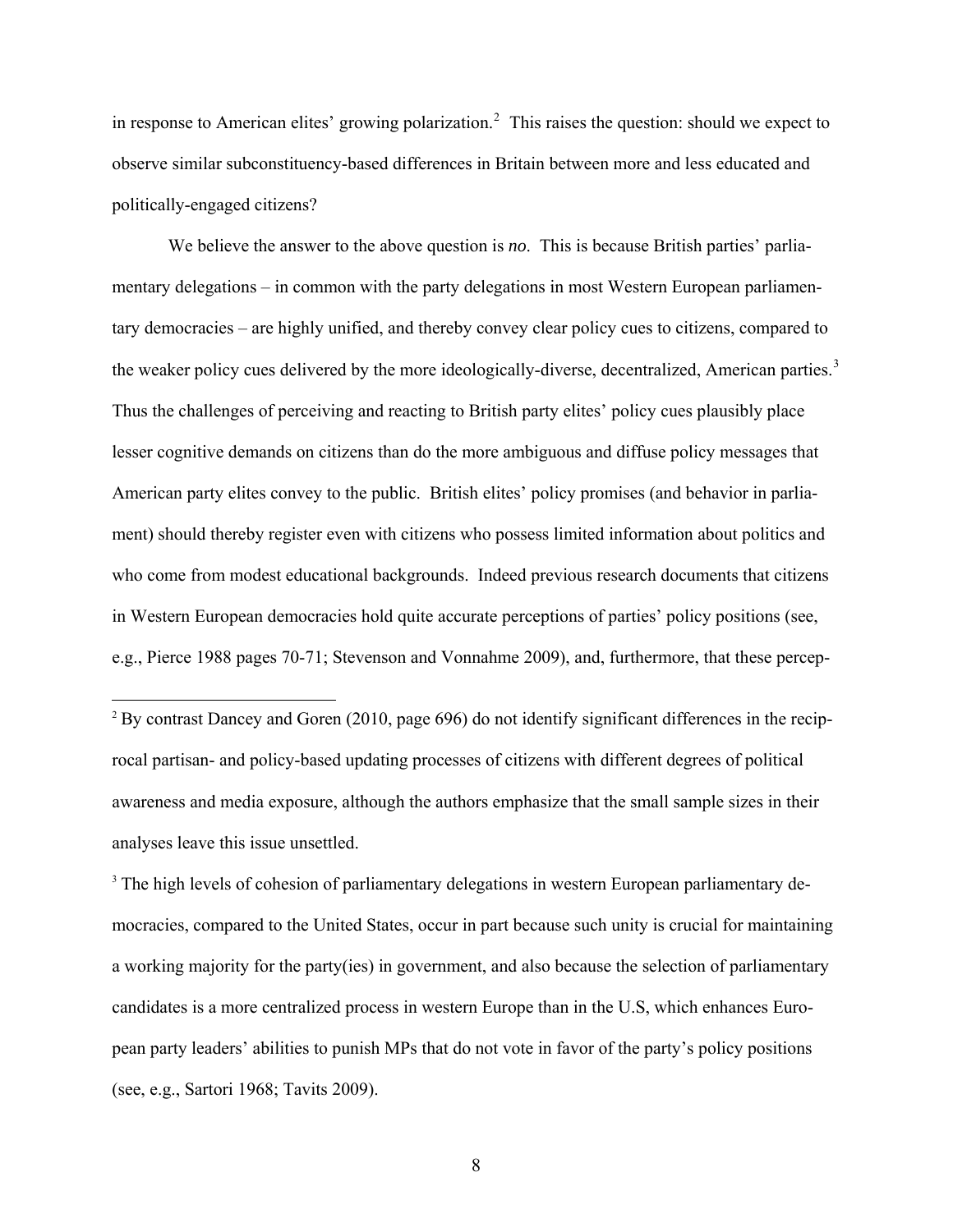tions are similar among the subgroups of the more and less educated, affluent, and politicallyengaged (Adams, Green, and Milazzo 2009). These considerations motivate our third hypothesis:

H3 (The Subconstituencies Hypothesis). British citizens' tendencies to reciprocally update their policy beliefs and their party evaluations are similar across different subgroups in the electorate.

#### **Empirical Analyses**

Great Britain is an ideal testing ground for our hypotheses because the two dominant political parties, Labour and the Conservatives, were polarized on economic and social welfare policy during the 1980s (the Margaret Thatcher era) which allows to us to evaluate the policy primacy hypothesis, but the parties depolarized on these issues post-1990 (see, e.g., Budge 1999; Norris 1999; Webb and Farrell 1999) so that we can evaluate the elite depolarization hypothesis.<sup>[4](#page-10-0)</sup> (In the next section we evaluate the subconstituencies hypothesis.) The Conservatives' selection of Margaret Thatcher as party leader in 1975 contributed to ending the 'Postwar Settlement,' a long period of relative policy consensus between Labour and Conservative party elites. Thatcher, who became Prime Minister following the Conservative victory in the May 1979 General Election, shifted her party rightward over time by advocating reduced state intervention in the economy, an expanded role for the free market, a diminished role for trade unions, and the virtues of personal responsibility, hard work, and entrepre-

<span id="page-10-0"></span><sup>4</sup> Although the Liberal Democrats have at times played an important role in British postwar politics, we restrict our analysis to the Labour and Conservative parties. Between 1987 and 2001 (the period of our study), the Conservatives (from 1987-97) and then Labour (from 1997-2001) governed in single-party governments and thereby exercised a virtually monopoly on policy-making influence. Furthermore, the Liberal Democrats were more likely to conduct locally-based, candidate-centered campaigns similar to those in U.S. Congressional elections (Katz and King 1999), and identification with this party is far lower than towards the two main parties (Russell and Fieldhouse 2004).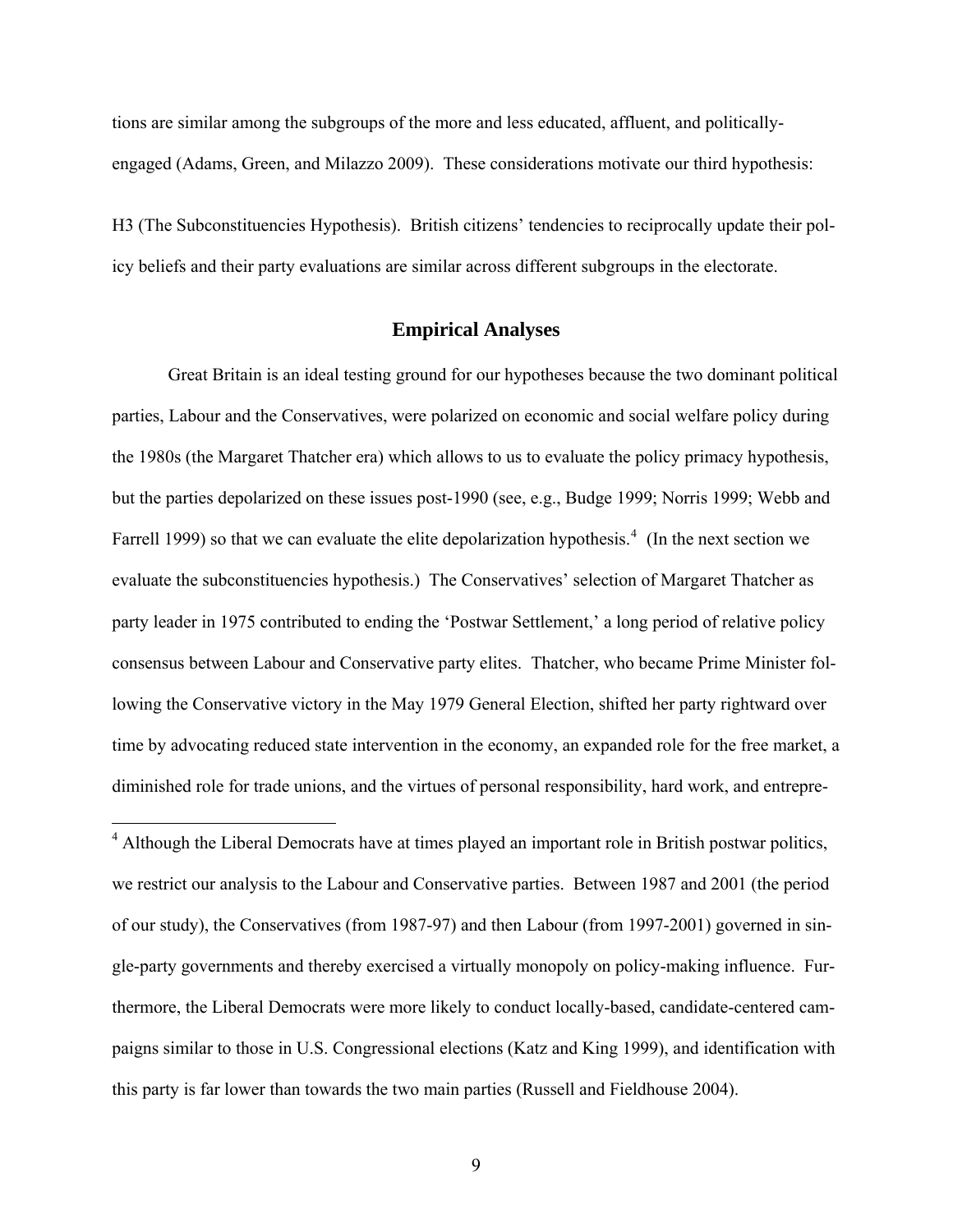neurship. This right-wing policy emphasis sharply differentiated the Conservatives from the leftleaning Labour Party which strenuously opposed Thatcher's policy initiatives (Norton 2001).

The party policy depolarization that has characterized British politics in the period following Thatcher's resignation as Prime Minister (and Conservative Party leader) in 1990 stems primarily from three factors. First, Thatcher was succeeded by a series of leaders (notably John Major from 1990-1997 and William Hague from 1997-2001) who adopted more moderate policy approaches, particularly on public services. Second, the Conservatives' well-publicized internal divisions during the 1990s hindered their ability to convey a clear policy message to the public, thereby blurring the party's image as a strongly right-wing party (see Denver 1998). Third, Tony Blair, who was the Labour Party leader from 1994-2007 and Prime Minister from 1997-2007, dramatically moderated Labour's policy platform by advocating lower taxes and reduced welfare dependency, and by emphasiz-ing law and order, fiscal prudence, and personal responsibility.<sup>[5](#page-11-0)</sup>

Trends in British Election Study (BES) respondents' party placements on the policy scales included in the BES confirm that the British electorate perceived the Labour-Conservative policy polarization during the Thatcher era, along with the striking depolarization post-Thatcher. Table 1 reports the mean positions that BES respondents ascribed to the Labour and Conservative parties along the four policy scales included in each BES between 1987 and 2001, that relate to preferences for providing social services versus cutting taxes; support for income redistribution; preferences for fighting inflation versus lowering unemployment; and, support for nationalization of industry. (We

<span id="page-11-0"></span><sup>&</sup>lt;sup>5</sup> A range of analyses support this interpretation of the policy-based depolarization of the two major British parties post-Thatcher, including estimates derived from experts' party placements (Laver 1998; Benoit and Laver 2006), Labour and Conservative party elites' Left-Right self-placements (Green forthcoming), and manifesto content analysis of party left-right positions (Bara and Budge 2001).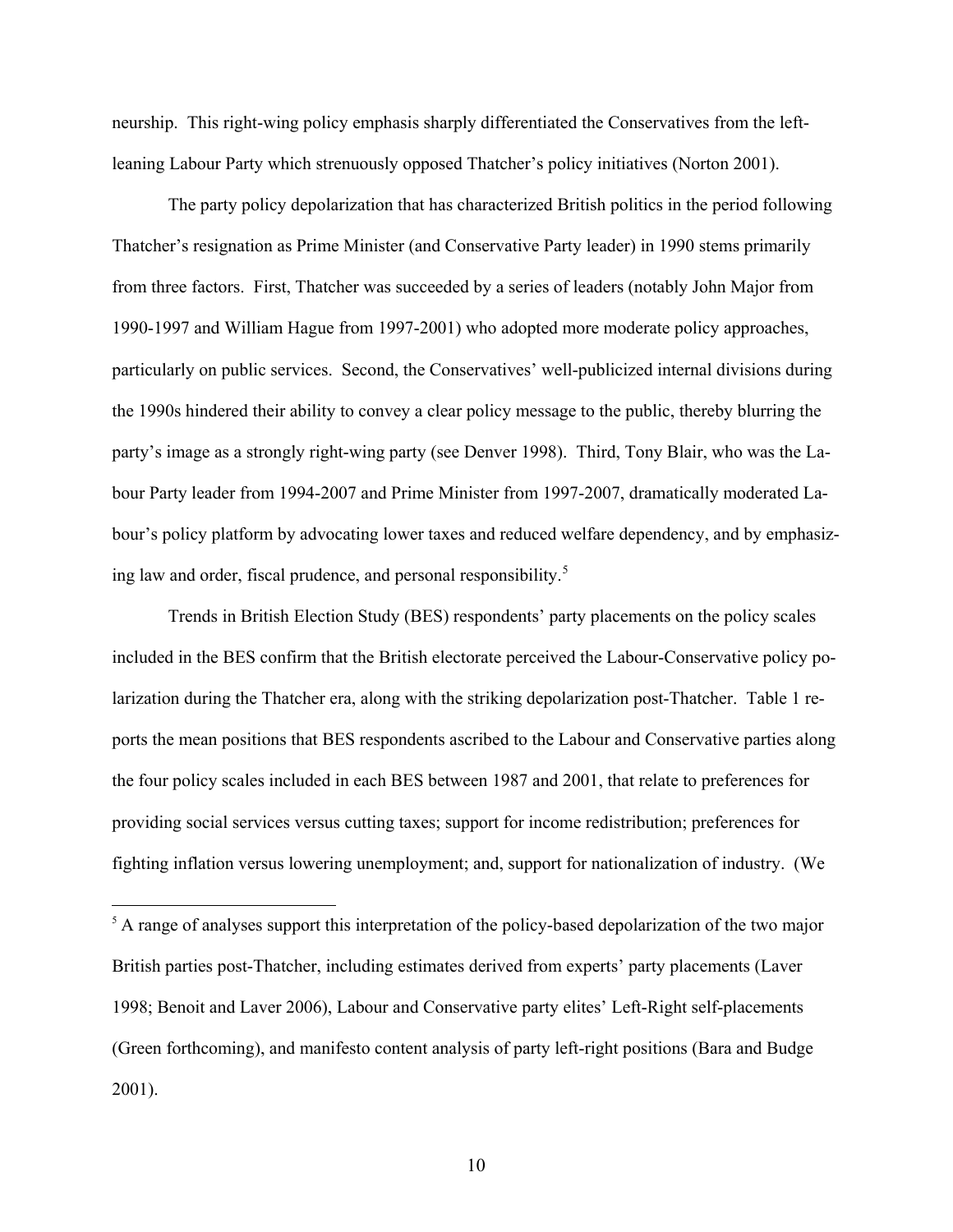restrict our analysis to the 1987-2001 time period because the 2005 and 2010 BES studies did not include these policy scale questions, while the pre-1987 BES policy questions had different endpoints and (in some cases) dramatically different question wordings.) These mean party placements are along a series of 1-11 scales for which higher numbers denote a more right-wing position. The computations reported in the rows labeled "Lab-Con gap" represent the difference between respondents' mean placement of the Conservative Party and their mean placement of Labour along the focal policy dimension. (The texts of the policy scale questions are presented in the appendix.) The computations show that in 1987, during the Thatcher era, BES respondents placed Labour roughly five units to the left of the Conservatives (on average), an immense distance along the 1-11 policy scales (see the bottom row of Table 1). However voters' perceptions of Labour-Conservative policy differences declined dramatically during the post-Thatcher period, as respondents' placements of Labour shifted sharply towards the center as did their placements of the Conservatives: between 1987-2001 the magnitude of the perceived Labour-Conservative policy gap across the four policy scales declined from 4.97 policy units in 1987, to 4.33 units in 1992, to 3.61 units in 1997, and to 2.27 units in 2001, less than half the magnitude of the perceived policy gap in 1987, although respondents contin-ued to perceive meaningful party policy differences in 2001.<sup>[6](#page-12-0)</sup> In the analyses presented below, we use time as a proxy for elite policy convergence.

### [TABLE 1 ABOUT HERE]

<span id="page-12-0"></span> 6 We estimate statistically significant differences in respondents' mean placements of the Labour and Conservatives parties in each cross-section  $(p < .01)$ , along with a statistically-significant decline in the magnitude of this perceived Labour-Conservative policy gap across each successive observation (i.e., 1987-1992, 1992-1997, 1997-2001).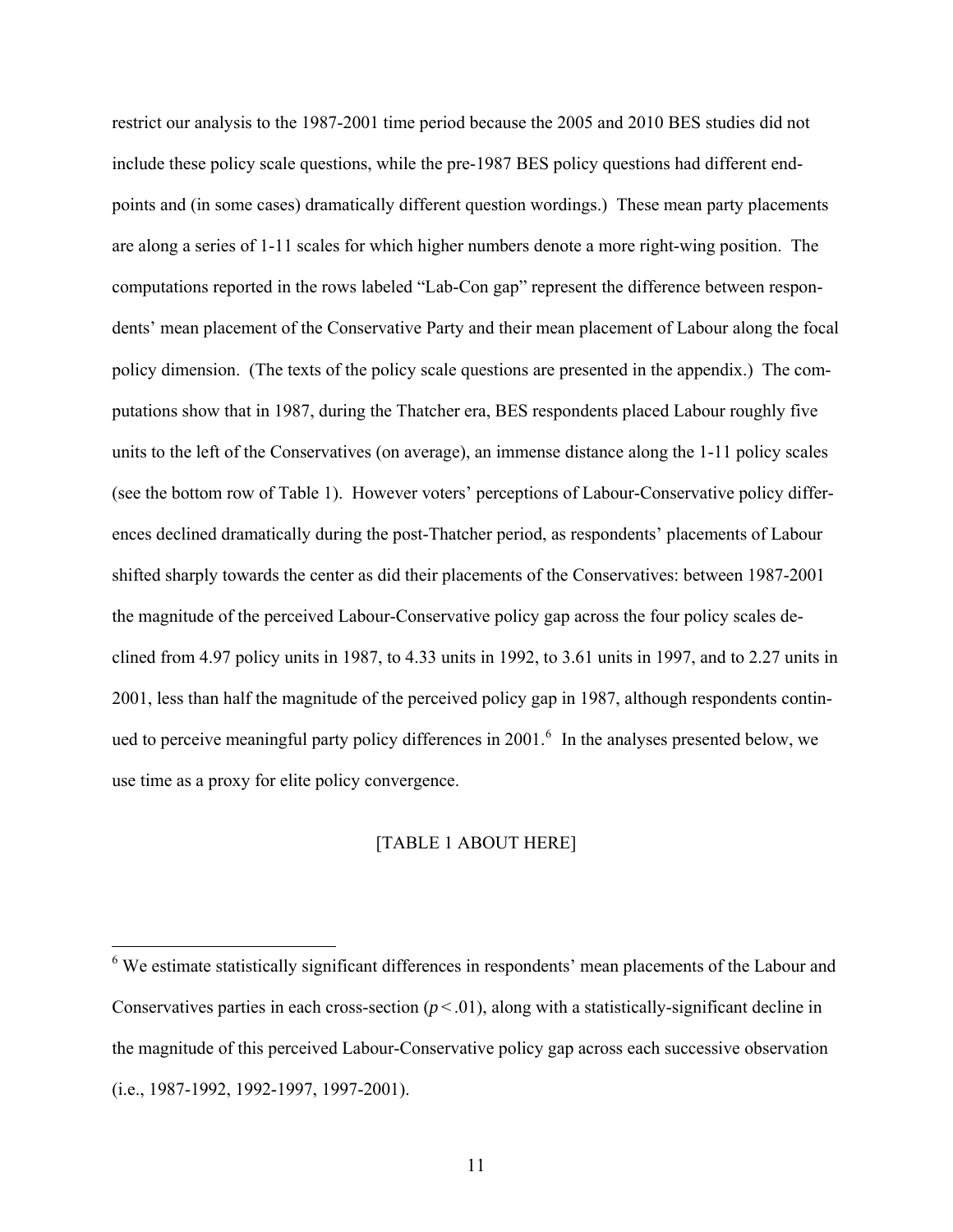The American literature on mass partisan polarization emphasizes the changing relationship between citizens' party loyalties and their policy beliefs. According to this *partisan sorting* perspective, the widening policy gap between Democratic and Republican party elites has prompted a sorting of Democratic and Republican partisans' policy preferences in the electorate, i.e., the difference between the mean policy preferences of rank-and-file Democratic partisans versus those of rank-andfile Republicans has increased over time (see, e.g., Carmines and Stimson 1989; Abramowitz and Saunders 1998; Fiorina and Levendusky 2006; Levendusky 2009; Hetherington 2009). Table 2, which reports BES respondents' mean self-placements on the policy scales, displays patterns of mass-level partisan sorting in Britain. For each policy scale in each election year, the table reports the mean self-placement computed for all respondents, for all Conservative partisans, and for all La-bour partisans.<sup>[7](#page-13-0)</sup> We also report the policy distance between the mean self-placements of Conservative and Labour identifiers (the 'Labour-Conservative partisan gap' variable), which provides an index of the degree of partisan sorting on the policy scales. The computations show that in 1987 Conservative partisans placed themselves roughly 2.8 units to the right of Labour partisans (on average) along the 1-11 policy scales (see the bottom row of Table 2), but that the gap between the mean selfplacements of the rival parties' supporters narrowed over time, to 2.4 units in 1992, to 1.8 units in 1997, and to 1.7 units in 2001.<sup>[8](#page-13-1)</sup> To the extent that this mass-level partisan sorting was a response to

 $\overline{a}$ 

<span id="page-13-1"></span> $8$  These differences between the mean self-placements of Conservative and Labour partisans are statistically significant in each cross-section  $(p < .01)$ , and the decline in the magnitude of the computed Labour-Conservative partisan gap between 1987 and 2001 is statistically significant  $(p < 0.01)$ .

<span id="page-13-0"></span> $<sup>7</sup>$  Party identification categories were computed using the question, 'Generally speaking, do you think</sup> of yourself as… [Labour, Conservative, Liberal Democrat…] or what?'. We note that we recomputed the means reported in Table 2 while controlling for the strength of party identification and the patterns of partisan-based depolarization were identical to those we discuss below.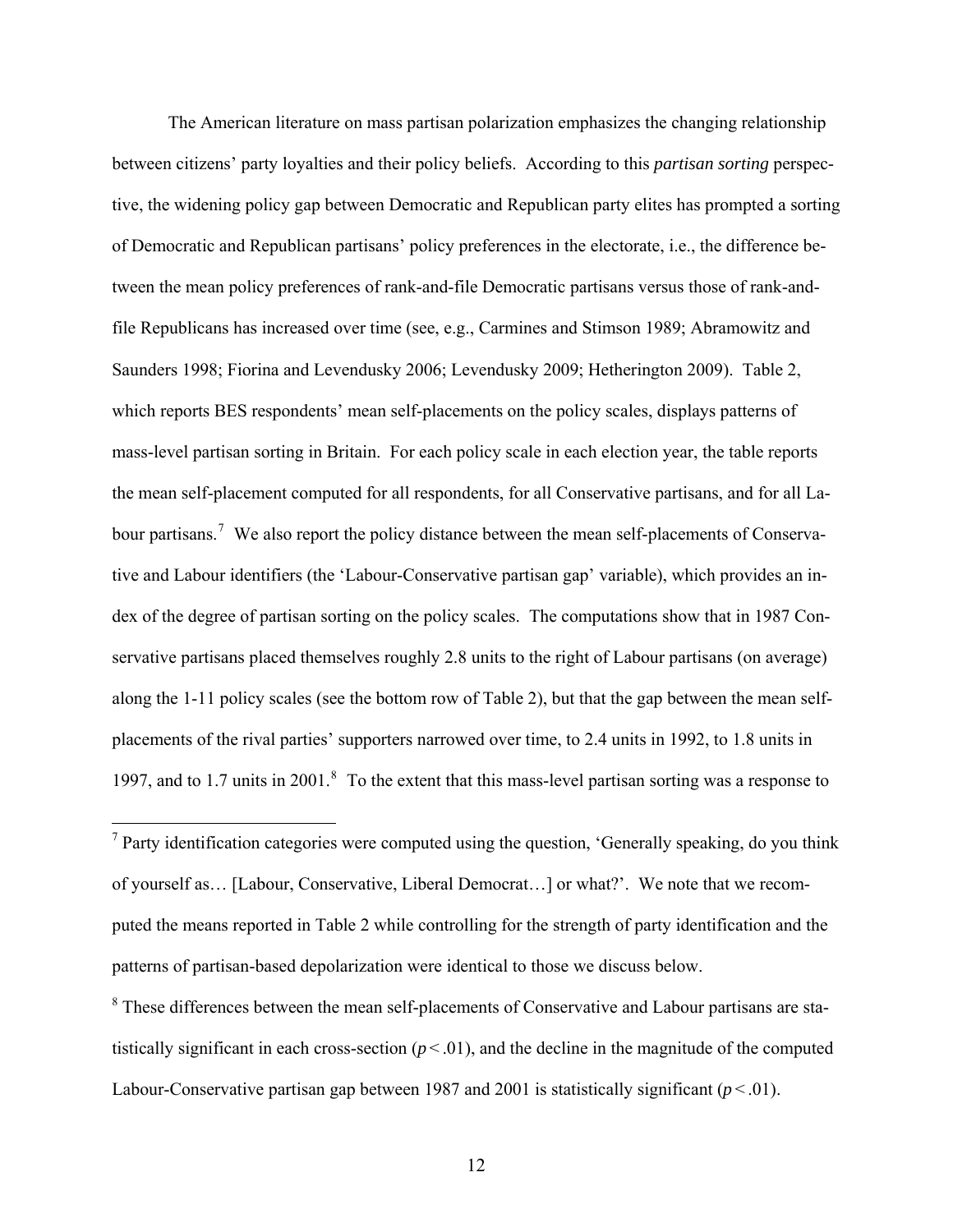elite depolarization, this raises the question of whether citizens switched their party support to match their policy beliefs or, alternatively, their policy beliefs to match their preferred party's policy positions.

 Finally, we highlight an interesting contrast between the policy depolarization patterns of British party elites and their supporters. The computations in Table 1 show that BES respondents perceived that Labour and Conservative party elites converged continuously on policy over the entire 1987-2001 period, and that this perceived elite convergence actually accelerated between 1997 and 2001, when the mean perceived Labour-Conservative policy gap declined from 3.61 units in 1997 to 2.27 units in 2001, along the 1-11 policy scales. By contrast, the figures reported in Table 2 show that while the British parties-in-the-electorate depolarized significantly between 1987 and 1997 – with the Labour-Conservative partisan gap declining from 2.8 policy units to 1.8 units across this period – this partisan sorting process slowed considerably between 1997 and 2001, with the gap between the rival supporters' positions measured at 1.8 units in 1997 and 1.7 units in 2001. We will argue below that our elite depolarization hypothesis, which posits that the electoral salience of a focal policy or ideological dimension declines when party elites depolarize on this dimension, explains why mass-level depolarization in Britain slowed dramatically after 1997, even as the mass public perceived increased elite-level policy convergence between 1997 and 2001.

### [TABLE 2 ABOUT HERE]

#### *Methodology: Structural equation models applied to British panel data*

The dramatic changes in British voters' perceptions of elite policy differences between 1987 and 2001 allow us to evaluate the policy primacy and the elite depolarization hypotheses. The policy primacy hypothesis posits that for British citizens the dominant causal relationship is from their leftright policy orientations to their party attachments, not vice versa. The elite depolarization hypothesis implies that as British party elites depolarized during the middle and later parts of the 1987-2001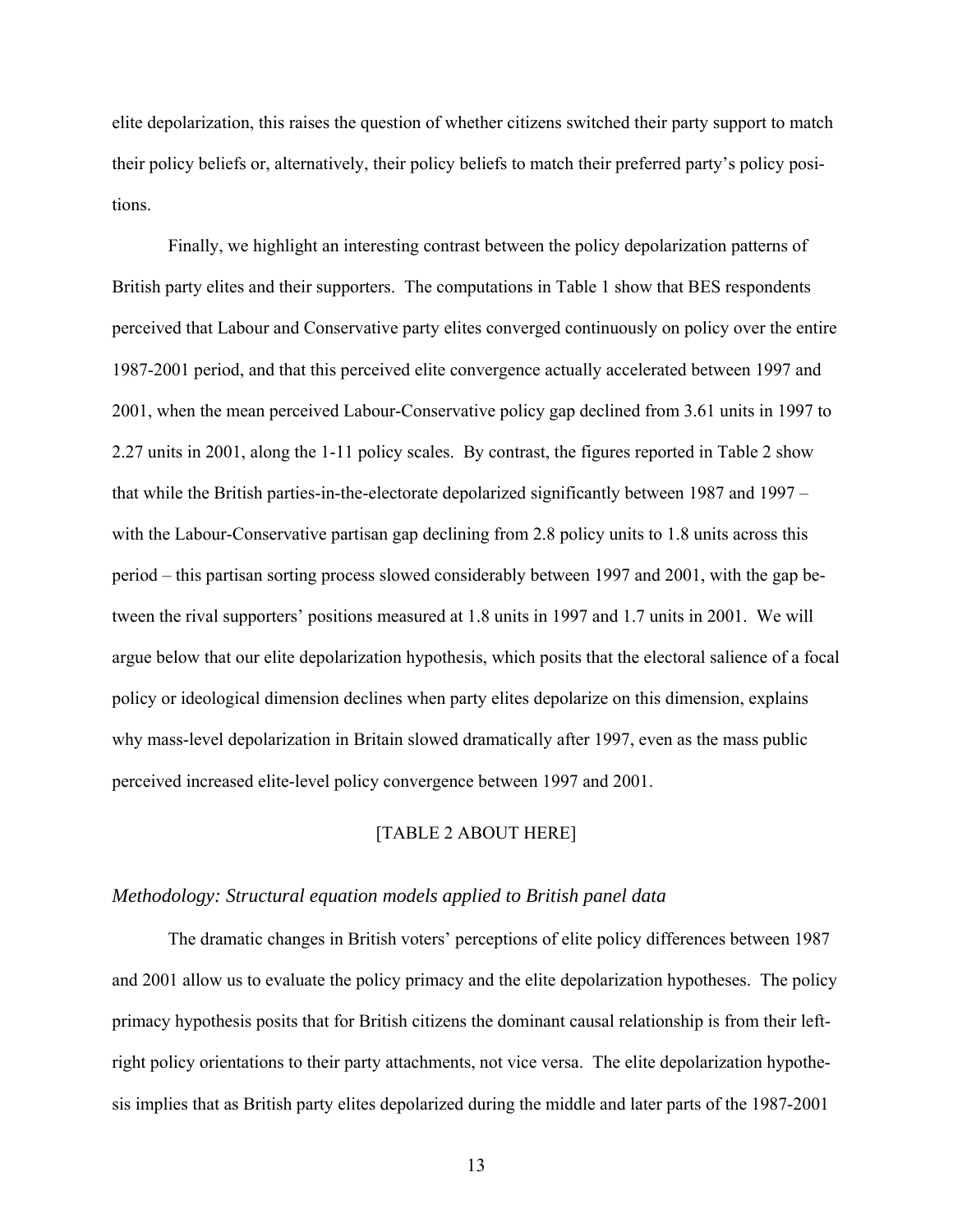period, voters' economic and social welfare policy positions exerted diminishing influences on their partisanship. To evaluate these hypotheses we analyze data from BES panel studies from 1987-1992, 1[9](#page-15-0)92-1997, and 1997-2001.<sup>9</sup> Consistent with the approaches of Goren (2005), Carsey and Layman (2006), Highton and Kam (2011), and Dancey and Goren (2010), we evaluate our hypotheses using cross-lagged structural equation models, where we estimate latent constructs for citizens' party attachments and their left-right policy preferences using survey responses across multiple waves of each panel study, and we then estimate the lagged effects of latent constructs upon each other.<sup>[10](#page-15-1)</sup>

When measuring constructs such as partisanship and issue preferences via survey data, survey characteristics such as question wording or the features of the response categories may introduce measurement error, which can lead the researcher to underestimate the stability of individuals' preferences (Achen 1975; Green and Palmquist 1990; Ansolabehere, Rodden, and Snyder 2008). Structural equation modeling attenuates the bias associated with measurement error, which facilitates estimates of the reciprocal relationships between citizens' left-right preferences and their partisanship.

<span id="page-15-1"></span> $10$  The structural equation modeling approach uses the observed variables to estimate the latent constructs, and then estimates the correspondence between the observed variables and their respective latent constructs by determining the amount of variance in the observed variable that is explained by the latent construct. We estimate "stacked" models  $-$  i.e. we pool the data from the three panel surveys – which allows us to evaluate whether the effects of the latent constructs vary over time.

<span id="page-15-0"></span><sup>&</sup>lt;sup>9</sup> As discussed above (see footnote 1), we cannot measure British citizens' policy beliefs post-2001 because the 2005 BES did not include policy scale questions, and we cannot compare citizens' policy beliefs pre-1987 with their beliefs during the 1987-2001 period because of changes in the BES policy scale question wordings and endpoints beginning in 1987.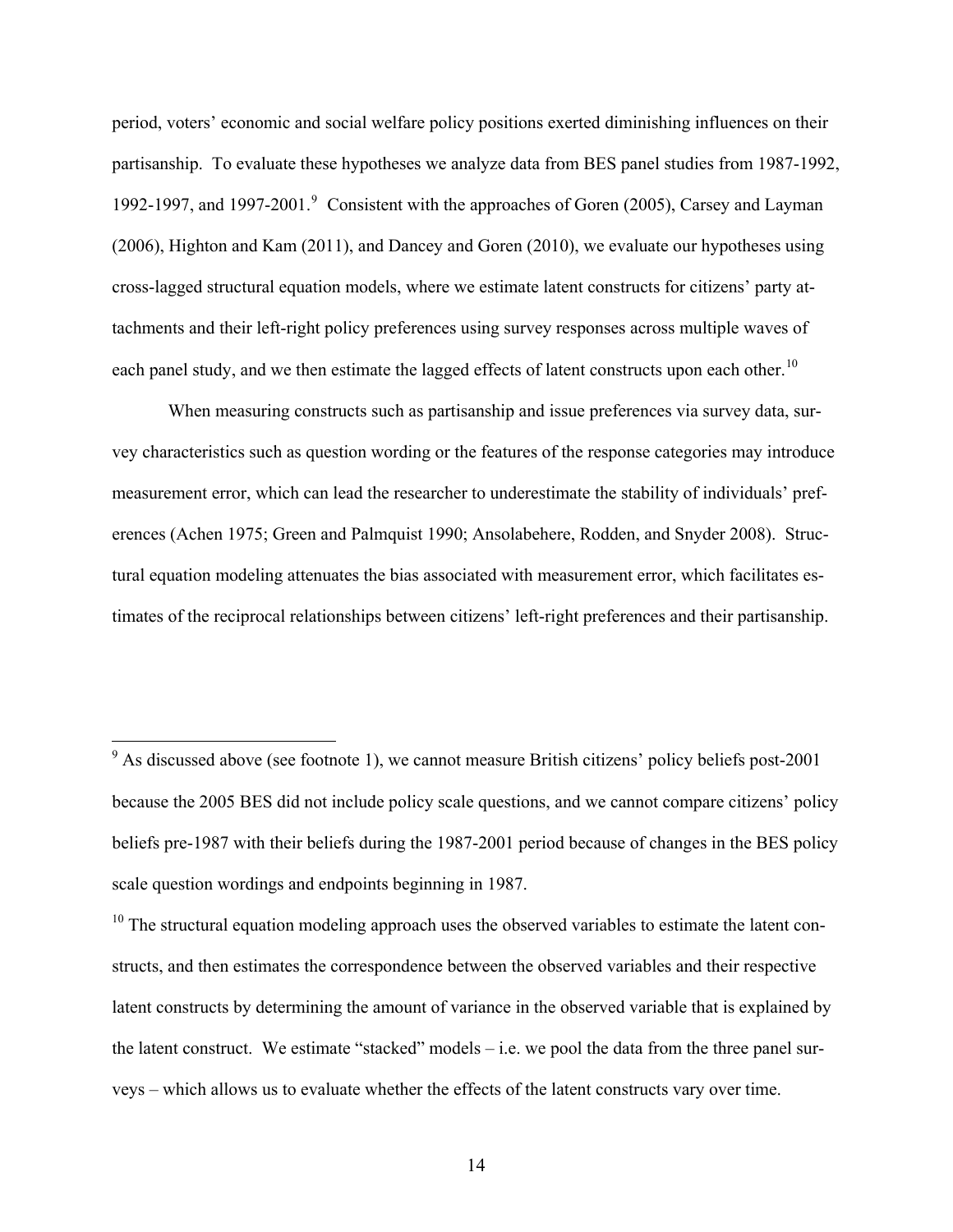Measuring citizens' partisan attachments and left-right preferences. American politics scholars typically conceptualize partisanship using a unidimensional scale ranging from strong Republican to strong Democrat, with independents located in the middle. Britain, however, features a major third party, the Liberal Democrats, along with several smaller parties that consistently gain parliamentary representation.[11](#page-16-0) Use of a unidimensional partisan scale (anchored by strong attachment to Labour at one end and by strong attachment to the Conservatives at the other) would force us to make questionable coding decisions about how to classify partisans of the Liberal Democrats (and of other, smaller, parties) along a scale where we must also place independents (see Clarke et al. 1979; van der Eijk and Niemöller, 1983). We therefore create two latent partisan constructs, *Labour Attachment* and *Conservative Attachment*. By emphasizing the respondent's *degree* of support for each party, we are able to analyze how the relationship between respondents' policy preferences and their attachment to each party changes as the parties depolarize – i.e. we are not forced to assume that the relationship between a respondent's policy preferences and their party attachment is the same for both parties. Both constructs are modeled using two indicators, where each indicator has five categories: the first indicator is a question that elicits respondents' degrees of support for (or opposition to) the focal party, and the second is a combination of two BES questions regarding party identification and the

<span id="page-16-0"></span> $11$  These smaller parties include the Democratic Unionist Party, the Ulster Unionist Party, the Scottish National Party (BNP), Plaid Cymru, the Green Party, the UK Independence Party, and the British National Party (although the BNP and the UK Independence Party have not won seats in parliament). The combined vote shares of the Liberal Democrats and these smaller British parties exceeded 23% in each general election held between 1983 and 2010.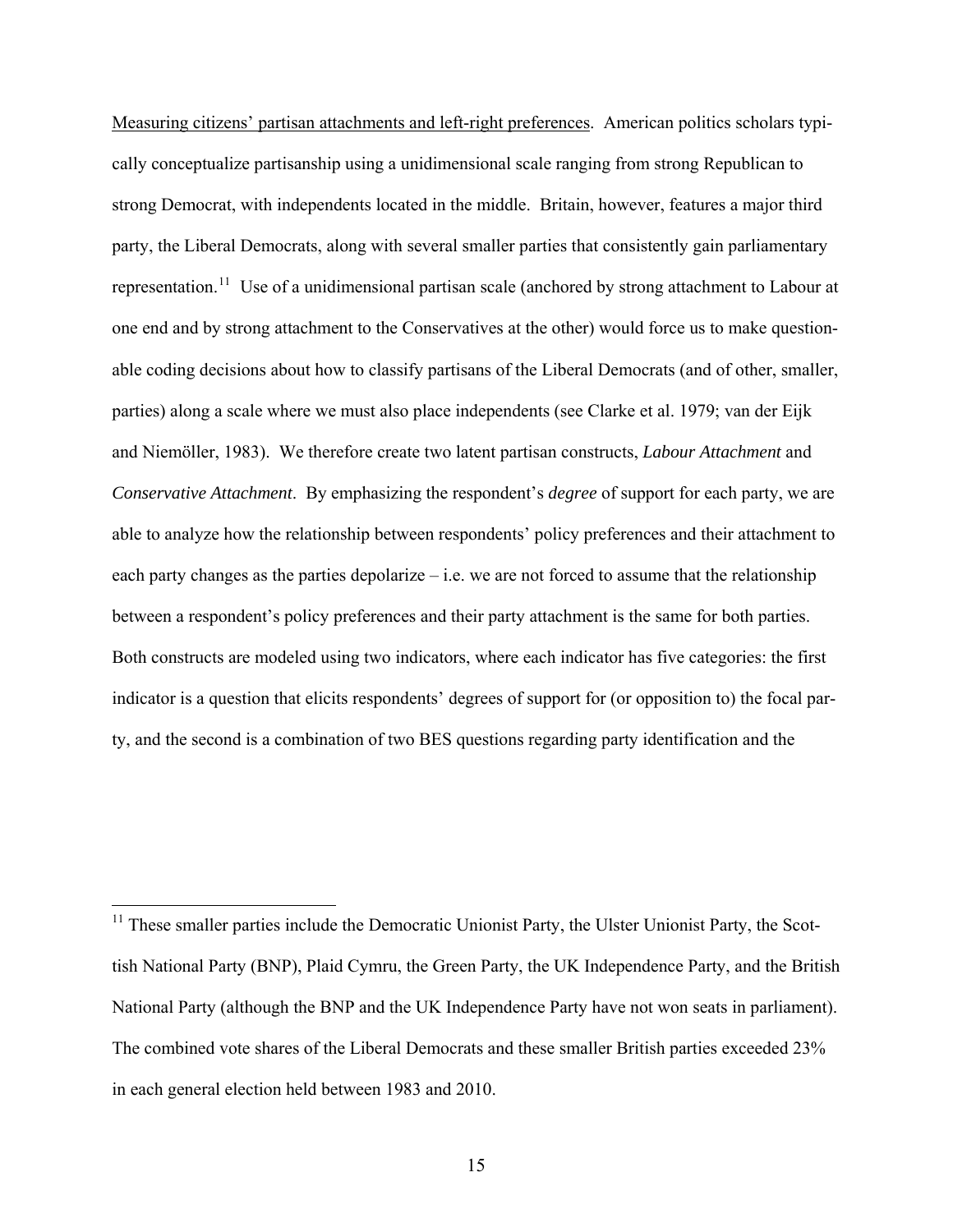strength of partisan identification.<sup>[12](#page-17-0)</sup> (The texts of the questions that were used to create the *Labour Attachment* and *Conservative Attachment* constructs are given in the appendix).

We estimate the latent construct for respondents' left-right orientations using the four policy scales introduced earlier, which relate to income redistribution, support for social services, nationalization of industry, and, tradeoffs between unemployment and inflation. Each issue pertains to long-standing debates in British politics relating to the Left-Right economic dimension.<sup>[13](#page-17-1)</sup> All issue scales are rescaled to fall between 0 and 1, with higher numbers denoting a more right-wing position.

Modeling the reciprocal relationship between Left-Right preferences and party attachments. The models estimating the reciprocal effects of an individual *i*'s party attachments and left-right orientations are given below:

Left-Right preference<sub>i</sub>(t) = 
$$
\alpha_1 + \lambda_1[Left\text{-Right preference}_i(t-1)] + \beta_1[Labour Attachment_i(t-1)]
$$
 (1)  
+  $\beta_2[Conservative Attachment_i(t-1)] + \varepsilon_{1i}(t)$ 

*Conservative Attachment<sub>i</sub>(t)* =  $\alpha_2$  +  $\lambda_2$ [*Conservative Attachment<sub>i</sub>(t-1)*] (2) +  $\beta_3[Left\text{-}Right\text{ }preference_i(t-1)] + \varepsilon_{2i}(t)$ 

<span id="page-17-0"></span> $12$  Using multiple indicators for each latent construct allows us to correct for measurement error (see, e.g., Ansolabehere et al. 2008; Layman et al. 2010). In addition, we further correct for measurement error by allowing the measurement errors associated with each indicator to be correlated over time. This assumption is less restrictive than that used in the traditional Wiley-Wiley model which specifies that the error variances are uncorrelated over time (Wiley and Wiley 1970).

 $\overline{a}$ 

<span id="page-17-1"></span><sup>13</sup> While principle factors factor analyses indicate that, in all panels, the four issue scales load on to a single dominant dimension, which we refer to as the left-right dimension, we also estimated separate models for each issue scale to address the possibility that different scales tap different dimensions (Goren 2005), and our substantive conclusions were unchanged.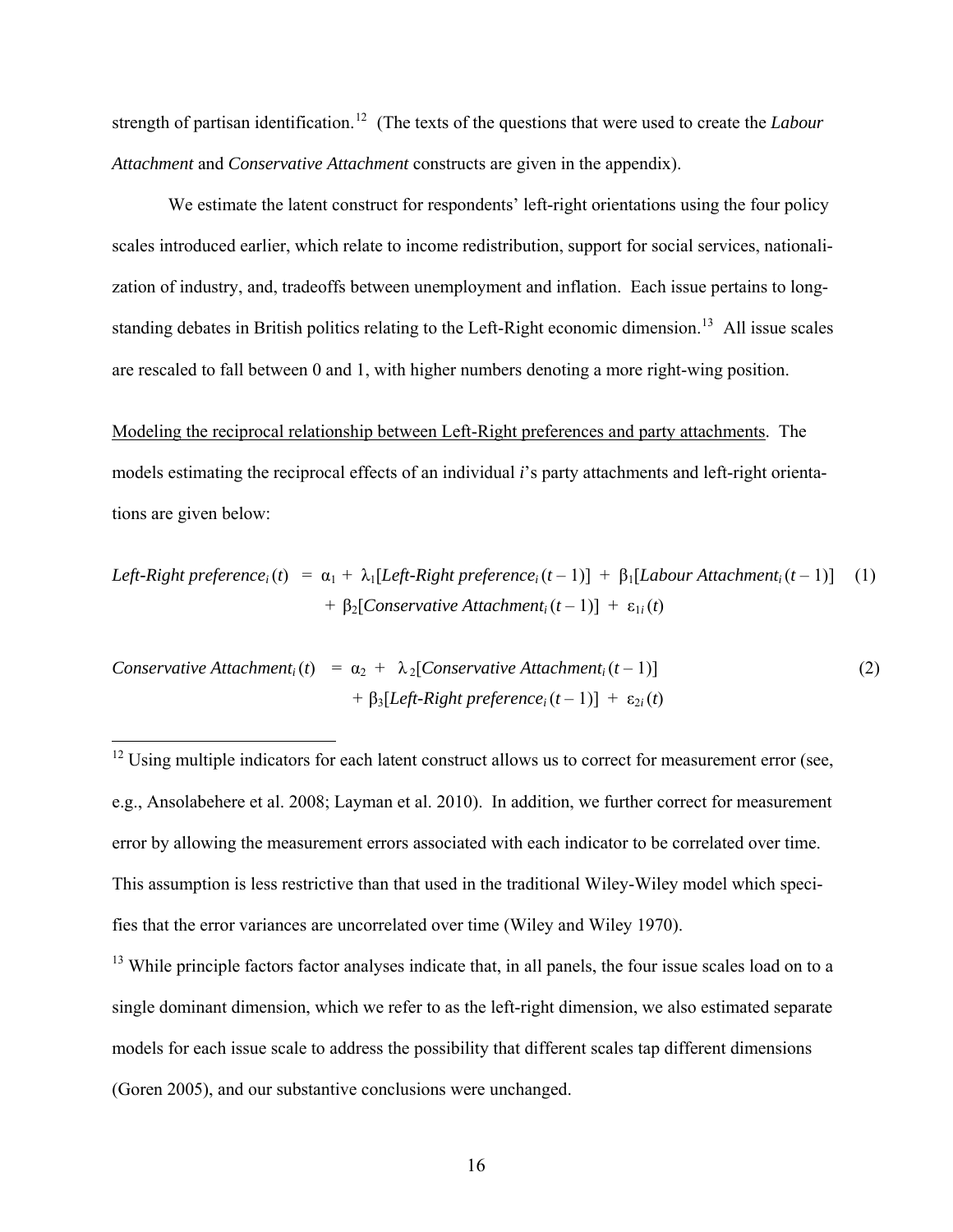$$
Labour Attachmenti(t) = \alpha_3 + \lambda_3[Labour Attachmenti(t-1)]
$$
  
+  $\beta_4[Left-Right preferencei(t-1)] + \varepsilon_{3i}(t)$  (3)

The parameters denoted by  $\lambda$  represent the effects of the latent construct during the first time period  $(t-1)$  on the same construct in the second time period *t*. For example, in equation 1,  $\lambda_1$  denotes the effect of the respondent *i*'s left-right preferences at time  $(t - 1)$  on her left-right orientations at time *t*, while in equation 2 the parameter  $\lambda_2$  denotes the effect of the respondent's attachment to the Conservative Party at time  $(t-1)$  on Conservative attachment at time *t*, and so on. These  $\lambda$  parameters capture the *stability* of the constructs over time, with higher values denoting greater stability. The crosslagged effects, represented by the β parameters, denote the effect of one latent construct on another latent construct. Thus, in equation 1,  $\beta_1$  represents the impact of the respondent *i*'s Labour attachment in the first period  $(t - 1)$  on her left-right preferences in the second period *t*, while in equation 2, β3 denotes the effect of *i*'s Left-Right preferences in period (*t* – 1) on her attachment to the Conservatives in period *t*.

#### *Results*

 $\overline{a}$ 

Our primary models are two-wave analyses of the first and last waves of each panel.<sup>[14](#page-18-0)</sup> Table 3 reports the unstandardized estimates of the stability coefficients (the coefficients  $\lambda_1$ ,  $\lambda_2$ , and  $\lambda_3$  in equations 1-3) for each of the latent constructs in each panel, as well as the unstandardized estimates

<span id="page-18-0"></span><sup>&</sup>lt;sup>14</sup> While each BES panel study contained at least three waves, the 'middle' waves in each study omitted some (and in one case, all) of the policy scale questions. However in supplementary analyses we estimated parameters for three-wave models based on a reduced set of survey questions, and these estimates supported similar substantive conclusions to the two-wave estimates we report below.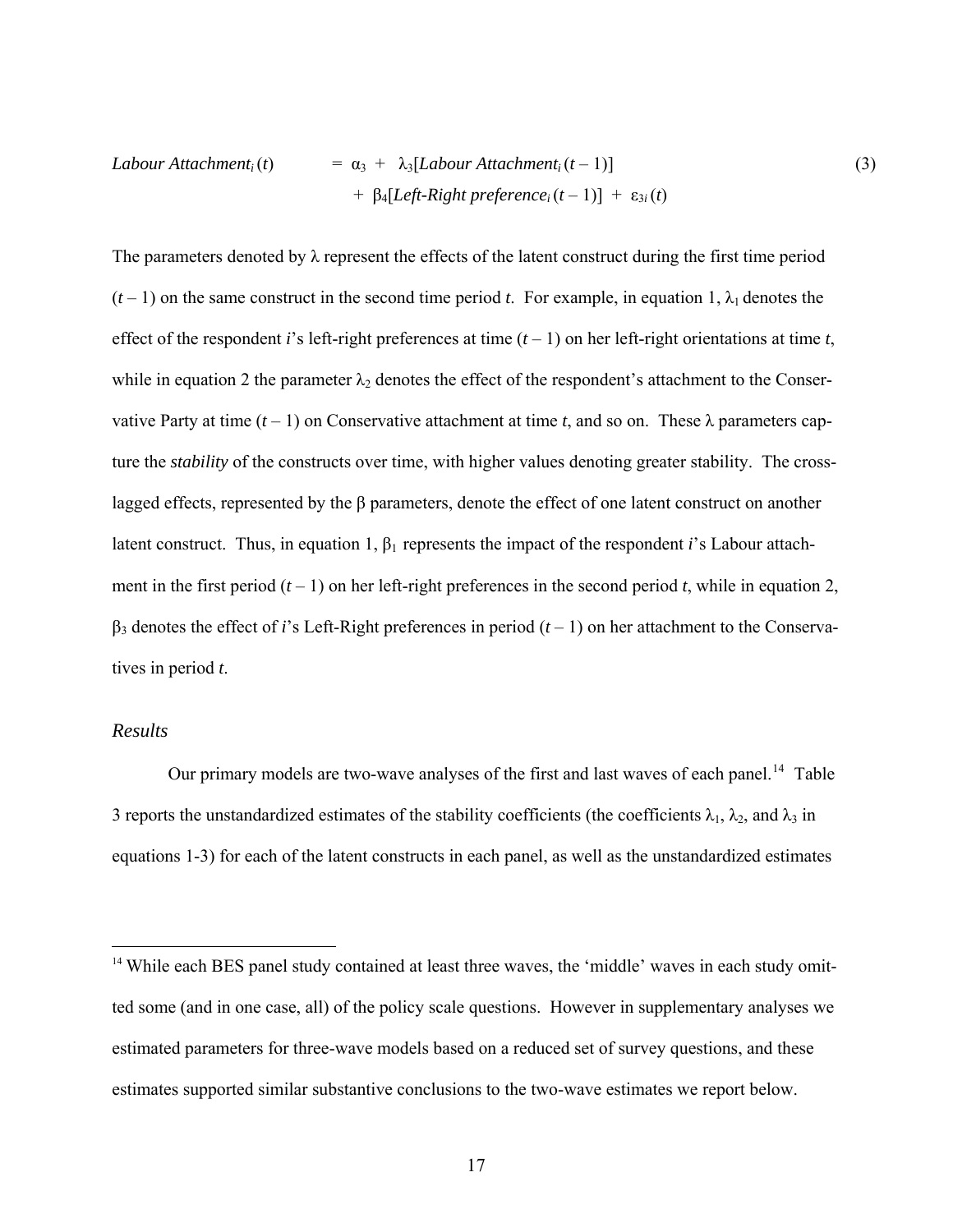of the cross-lagged effects of party attachments and left-right preferences (the coefficients  $\beta_1$ ,  $\beta_2$ ,  $\beta_3$ , and  $\beta_4$  in equations 1-3).<sup>[15](#page-19-0)</sup>

 The estimates reported in Table 3 show that for the initial panel (1987-1992) the stability coefficient estimate on left-right orientations (1.00) greatly exceeds the stability estimate on attachment to Labour (0.74) and attachment to the Conservatives (0.71), but that for the second and third panels the stability coefficient estimates on left-right preferences decline sharply – to 0.73 for the 1992-97 panel and to 0.61 for the 1997-2001 panel – while the stability estimates on party attachments increase, from the 0.70-0.75 range for the 1987-1992 panel to around 0.90 for the 1997-2001 panel. These estimates imply that British citizens' left-right policy preferences were stable during 1987- 1992, when the parties were polarized on left-right policy issues, but that citizens' left-right preferences destabilized during the post-Thatcher period as the parties converged. The estimates also indi-

<span id="page-19-0"></span> $15$  We estimated two models to determine whether the differences between the coefficient estimates on the latent constructs were statistically significant across the three panels. In the first we allowed the structural parameters to vary across the panels, while in the second we constrained these parameters to be equal across each of the panels (i.e., in the latter model the coefficients  $\lambda_1$ ,  $\lambda_2$ ,  $\lambda_3$ ,  $\beta_1$ ,  $\beta_2$ ,  $\beta_3$ ,  $\beta_4$  in equations 1-3 were each specified as being equal across the three panels). If the difference between the chi-square goodness-of-fit statistics for the unconstrained and constrained estimations is statistically significant (with degrees of freedom equal to the number of constraints imposed), then we may conclude that there are meaningful differences in the structural parameters across time. In the case of our models, the difference between the chi-square goodness-of-fit statistics was equal to 85.5. Twenty-one constraints were imposed, and therefore the difference between the constrained and unconstrained models was statistically significant ( $p < 0.001$ ). Hence we report estimates for the unconstrained model in Table 3.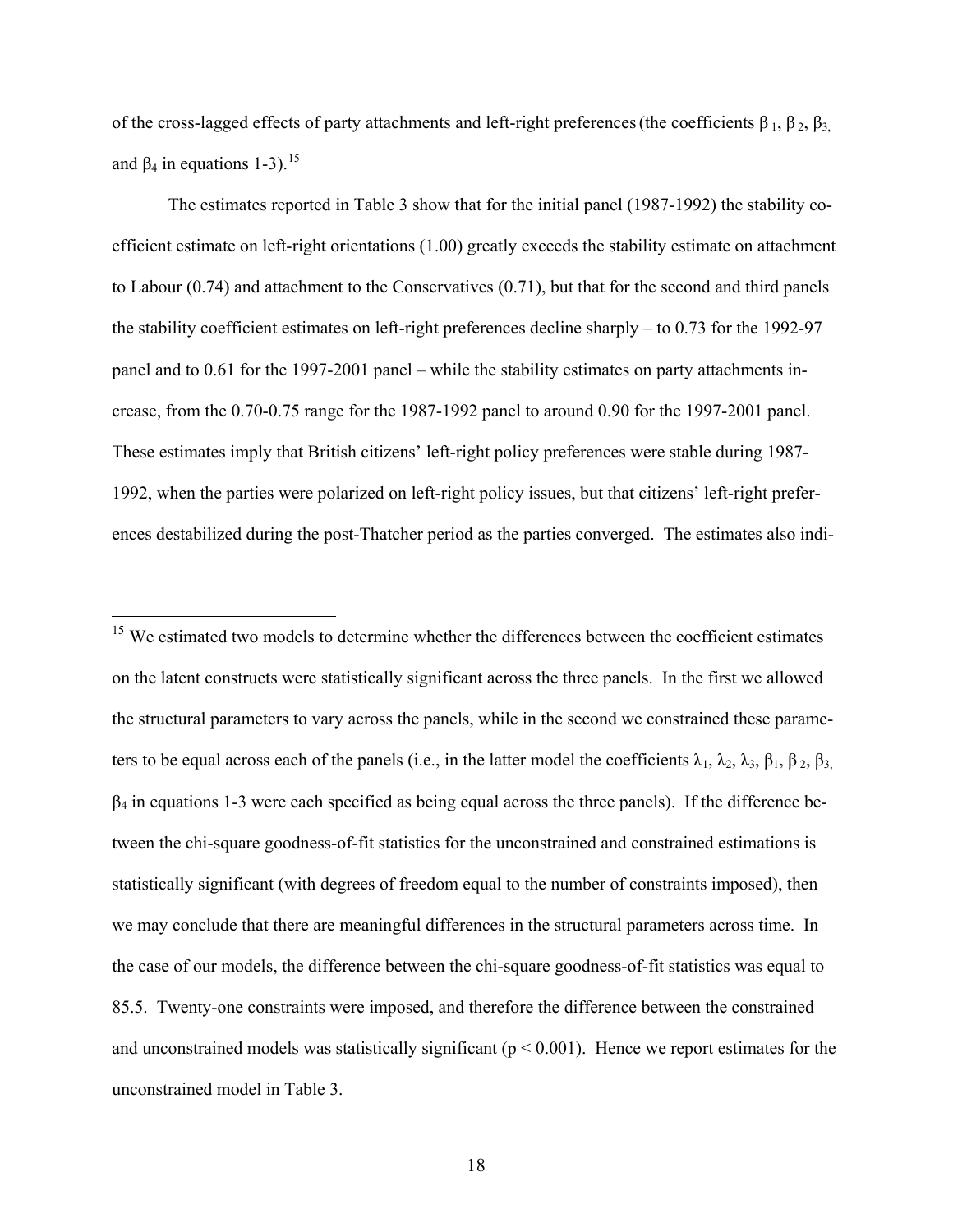cate a statistically-significant increase in the stability of citizens' party evaluations – and a significant decrease in the stability of their left-right orientations – between 1987 and 2001.<sup>[16](#page-20-0)</sup>

The estimated cross-lagged effects of party attachments and left-right preferences, also presented in Table 3, pertain to our evaluations of the policy primacy and the elite depolarization hypotheses. The policy primacy hypothesis states that for British citizens the dominant causal relationship is from their policy beliefs to their party attachments, rather than vice versa – i.e., that our lagged estimates of the effects of citizens' left-right preferences on their party attachments (represented by the coefficients  $\beta_3-\beta_4$  in equations 2-3) should significantly exceed the coefficient estimates on the lagged effects of party attachments on left-right preferences (represented by the coefficients  $\beta_1$ ) and  $\beta_2$  in equation 1). The elite depolarization hypothesis implies that as British party elites converged on policy during the post-Thatcher period, the estimated effects of citizens' left-right preferences on their party attachments should decline, i.e., these estimates should be significantly smaller for the 1997-2001 BES panel than for the 1987-1992 panel.

The parameter estimates reported in Table 3 support both hypotheses. For the 1987-1992 panel, which covers a period when Labour and Conservative party elites were polarized on the leftright dimension, citizens significantly updated their party attachments to conform to their left-right preferences, but not vice versa – a pattern that supports the policy salience hypothesis. Specifically, the coefficient estimate  $-0.62$  ( $p < .01$ ) of the lagged effect of BES respondents' left-right preferences

<span id="page-20-0"></span><sup>&</sup>lt;sup>16</sup> To evaluate whether there were statistically-significant differences in the stability coefficient estimates across the panels, we analyzed the z-scores associated with these differences. The z-score associated with the difference between our estimate of the left-right stability coefficient for the 1987- 1992 panel and that for the 1997-2001 panel exceeded  $\pm$  1.96 which is statistically-significant, as did the z-scores associated with the differences in the party attachment coefficient estimates between these two panels.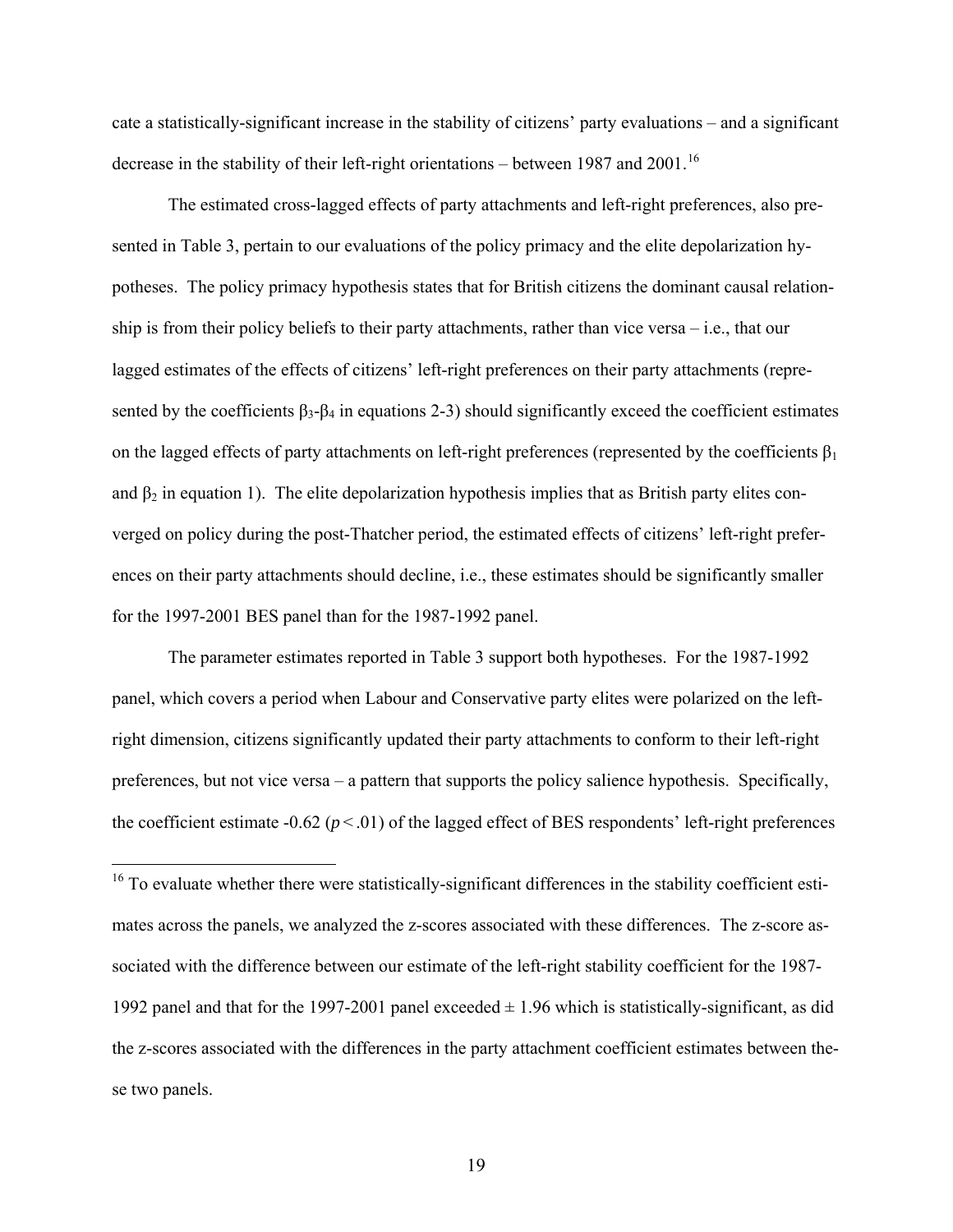on their Labour attachments, and the coefficient estimate  $+0.49$  ( $p < .01$ ) of the lagged effect of leftright preferences on Conservative attachments, imply that citizens who held right-wing policy positions in 1987 displayed significant tendencies to negatively update their Labour evaluations and to positively update their Conservative Party evaluations in 1992, compared to citizens who held more left-wing policy preferences in 1987. By contrast, we find no evidence that citizens took policy cues from party elites between 1987 and 1992, i.e., the coefficient estimates of the lagged effects of party attachments on citizens' left-right preferences across this period are near zero and statistically insignificant. These patterns support the policy primacy hypothesis, that for British citizens the dominant causal relationship is from their left-right preferences to their party evaluations, not vice versa.

A comparison of the estimated effects of citizens' left-right preferences on their party attachments across the three panels also supports the elite depolarization hypothesis, that as party elites depolarize on a focal policy or ideological dimension, voters' positions on this dimension exert less influence on their partisanship. As discussed above, we conclude that BES panel respondents' leftright orientations exerted large, substantively significant effects on their party attachments between 1987 and 1992, a period when party elites were polarized on left-right issues. However the estimated impact of left-right preferences on party attachments declines across the later time periods, as party elites converge on policy: for the 1997-2001 panel the coefficient estimates of the lagged effects of respondents' left-right preferences on their attachments to the Labour and Conservative parties are only -0.16 and +0.16, respectively. These estimates are statistically significant ( $p < .05$ ) but they are much smaller than the corresponding estimates for the 1987-1992 panel (-0.62 and +0.49), and the differences between the parameter estimates across these two panels are statistically significant (*p* <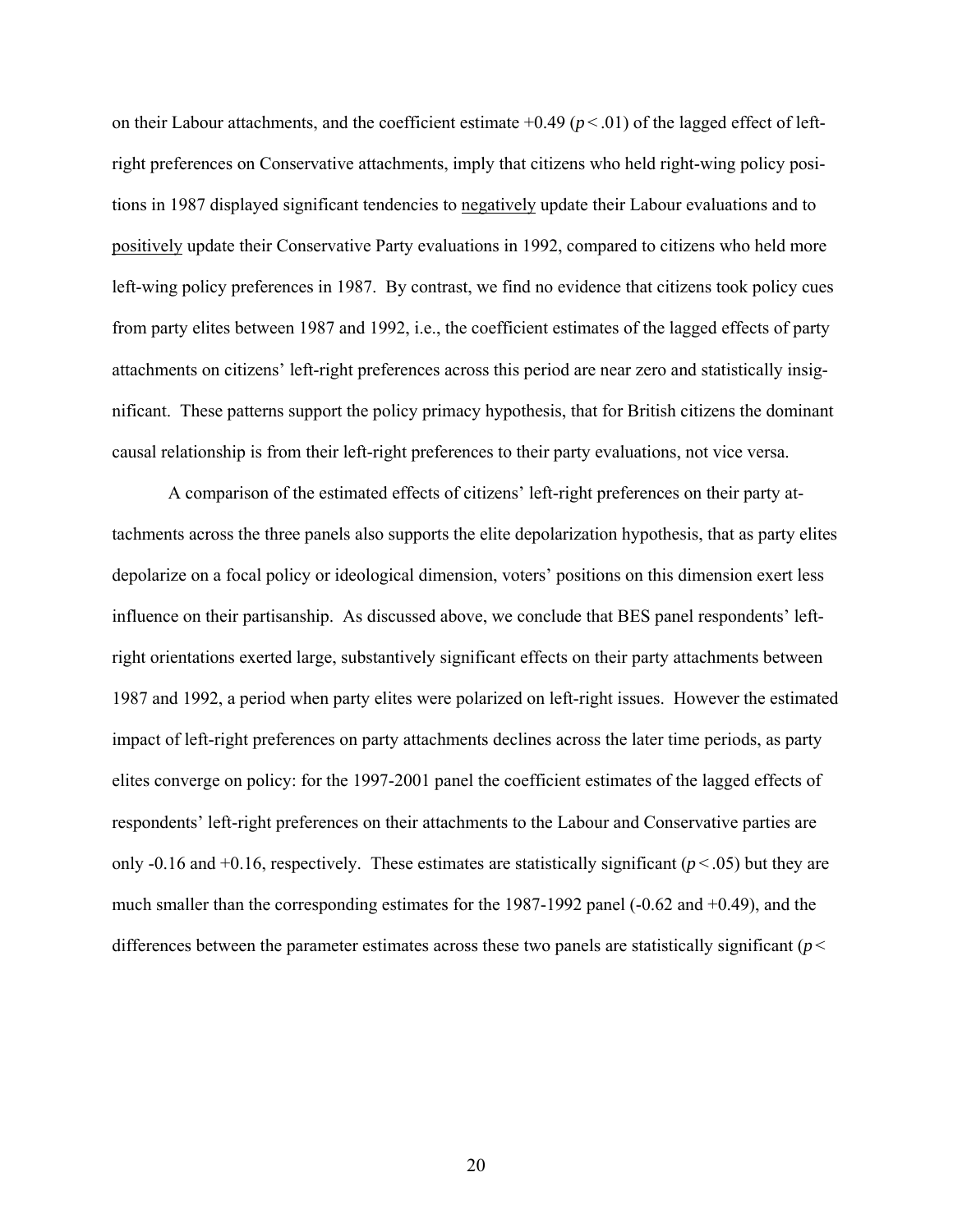.01).<sup>[17](#page-22-0)</sup> Thus we conclude that as Labour and Conservative party elites depolarized on left-right policy issues during the post-Thatcher era, citizens' left-right preferences exerted declining influences on their party attachments. This pattern supports the elite depolarization hypothesis.

Finally, we note that we do not estimate substantively significant influences of citizens' party attachments on their left-right preferences across any of the panels, a finding that continues to support the policy primacy hypothesis. For all three panels the coefficient estimates of the lagged effects of respondents' Conservative attachments on their left-right preferences are near zero and they are not statistically significant (in fact they are in the wrong direction), while the coefficient estimates of the effects of Labour attachments on left-right preferences – which fall below -.08 for all three panels – are much smaller then the reciprocal estimates of the effects of left-right preferences on Labour attachments. At no point during the 1987-2001 period do we estimate that citizens' party attachments exerted substantively-significant effects on their left-right preferences.

### [TABLE 3 ABOUT HERE]

#### **Are there Individual Differences? Evaluating the Subconstituencies Hypothesis**

We next evaluated the subconstituencies hypothesis, that British citizens' tendencies to reciprocally update their policy beliefs and their party evaluations are similar across different subgroups in the electorate. As we discussed in the introduction this hypothesis is critical for the desiratum of equal representation because if educated, affluent, and politically-engaged citizens are disproportionately responsive to parties' policy positions, then party elites may be motivated to appeal to these subgroups on policy grounds at the expense of less educated, affluent, and politically-engaged citi-

<span id="page-22-0"></span> $17$  We evaluated the statistical significance of the differences in these cross-lagged parameter estimates between the 1987-1992 and the 1997-2001 panels using the approach outlined in footnote 16 above.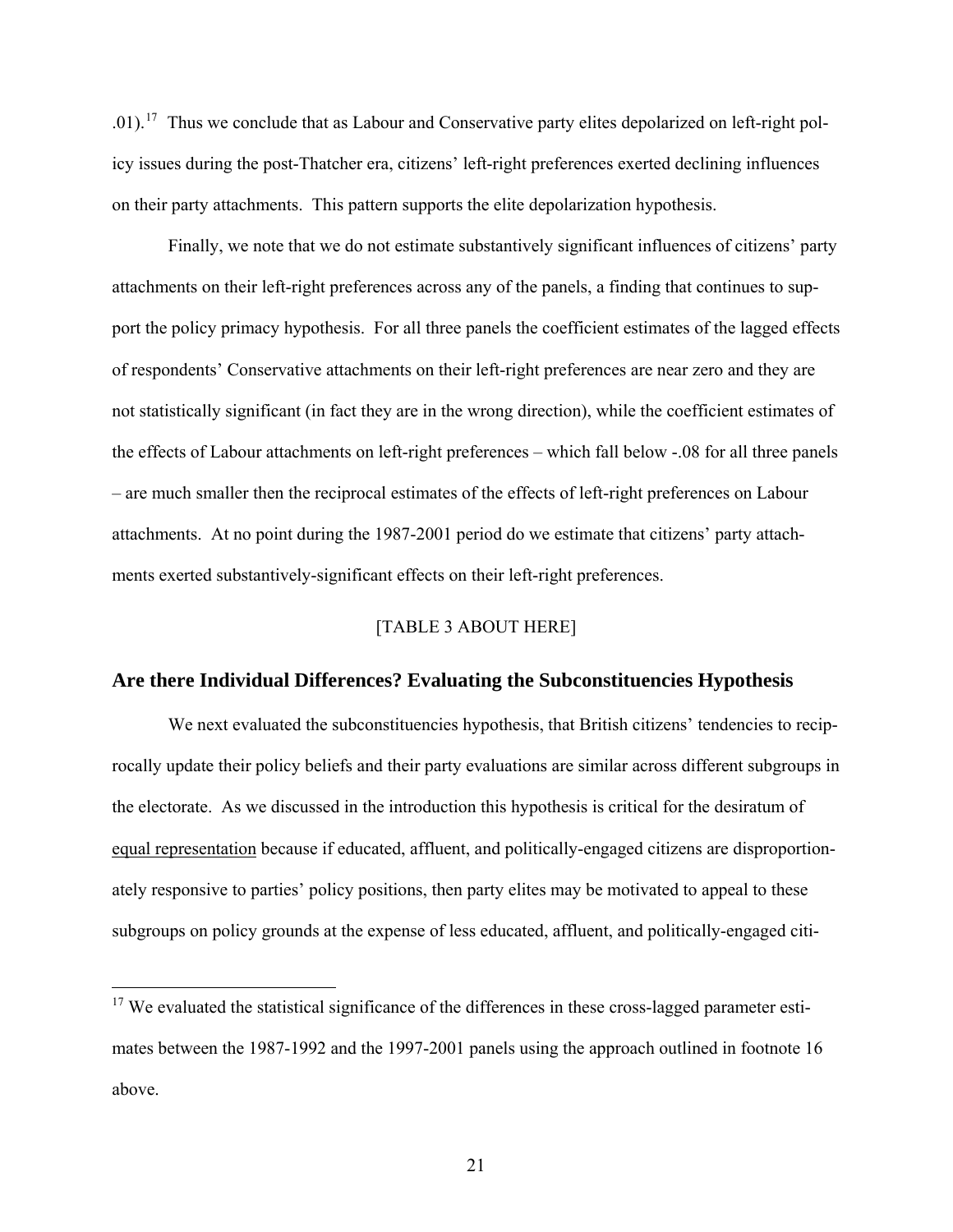zens. To evaluate the subconstituencies hypothesis we re-estimated our structural models on subgroups of BES panel respondents subdivided by education, income, newspaper readership, and po-litical knowledge.<sup>[18](#page-23-0)</sup> In these analyses, which we report in supplementary materials, we found no evidence that educated, affluent, newspaper-reading, or politically-knowledgeable citizens displayed different reciprocal patterns of policy- and partisan-based updating in comparison to less educated, affluent, and knowledgeable citizens (along with those who did not read newspapers): for each subgroup our parameter estimates on the cross-lagged effects of left-right preferences and party attachments continued to support the policy primacy hypothesis and the elite depolarization hypothesis, and, furthermore, the magnitudes of these parameter estimates were similar across different subgroups, a pattern that supports the subconstituencies hypothesis.

In order to further substantiate the subconstituencies hypothesis we also estimated our structural models on subgroups of BES respondents who scored significantly above and below the median on a composite political engagement index. With respect to the subconstituency-based analyses summarized above, one might object that while no single citizen characteristic – i.e., education, in-

<span id="page-23-0"></span> $18$  For the education-based analyses we subdivided respondents according to whether they were above or below the median in the level of schooling they had completed; for the income-based analyses according to whether respondents were above or below the median in reported income; for newspaper readership according to whether respondents reported reading a daily newspaper. For political knowledge we subdivided respondents according to whether they scored above or below the median on a political knowledge quiz, which was comprised of seven true-false questions about British politics (sample question from 1992: 'True of false: Neil Kinnock is the Labour leader'). We note that this political knowledge quiz was not included in the 1987-1992 BES panel, so that our knowledgebased analyses were confined to the 1992-1997 and 1997-2001 panels. Our income-, education- and newspaper-based analyses encompassed all three BES panels.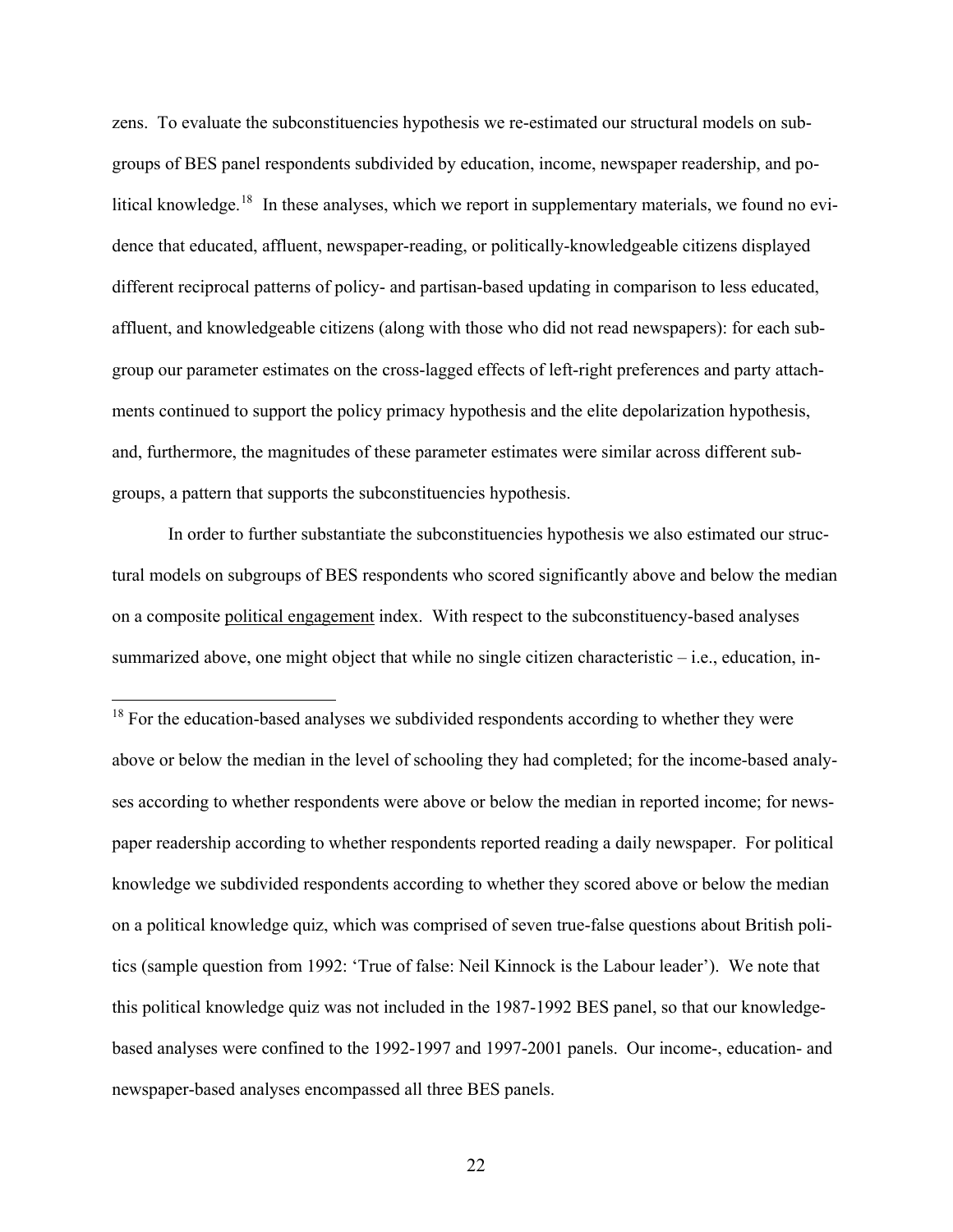come, or newspaper readership – is sufficient to identify a subset of voters who display substantively different reciprocal patterns of policy- and partisan-based updating, citizens who possess combinations of these attributes might be especially likely to update their party attachments in response to their policy preferences (or vice versa). To explore this possibility we re-estimated our structural models on two groups of BES panel respondents. The first was a *high-engagement* group consisting of BES respondents who possessed all three of the following attributes: they were above the median in income; they were above the median in education; and, they read a daily newspaper.<sup>[19](#page-24-0)</sup> This highengagement subgroup comprised 25-30% of the BES respondents in each panel. The second subgroup consisted of *low-engagement* respondents who possessed at most one of the attributes listed above, a grouping that comprised 30-35% of the respondents in each panel. Table 4 displays our parameter estimates for these two subgroups. Note first that for both subgroups the estimated effects of left-right preferences on party attachments are large and statistically significant for the 1987-1992 and 1992-1997 panels, while the reciprocal estimated effects of party attachments on left-right preferences are small and (mostly) insignificant for each panel – a pattern which supports the policy primacy hypothesis – and that for both subgroups the estimated impact of left-light preferences on party attachments declines sharply across time, which supports the elite depolarization hypothesis.

With respect to comparisons between subgroups, we find no evidence that politicallyengaged citizens disproportionately update their party attachments to match their left-right preferences (or vice-versa), compared to the less-engaged. First, as noted above neither subgroup displayed substantively-significant tendencies to update their left-right preferences in response to their party attachments. Second, a test of the differences between groups indicates that the differences be-

<span id="page-24-0"></span><sup>&</sup>lt;sup>19</sup> We were unable to incorporate political knowledge into our political engagement index because, as discussed in footnote 18 above, the political knowledge quiz was not administered in the 1987-1992 BES panel.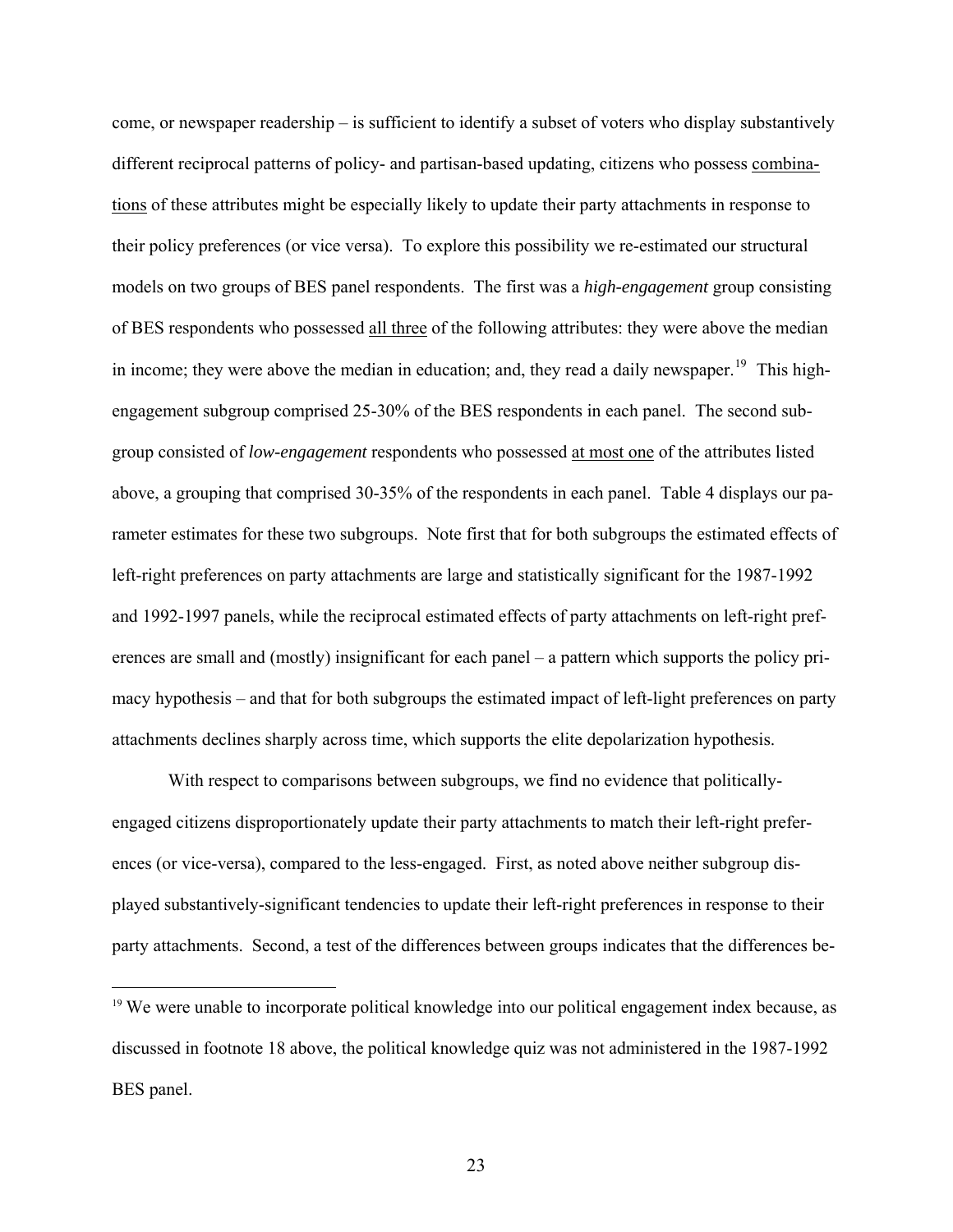tween the estimates of the stability and the cross-lagged coefficient estimates across these two sub-groups are not statistically significant.<sup>[20](#page-25-0)</sup> Third, we note that to the extent that our coefficient estimates differ across subgroups it is in fact the less politically-engaged respondents who display (modestly) stronger tendencies to update their party attachments to match their left-right orientations! We certainly do not conclude from this that less engaged British citizens are actually the most strongly motivated by left-right policy considerations, since this difference is not statistically significant and moreover there is no theoretical rationale for this pattern. However this comparison drives home the point that our analyses provide no support whatsoever for the proposition that politically-engaged British citizens disproportionately update their party evaluations in response to their left-right preferences (or vice-versa), compared to less-engaged citizens. In toto, we believe these analyses on political engagement, in conjunction with the subconstituency-based analyses on education, income, newspaper readership, and political knowledge summarized above, support the subconstituencies hypothesis.

#### [TABLE 4 ABOUT HERE]

<span id="page-25-0"></span> $20$  We estimated two models to determine whether the differences between the coefficient estimates on the latent constructs of the two groups were statistically significant, one where the coefficient estimates  $\lambda_1$ ,  $\lambda_2$ ,  $\lambda_3$ ,  $\beta_1$ ,  $\beta_2$ ,  $\beta_3$ ,  $\beta_4$  in equations 1-3 were constrained to be equal across the two subgroups, and a second where these coefficient estimates were allowed to vary between the subgroups. The difference between the chi-square goodness-of-fit statistics for the unconstrained and constrained estimations was not statistically significant (with degrees of freedom equal to the number of constraints imposed), so that we conclude that there are no meaningful differences in the structural parameters between the high- and low-engagement groups.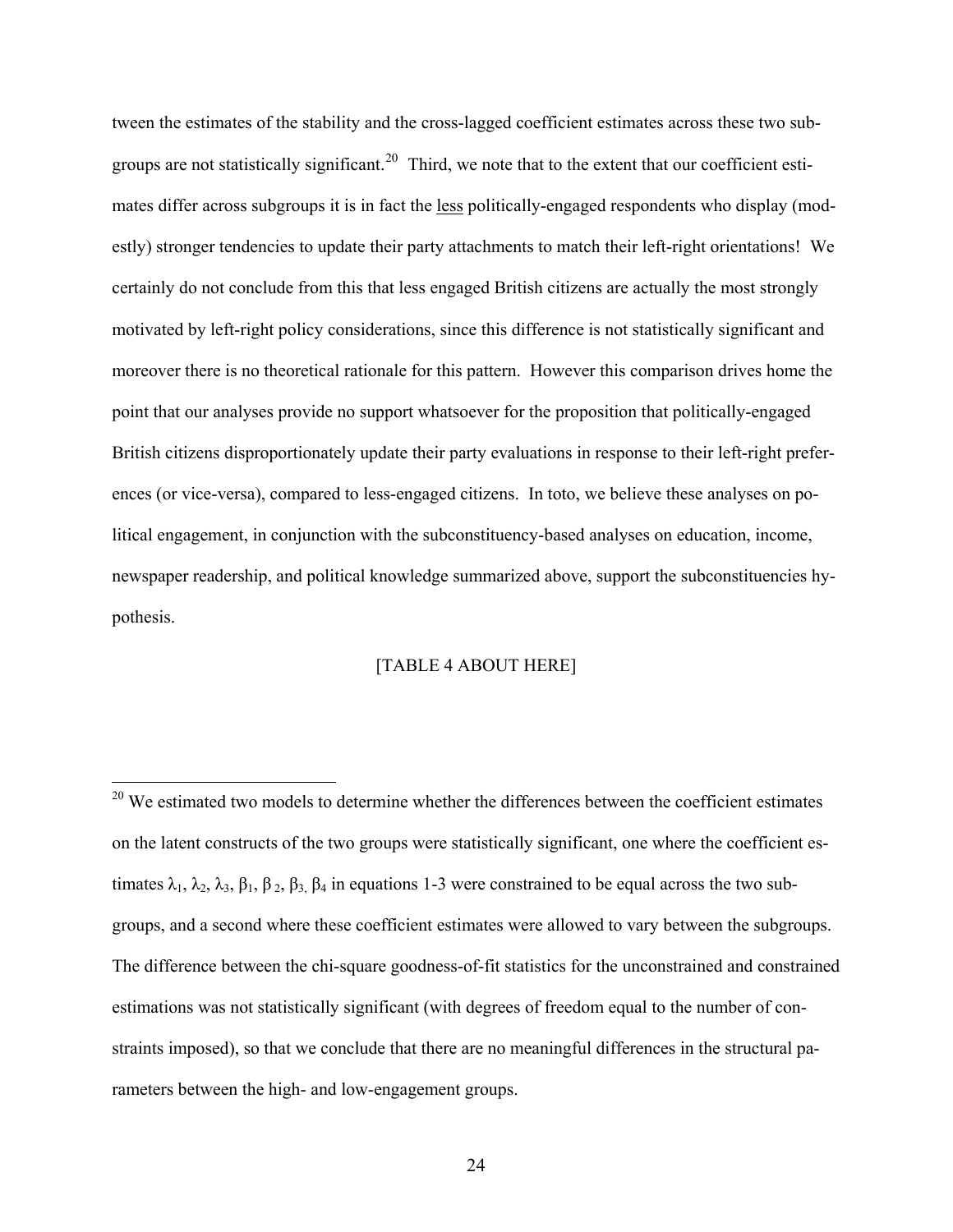#### **Conclusion**

While spatial modelers posit that citizens evaluate political parties based on their policy positions, empirical research on American politics suggests that citizens' party support often drives their policy preferences. Building on previous findings that partisanship is less influential for European citizens than for Americans, we argue in this paper that British citizens will typically update their partisanship to match their policy preferences, rather than vice-versa (the policy primacy hypothesis). We further argue, however, that because policy salience declines when party elites converge on a given policy, British voters' left-right policy preferences will exert diminishing influence on their party attachments as parties depolarize (the elite depolarization hypothesis). We report individuallevel structural equation analyses of British election panel survey data between 1987-2001, which support both hypotheses. In addition, we argue that because the unified British parties' parliamentary delegations convey policy cues that are clear even to less politically-engaged and knowledgeable citizens, British citizens' tendencies to reciprocally update their policy beliefs and their party evaluations will be similar across subconstituencies in the electorate that are subdivided based on education, income, political knowledge and political engagement. Our empirical analyses support this 'subconstituencies hypothesis'.

As we noted in the introduction, we believe that the empirical support we provide for the elite depolarization hypothesis illuminates the findings of Clarke et al. (2004, 2009), who document that the British general elections of 2001 and 2005 did not turn on debates relating to the Labour and Conservatives parties' social and economic policies, but instead revolved around voters' "valence" evaluations of the parties' abilities to efficiently deliver public services and to address security issues such as crime and terrorism. Our findings, that British citizens' policy beliefs drove their party attachments during the Thatcher era, but that voters in post-Thatcher Britain were less likely to update their partisanship in response to policy considerations, thereby traces the evolution of electoral poli-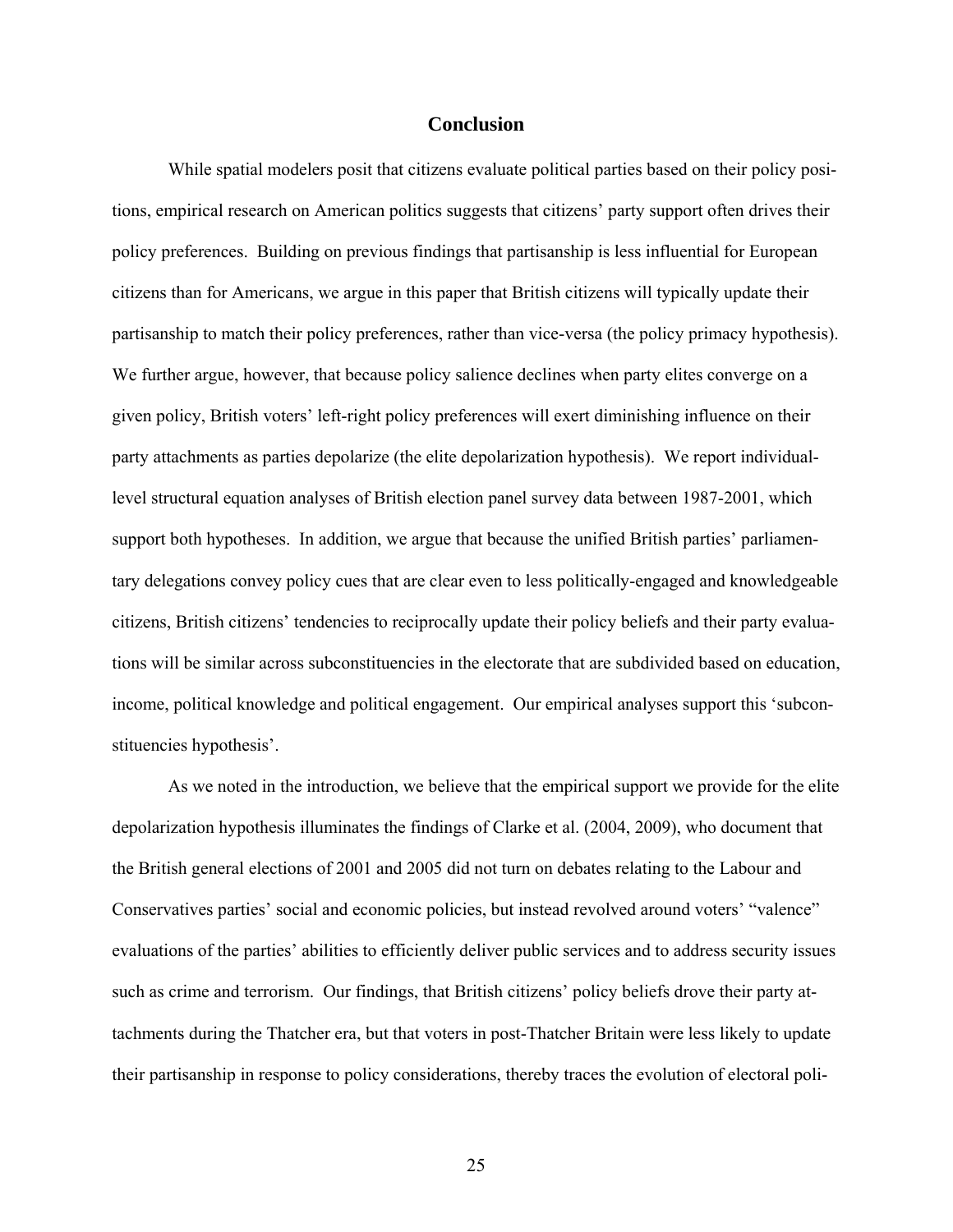tics away from "spatially-based" party competition towards the current era of valence politics (Green and Hobolt 2008). The value of the elite depolarization hypothesis is that it illuminates why voters' party attachments were only weakly moved by economic and social welfare policy considerations after 1997, despite the fact that voters continued to perceive meaningful elite policy differences during this period: namely, these policy debates were no longer salient to rank-and-file voters, and so they experienced little pressure to bring their policy beliefs into line with their party attachments. This hypothesis also implies that should the political parties ever polarize on a focal policy dimension, British voters' policy beliefs on this dimension might again drive their party attachments.

We believe our findings have several important implications for parties' election strategies, for spatial models of elections, and for political representation. First, the policy primacy hypothesis implies that British citizens will update their party support to match their policy beliefs, not vice versa – exactly as spatial modelers posit, and in line with the British electorate's behavior between 1987 and 1997. This policy primacy in Britain contrasts with the conclusions of American politics scholars, that American voters predominantly update their policy beliefs to match their partisanship. Second, and related, our findings have an important – and positive – implication for political representation: namely, that when British party elites take polarized positions on a policy or ideological dimension, voters will choose parties based on their policy viewpoints rather than vice versa. This pattern is reassuring since it is arguably most critical that citizens apply policy-based voting criteria to salient dimensions that sharply divide the parties – and, again, British voters' behavior in this regard contrasts with the findings reported by students of American political behavior. Third, however, the empirical support we provide for the elite depolarization hypothesis implies that when rival British parties are not polarized on a policy domain – so that the domain is not highly salient to voters – then voters engage in little reciprocal updating of their policy beliefs and party attachments. This finding illuminates the British public's lack of partisan sorting in response to the Labour Party's perceived policy convergence on left-right issues towards the Conservatives after 1997. Between 1997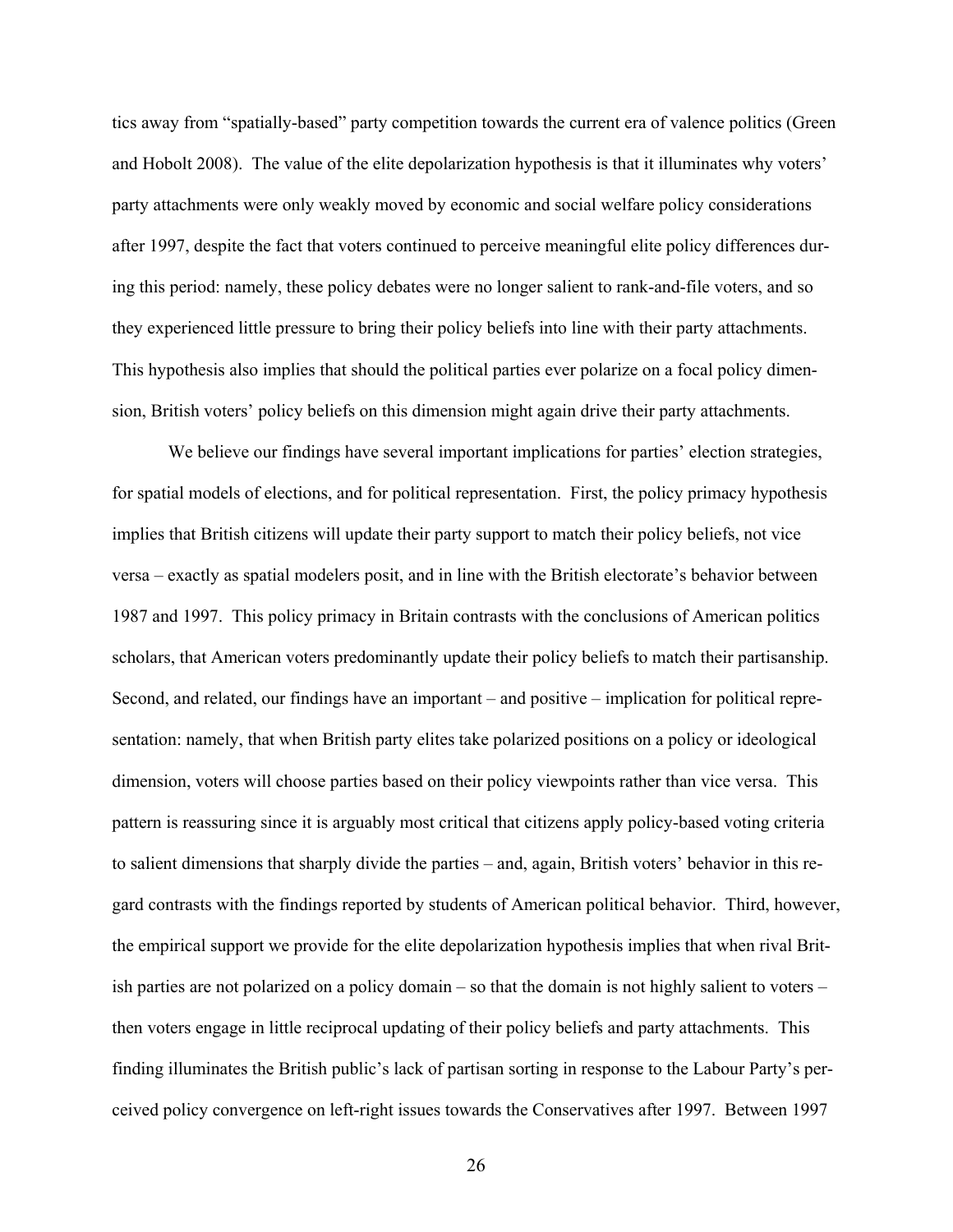and 2001 the public perceived that Labour and Conservative parties-in-parliament continued to depolarize on left-right policy – indeed, we find that the British public perceived that elite depolarization actually accelerated during this period, compared to 1987-1997 (see Table 1 above) – but the policy positions of the British parties-in-the-electorate were static. Fourth, our empirical support for the subconstituencies hypothesis implies that British party elites have electoral incentives to provide equal representation of the collective policy preferences of different subconstituencies in the electorate, including the more and less educated, affluent, and politically-knowledgeable – a finding that again contrasts with the conclusions of American politics scholars, that American politicians respond disproportionately to the viewpoints of affluent and politically-engaged citizens (Bartels 2008; Gilens 2005; Griffin and Newman 2005).

In future research we plan to extend our analyses to other European electorates, and also to additional dimensions of political conflict besides left-right issues.<sup>[21](#page-28-0)</sup> We also plan to explore the implications of our findings for spatial models of elections. In particular, our findings imply that party elites face a complex strategic calculation when they attempt to project the electoral consequences of shifting their policies, because they must account not simply for how such policy shifts affect the party's spatial *proximity* to the voters in the electorate, but also for how these shifts alter the *salience*  that voters attach to different issue dimensions (see, e.g., Meguid 2009). Our findings suggest that accounting for these effects can create a more realistic model of real world electoral competition, and thereby enhance our understanding of parties' election strategies and of political representation.

<span id="page-28-0"></span><sup>&</sup>lt;sup>21</sup> Unfortunately we cannot perform analyses of other dimensions in British politics that parallel our analyses of British citizens' left-right orientations, because the four policy scale questions that we used to construct our latent measure of left-right orientations are the only policy scales that were included in the same format across all three of the British Election Study panels that we analyzed.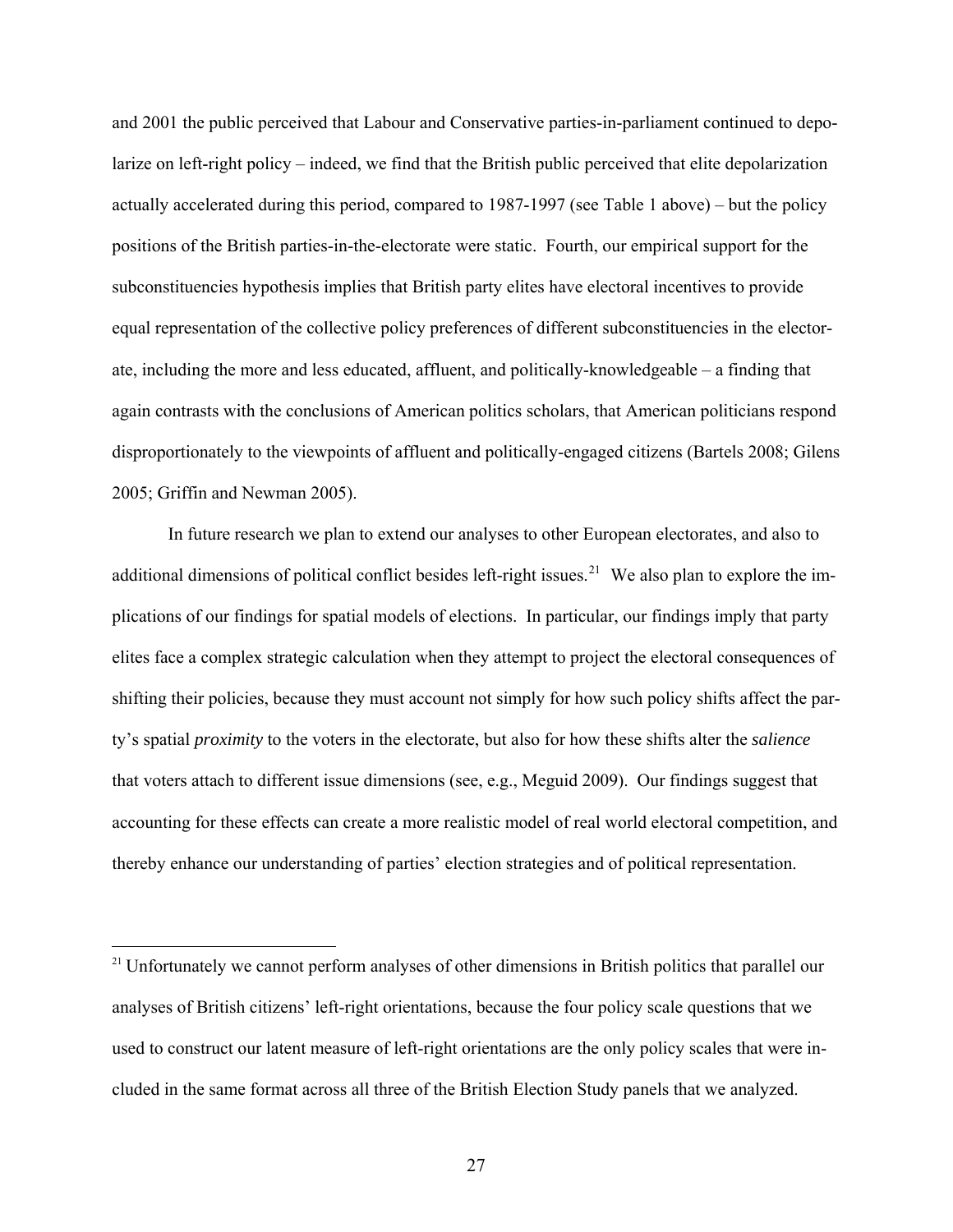#### **References**

- Abramowitz, Alan I., and Kyle L. Saunders. 1998. "Ideological Realignment in the U.S. Electorate." *Journal of Politics* 60(3): 634-652.
- Achen, Christopher H. 1975. "Mass Political Attitudes and the Survey Response." *American Political Science Review* 69(4): 1218-23.
- Adams, James, Jane Green, and Caitlin Milazzo. 2009. "Which Voting Subconstituencies Have Reacted to Elite Depolarization in Britain? An Analysis of the British Public's Policy Beliefs and Partisan Loyalties, 1987-2001." Annual meeting of the American Political Science Association. September 2009.
- Andersen, T. W. 1957. "Maximum Likelihood Estimates for a Multivariate Normal Distribution When Some Observations Are Missing.*" Journal of the American Statistical Association*  52(278): 200–03.
- Ansolabehere, Stephen, Jonathan Rodden, and James M. Snyder, Jr. 2008. "The Strength of Issues: Using Multiple Measures to Gauge Preference Stability, Ideological Constraint, and Issue Voting." *American Political Science Review* 102(2): 215-232.
- Baldassarri, Delia, and Andrew Gelman. 2008. "Partisans without Constraint: Political Polarization and Trends in American Public Opinion." *American Journal of Sociology* 114(2): 408-446.
- Bara, Judith, and Ian Budge. 2001. "Party Policy and Ideology: Still New Labour?" In Pippa Norris (ed.), *Britain Votes 2001*. Oxford: Oxford University Press.
- Bartels, Larry M. 2008. *Unequal Democracy: The Political Economy of the New Gilded Age*. New York: Russell Sage Foundation, and Princeton: Princeton University Press.
- Bartels, Larry M. 2002. "Beyond the Running Tally: Partisan Bias in Political Perceptions." *Political Behavior* 24(2): 117-150.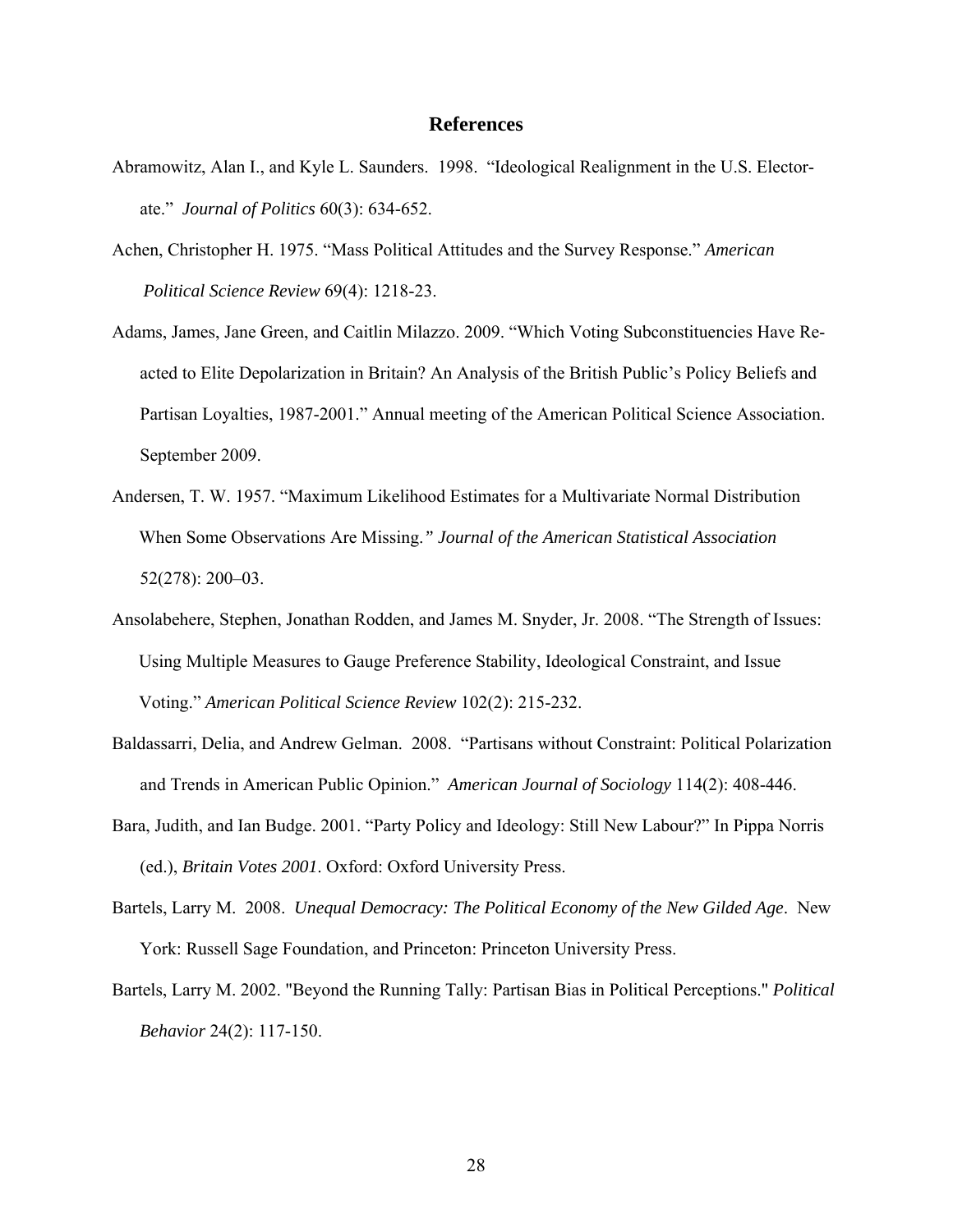- Bartels, Larry M. 2000. "Partisanship and Voting Behavior, 1952-1996." *American Journal of Political Science* 44(1): 35- 50.
- Bartle, John. 1999. "Improving the Measurement of Party Identification" in J. Fisher, P. Cowley, D. Denver and A. Russell (Eds) *British Elections and Parties Review*, Vol. 9. London: Frank Cass.
- Benoit, Kenneth, and Michael Laver. 2006. *Party Policy in Modern Democracies* (Routledge Research in Comparative Politics).
- Berglund, Frode, Sören Holmberg, Hermann Schmitt, and Jacques Thomassen. 2005. "Party Identification and Party Choice." In J. Thomassen (Ed), *The European Voter* (pp. 105-123). Oxford: Oxford University Press.
- Budge, Ian. 1999. "Party Policy and Ideology: Reversing the 1950s?" In Geoffrey Evans and Pippa Norris (eds.), *Critical Elections: British Parties and Voters in Long-term Perspective*. London: Sage.
- Butler, David, and Donald Stokes. 1969. *Political Change in Britain*. London: Macmillan.
- Butler, David, and Dennis Kavanaugh. 2002. *The British General Election of 2001*. Palgrave.
- Campbell, Angus, Philip E. Converse, Warren E. Miller, and Donald E. Stokes. 1960. *The American Voter*. New York:Wiley.
- Carmines, Edward G., and James A. Stimson. 1989. *Issue Evolution: Race and the Transformation of American Politics.* Princeton, NJ: Princeton University Press.
- Carrubba, Clifford. 2001. "The Electoral Connection in European Union Politics." *Journal of Politics* 63(1): 141–58.
- Carsey, Thomas, and Geoffrey Layman. 2006. "Changing Sides or Changing Minds? Party Identification and Policy Preferences in the American Electorate." *American Journal of Political Science* 50(2): 464-77.
- Clarke, Harold D., Lawrence LeDuc, Jane Jenson and Jon H. Pammett. 1979. *Political Choice in Canada*. Toronto: McGraw-Hill Ryerson.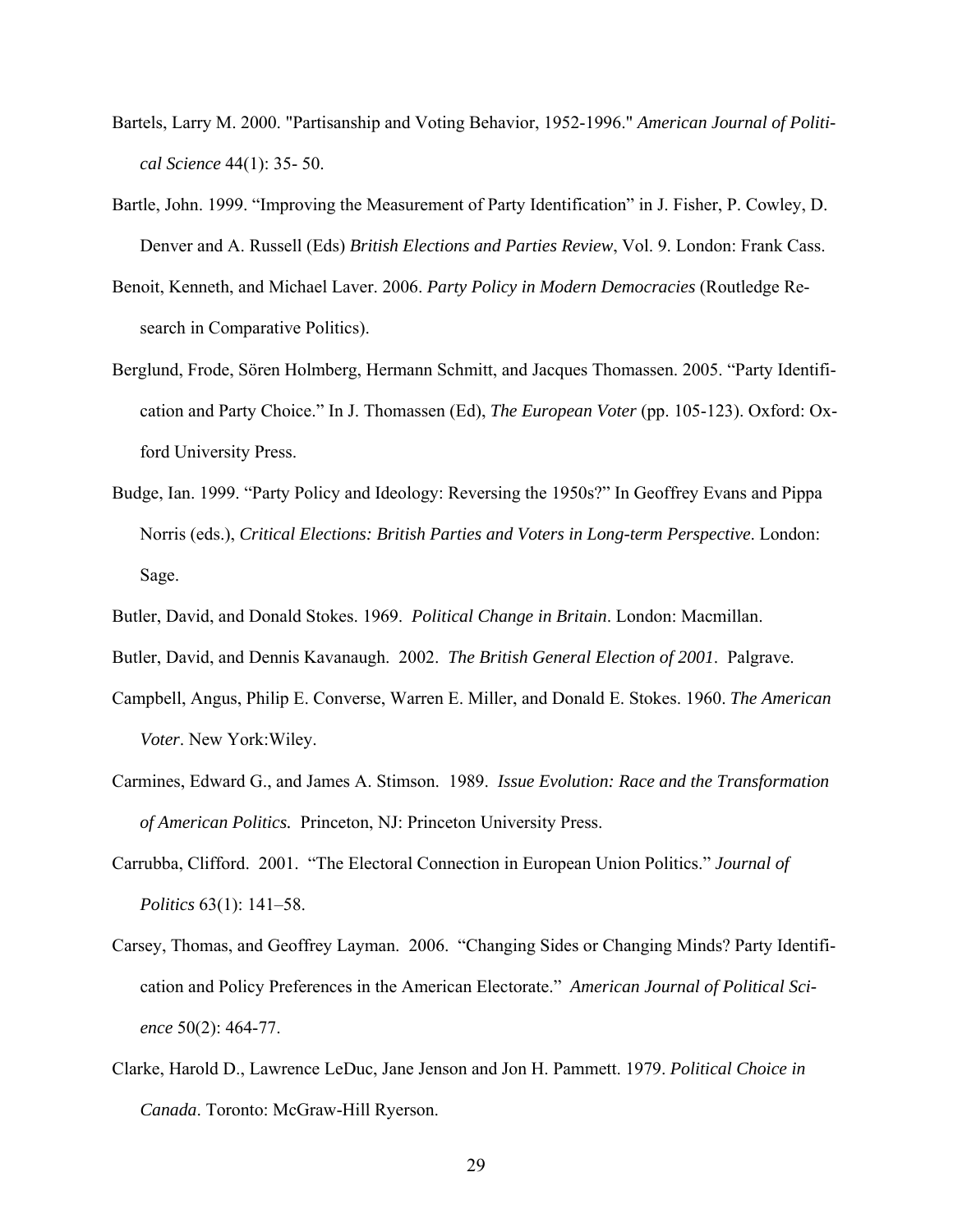- Clarke, D. Harold, and Allan L. Mccutcheon. 2009. "The Dynamics Of Party Identification Reconsidered." *Public Opinion Quarterly* 2(1):1–25
- Clarke, Harold, David Sanders, Marianne C. Stewart, and Paul M. Whiteley. 2009. *Performance Politics and the British Voter*. New York: Cambridge University Press.
- Clarke, Harold D., David Sanders, Marianne C. Stewart, and Paul F. Whiteley. 2004. *Political Choice in Britain*. Oxford: Oxford University Press.
- Claassen, Ryan, and Benjamin Highton. 2008. "Policy Polarization among Party Elites and Significance of Political Awareness in the Mass Public." *Political Research Quarterly* 61(3): 1-14.
- Clements, Ben, and John Bartle. 2009. The European Issue and Party Choice at British General Elections, 1974 – 2005. *Journal of Elections, Public Opinion and Parties*, Vol. 19 (4): 377 – 411.
- Converse, Philip E. 1964. "The Nature of Belief Systems in Mass Publics." In David E. Apter (ed.), *Ideology and Discontent*. New York: Free Press.
- Dalton, Russell J. 2008. *Citizen Politics: Public Opinion and Political Parties in Advanced Industrial Democracies*. CQ Press.
- Dalton, Russell. 1985. "Political Parties and Political Representation." *Comparative Political Studies*  17(2): 267-99.
- Dancey, Logan, and Paul Goren. 2010. "Party Identification, Issue Attitudes, and the Dynamics of Political Debate." *American Journal of Political Science* 54(3): 686-699.

Denver, David. 2003. *Elections and Voters in Britain*. Basingstoke: Palgrave Macmillan.

Denver, David. 1998. *Elections and Voting Behaviour in Britain*. Harvester: Wheatsheaf.

- Downs, Anthony. 1957. *An Economic Theory of Democracy*. New York: Harper and Row.
- van der Eijk, Cees, and Kees Niemoller. 1983. *Electoral Change in the Netherlands*. Amsterdam: CT Press.

Enelow, James, and Melvin Hinich. 1984. *The Spatial Theory of Voting*. Cambridge: Cambridge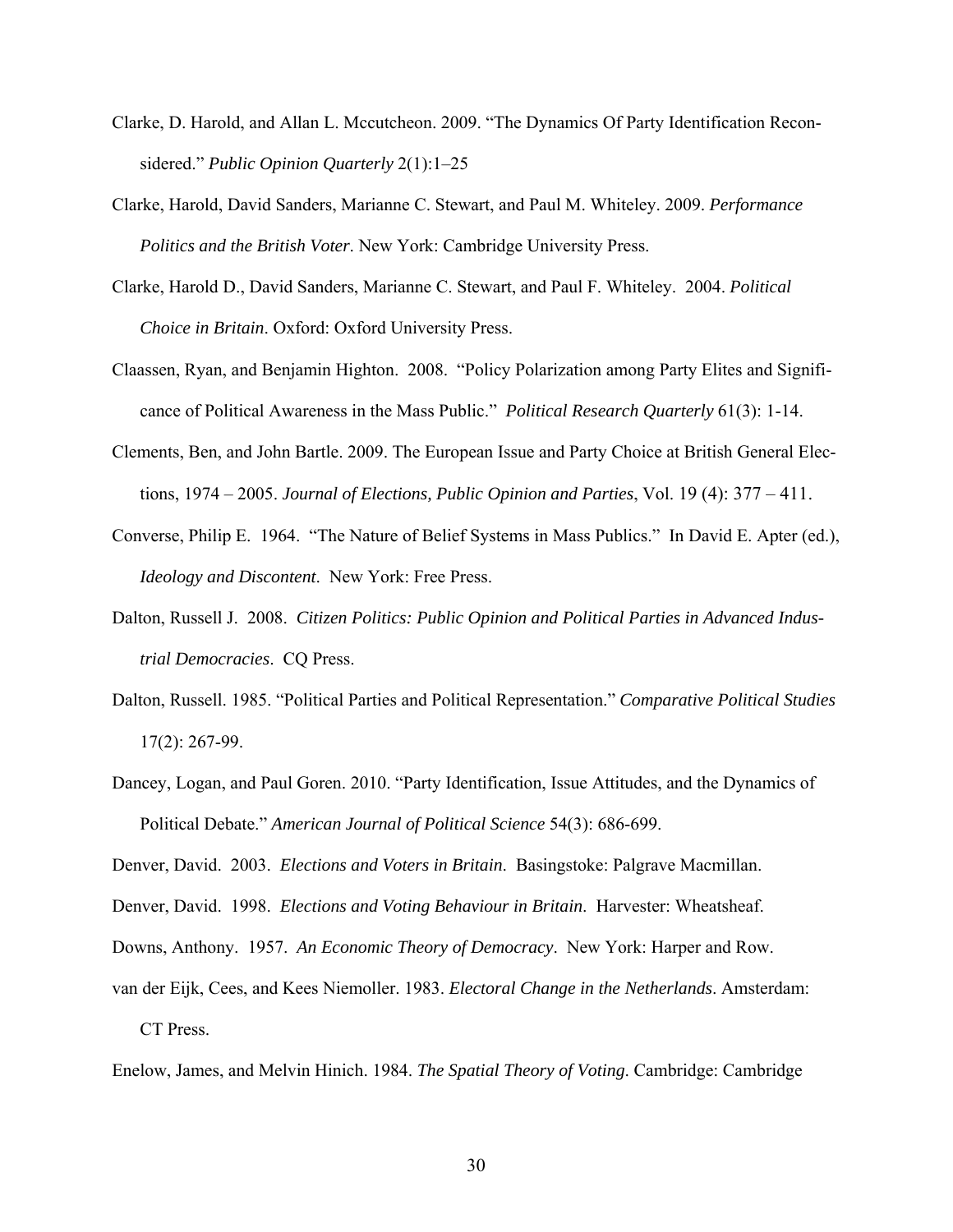University Press.

- Erikson, Robert, Michael MacKuen, and James Stimson. 2002. *The Macro Polity*. Cambridge: Cambridge University Press.
- Evans, Geoffrey. 2002. "European integration, Party Politics and Voting in the 2001 Election." *Journal of Elections, Public Opinion and Parties* 12(1): 95-110.
- Evans, Geoffrey, and Robert Andersen. 2004. "Do Issues Decide? Partisan Conditioning and Perceptions of Party Issue Positions Across the Electoral Cycle." *Journal of Elections, Public Opinion and Parties* 14(1): 18-39.
- Fiorina, Morris. P. 1981. *Retrospective Voting in American National Elections.* New Haven: Yale University Press.
- Fiorina, Morris. P., and Levendusky, Matthew. S. 2006. "Disconnected: The Political Class versus the People." In P.S. Nivola and D.W. Brady (eds.), *Red and Blue Nation?: Characteristics and Causes of America's Polarized Politics, Vol. 1.* Washington, D.C.: Brookings Institute Press, 49- 57.
- Gabel, Matthew, and Kenneth Scheve. 2007. "Estimating the Effect of Elite Communications on Public Opinion Using Instrumental Variables." *American Journal of Political Science* 51(4): 1013-28.
- Gerber, Alan, and Donald Green. 1999. "Misperceptions about Perceptual Bias." *Annual Review of Political Science* 2: 189-210.
- Gerber, Elisabeth R. and John E. Jackson. 1993. "Endogenous Preferences and the Study of Institutions." *American Political Science Review* 87(3): 639-656
- Gilens, Martin. 2005. "Inequality and Democratic Responsiveness." *Public Opinion Quarterly* 69(5): 778-796.
- Golder, Matt, and Jacek Stramski. 2010. "Ideological Congruence and Electoral Institutions." *American Journal of Political Science* 54(1): 90-106.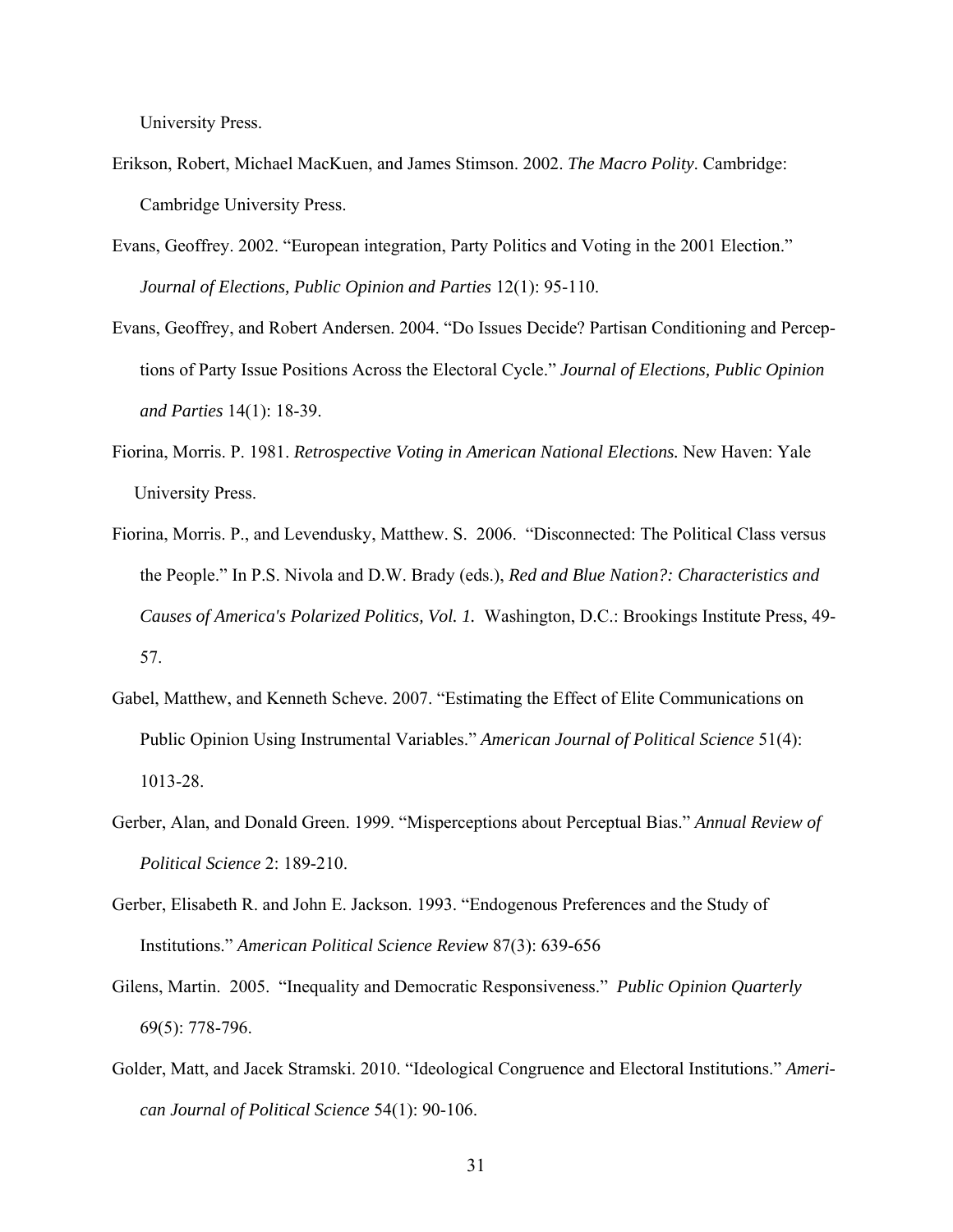- Goren, Paul. 2005. "Party Identification and Core Political Values." *American Journal of Political Science* 49: 881-96.
- Granberg, Donald, and Sèoren Holmberg. 1988. *The Political System Matters: Social Psychology and Voting Behaviour in Sweden and the United States*, *European Monographs in Social Psychology*. Cambridge, Paris: Cambridge University Press; Maison des sciences de l'homme.
- Green, Donald Philip and Bradley Palmquist. 1990. "Of Artifacts and Partisan Instability." *American Journal of Political Science* 34 (3): 872-902.
- Green, Donald P., Bradley Palmquist, and Eric Schickler. 2002. *Partisan Hearts and Minds: Political Parties and the Social Identities of Voters*, *Yale ISPS series*. New Haven, Conn.; London: Yale University Press.
- Green, Jane. 2007. "When Voters and Parties Agree: Valence Issues and Party Competition." *Political Studies* 55(3): 629-55.
- Green, Jane. Forthcoming. "A Test of Core Vote Theories: The British Conservatives, 1997 2005". *British Journal of Political Science*.
- Green, Jane, and Sara. B. Hobolt. 2008. "Owning the Issue Agenda: Explaining Party Strategies in British General Election Campaigns." *Electoral Studies* 27(3): 460-476.
- Griffin, John D. and Brian Newman. 2005. "Are Voters Better Represented?" *Journal of Politics* 67(4): 1206-1227
- Heath, A. F., Roger Jowell, and John Curtice. 1985. *How Britain Votes*. Oxford: Pergamon.
- Hetherington, Marc J. 2009. "Review Article: Putting Polarization in Perspective." *British Journal of Political Science* 39(2): 413-448.
- Hetherington, Marc J. 2001. "Resurgent Mass Partisanship: The Role of Elite Polarization." *American Political Science Review* 95(3): 619-631.
- Highton, Benjamin, and Cindy Kam. 2011. "The Long-term Dynamics of Partisanship and Issue Orientations." *Journal of Politics* 14(1): 202-215.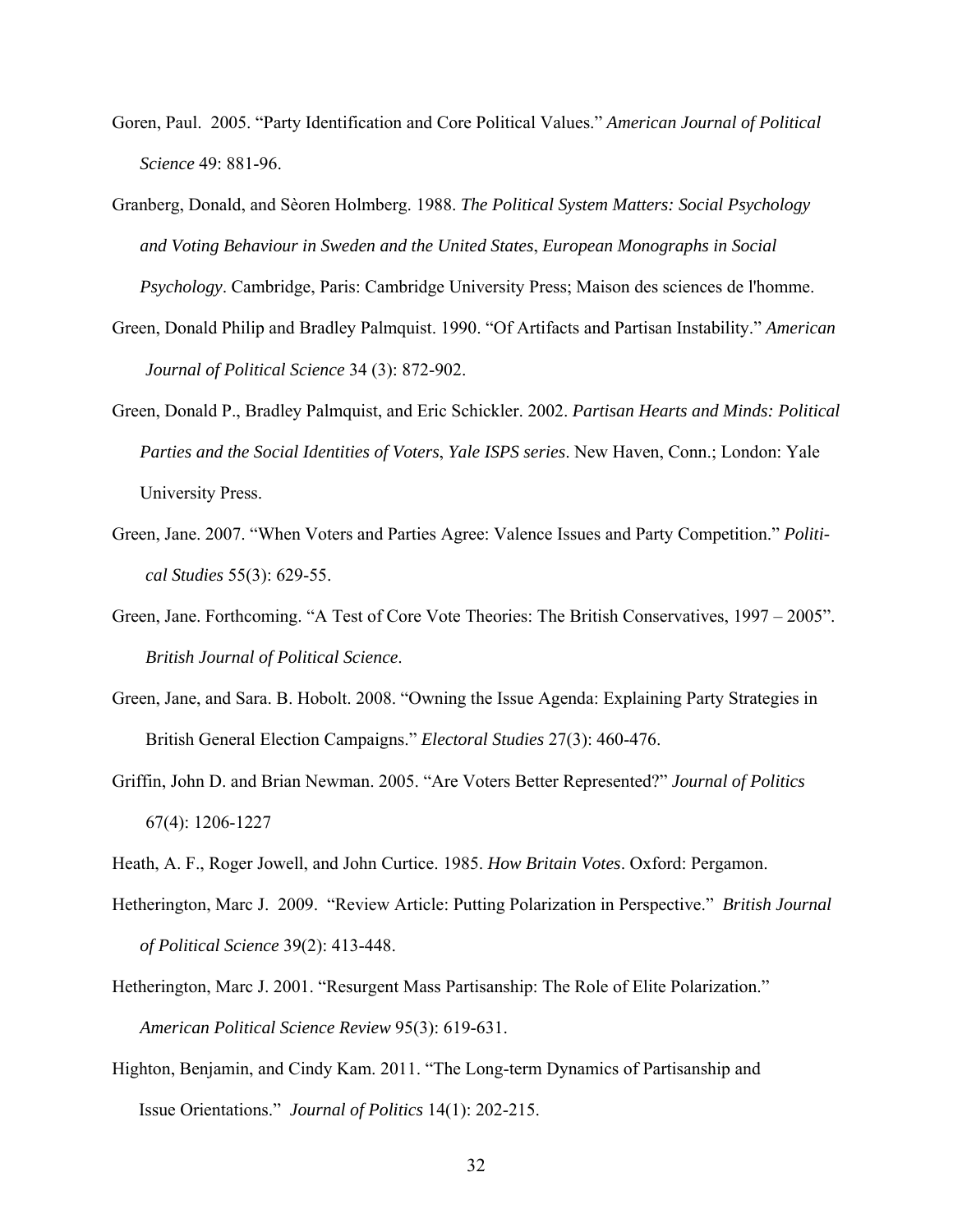- Himmelweit, Hilde T., Patrick Humphreys, and Marianne Jaeger. 1985. *How Voters Decide: A Model of Vote Choice Based on a Special Longitudinal Study Extending over Fifteen Years and the British Election Surveys of 1970-1983*. Milton Keynes: Open University Press.
- Inglehart, Ronald and Hans D. Klingemann. 1976. "Party Identification, Ideological Preference and the Left-Right Dimension among Western Mass Publics," In I. Budge, I. Crewe & D. Fadie (eds.), *Party identification and Beyond* (pp. 243–273). New York: John Wiley.
- Jackson, John. E. 1975. "Issues, Party Choices, and Presidential Votes." *American Journal of Political Science* 19(2): 161-185.
- Katz, Jonathon N., and Gary King. 1999. "A Statistical Model for Multiparty Electoral Data." *American Political Science Review* 93(1): 15-32.
- Kedar, Orit. 2009. *Voting for Policy, Not Parties: How Voters Compensate for Power Sharing*. Cambridge: Cambridge University Press.
- Krosnick, Jon. 1990. "Government Policy and Citizen Passion: A Study of Issue Publics in Contemporary America." *Political behavior* 12(1): 59-92
- Layman, Geoffrey C., and Thomas M. Carsey. 2002. "Party Polarization and Party Structuring of Policy Attitudes: A Comparison of Three NES Panel Studies." *Political Behavior* 24 (3): 199-236.
- Layman, Geoffrey C., Thomas M. Carsey, and Juliana Menasce Horowitz. 2006. "Party Polarization in American Politics: Characteristics, Causes, and Consequences." *Annual Review of Political Science* 9: 83-110.
- Laver, Michael. 1998. "Party Policy in Britain 1997: Results from an Expert Survey." *Political Studies* 46: 336–347.
- Levendusky, Matthew S. 2009. "The Microfoundations of Mass Polarization." *Political Analysis*  17(2): 162-176.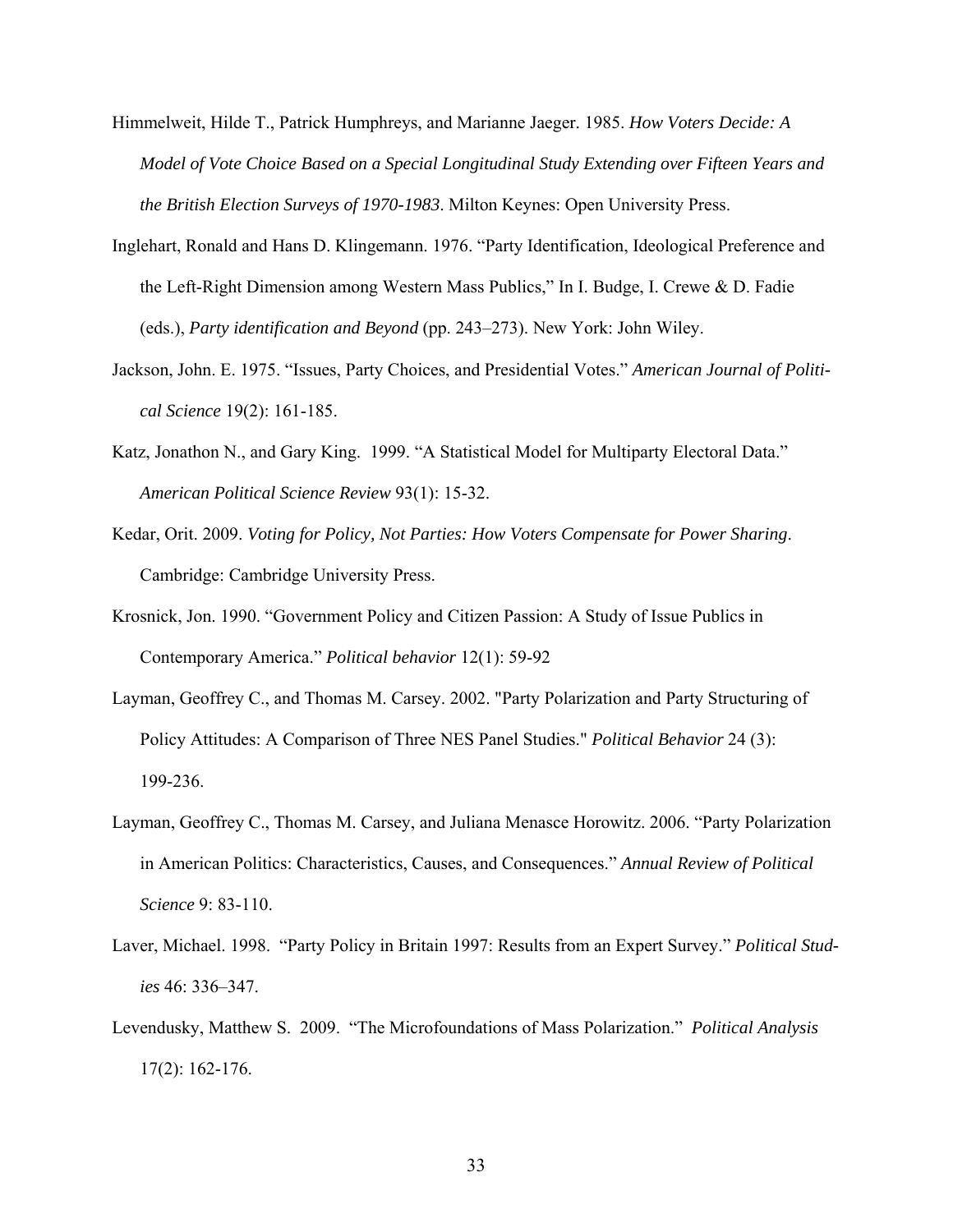- McDonald, Michael, and Ian Budge. 2005. *Elections, Parties, and Democracy: Conferring the Median Mandate.* Oxford: Oxford University Press.
- Markus, Gregory B., and Philip E. Converse. 1979. "A Dynamic Simultaneous Equation Model of Electoral Choice." *American Political Science Review* 73(4): 1055-1070.
- Meguid, Bonnie. 2008. *Party Competition between Unequals*. Cambridge: Cambridge University Press.
- Norris, Pippa. 1999. "New Politicians? Changes in Party Competition at Westminster." In Geoffrey Evans and Pippa Norris (eds.), *Critical Elections: British Parties and Voters in Long-term Perspective*. London: Sage.

Norton, Philip. 2001. *The British Polity* (4<sup>th</sup> edition). Addison Wesley Longman.

- Page, Benjamin I., and Calvin C. Jones. 1979. "Reciprocal Effects of Policy Preferences, Party Loyalties and the Vote. *American Political Science Review* 73(4): 1071-1089.
- Powell, G. Bingham. 2000. *Elections as Instruments of Democracy: Majoritarian and Proportional Visions.* New Haven: Yale University Press.
- Russell, Andrew, and Edward Fieldhouse. 2004. *Neither Left nor Right: The Liberal Democrats and the Electorate*. Manchester: Manchester University Press.
- Sárlvik, Bo, and Ivor Crewe. 1983. *Decade of Dealignment: The Conservative Victory of 1979 and Electoral Trends in the 1970s*. Cambridge: Cambridge University Press.
- Shiveley, W. Phillips. 1979. "The Development of Party Identification among Adults: Exploration of a Functional Model." *American Political Science Review* 73(4): 1039-1054.
- Stevenson, Randolph T., and Greg Vonnahme. 2009. "Executive Selection and the Informed Electorate: How the Rules and Norms Governing Cabinet Formation Impact Citizens' Knowledge of Politics." Presented at the Annual Meeting of the Midwest Political Science Association, Chicago.
- Stokes, Donald. 1992. "Valence Politics." In *Electoral Politics*, edited by D. Kavanagh. Oxford: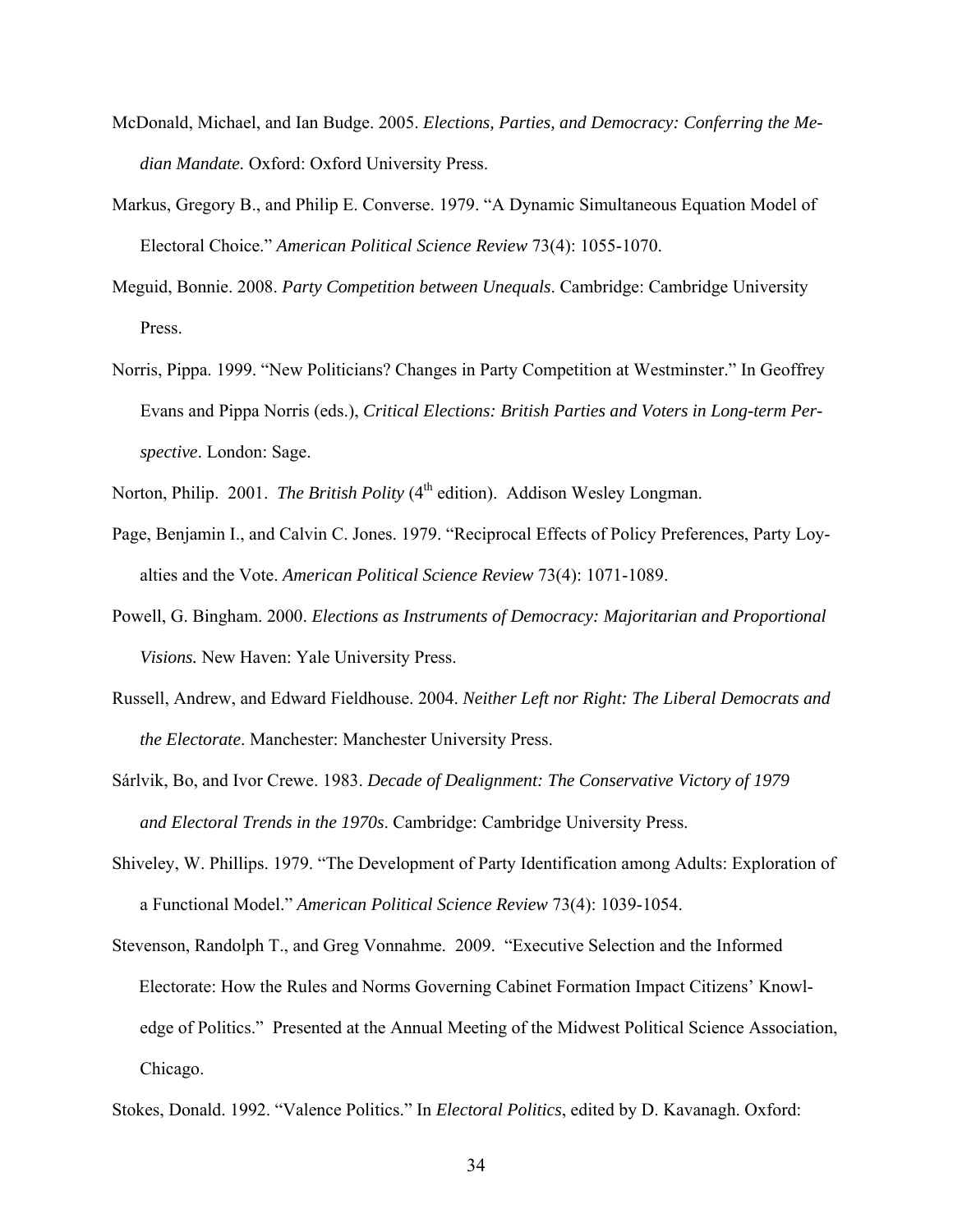Clarendon Press.

- Stokes, Donald E. 1963. "Spatial Models of Party Competition." *The American Political Science Review* 57 (2):368 - 377.
- Tavits, M. 2009. "The Making of Mavericks: Local Loyalties and Party Defection." *Comparative Political Studies* 42(6): 793-815.

Thomassen, Jaques. J. 2005. *The European Voter* (Ed), Oxford: Oxford University Press.

- Thomassen, Jaques. J. 1976. "Party Identification as a Cross-National Concept: Its Meaning in the Netherlands," in I. Budge, I. Crewe and D. Farlier (Eds.) *Party Identification and Beyond: Representations of Voting and Party Competition*. London: John Wiley and Sons.
- Wattenberg, Martin P. 1984. *The Decline of American Parties, 1952- 1996*. Cambridge, Mass: Harvard University Press.
- Webb, Paul, and David .M. Farrell. 1999. "Party Members and Ideological Change." In Geoffrey Evans and Pippa Norris (eds.), *Critical Elections: British Parties and Voters in Long-term Perspective*. London: Sage.
- Westholm, Anders, and Richard G. Niemi. 1992. "Political Institutions and Political Socialization: A Cross-National Study." *Comparative Politics* 25(1): 25-41.
- Whiteley, Paul, and Patrick Seyd. 2002. *High-Intensity Participation: The Dynamics of Party Activism in Britain*. Ann Arbor: University of Michigan Press.
- Wiley, David E., and James A. Wiley. 1970. "The Estimation of Measurement Error in Panel Data." *American Sociological Review* 35(1): 112-7.
- Zaller, John. 1992. *The Nature and Origins of Mass Opinion*. Cambridge: Cambridge University Press.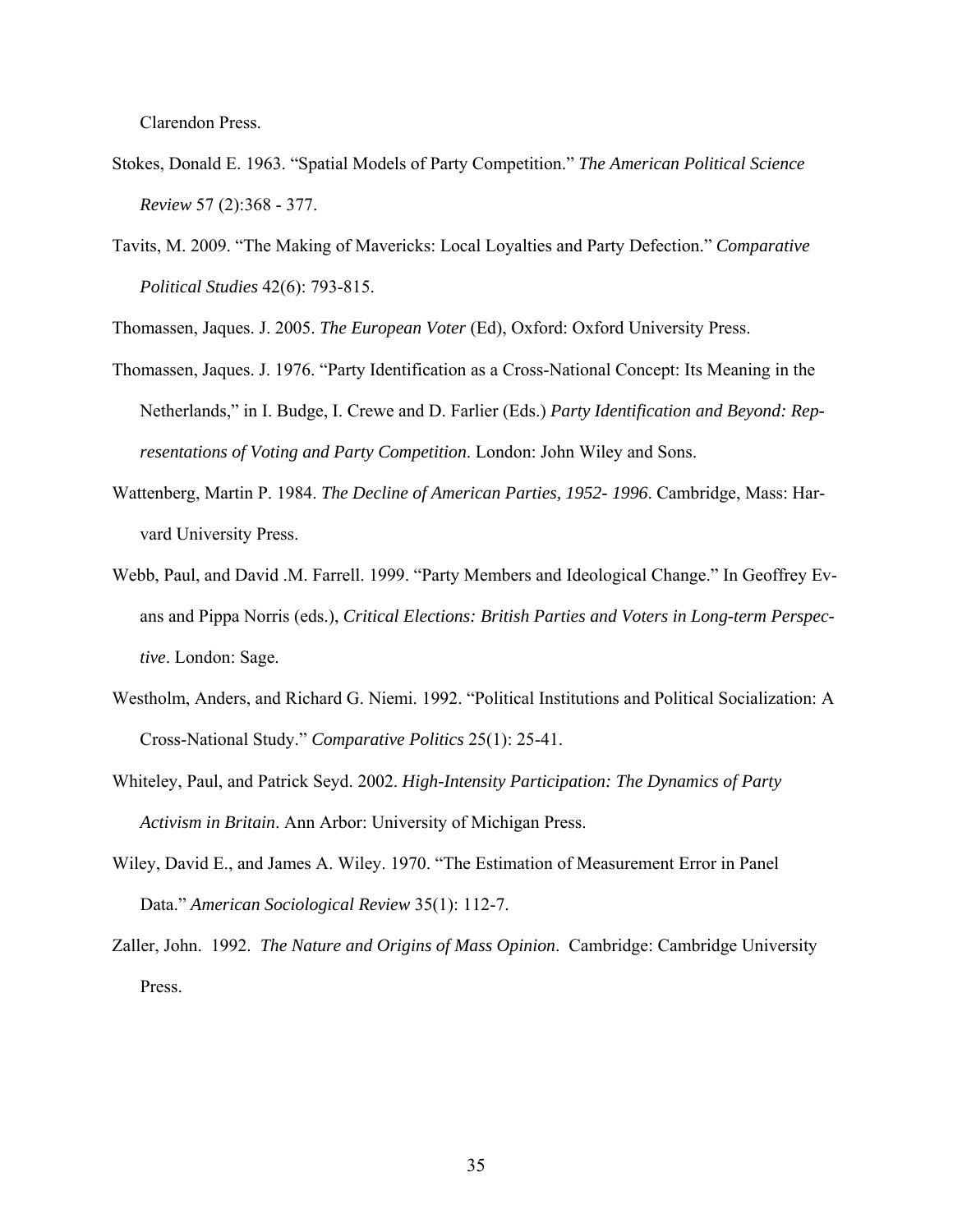|                                |               | 1987 | 1992 | 1997  | 2001 |
|--------------------------------|---------------|------|------|-------|------|
| <b>Social Services</b>         | Labour        | 3.03 | 2.83 | 3.59  | 4.17 |
|                                | Conservatives | 7.16 | 7.06 | 6.94  | 6.21 |
|                                | Lab-Con gap   | 4.13 | 4.23 | 3.35  | 2.04 |
| Nationalization                | Labour        | 2.92 | 3.59 | 4.66  | 5.45 |
|                                | Conservatives | 9.14 | 8.38 | 8.00  | 7.50 |
|                                | Lab-Con gap   | 6.22 | 4.79 | 3.34  | 2.05 |
| Inflation/unempl               | Labour        | 2.33 | 2.98 | 3 1 4 | 3.73 |
|                                | Conservatives | 6.38 | 6 44 | 6 16  | 5.88 |
|                                | Lab-Con gap   | 4.05 | 3.46 | 3.02  | 2.15 |
| Redistribution                 | Labour        | 2.95 | 3.08 | 3.49  | 4.65 |
|                                | Conservatives | 8.43 | 7.90 | 8.21  | 7.47 |
|                                | Lab-Con gap   | 5.48 | 4.82 | 4.72  | 2.82 |
| Average Lab-Con gap (4 scales) |               | 4.97 | 4.33 | 3.61  | 2.27 |

## **Table 1. British Election Study Respondents' Mean Placements of the Labour and Conservative Parties, 1987-2001**

Notes. The numbers reported in the table are the mean positions that British Election Study respondents ascribed to the Labour and Conservative parties along the issue scales, computed, for each scale in each year, over all respondents who gave a valid party placement on the scale. The rows labeled "Lab-Con gap" report the difference between the mean placements of the Conservative Party and the mean placement of the Labour Party. All four scales are from 1 to 11, with higher numbers denoting more right-wing responses. The texts of the policy scale questions are reported in the appendix.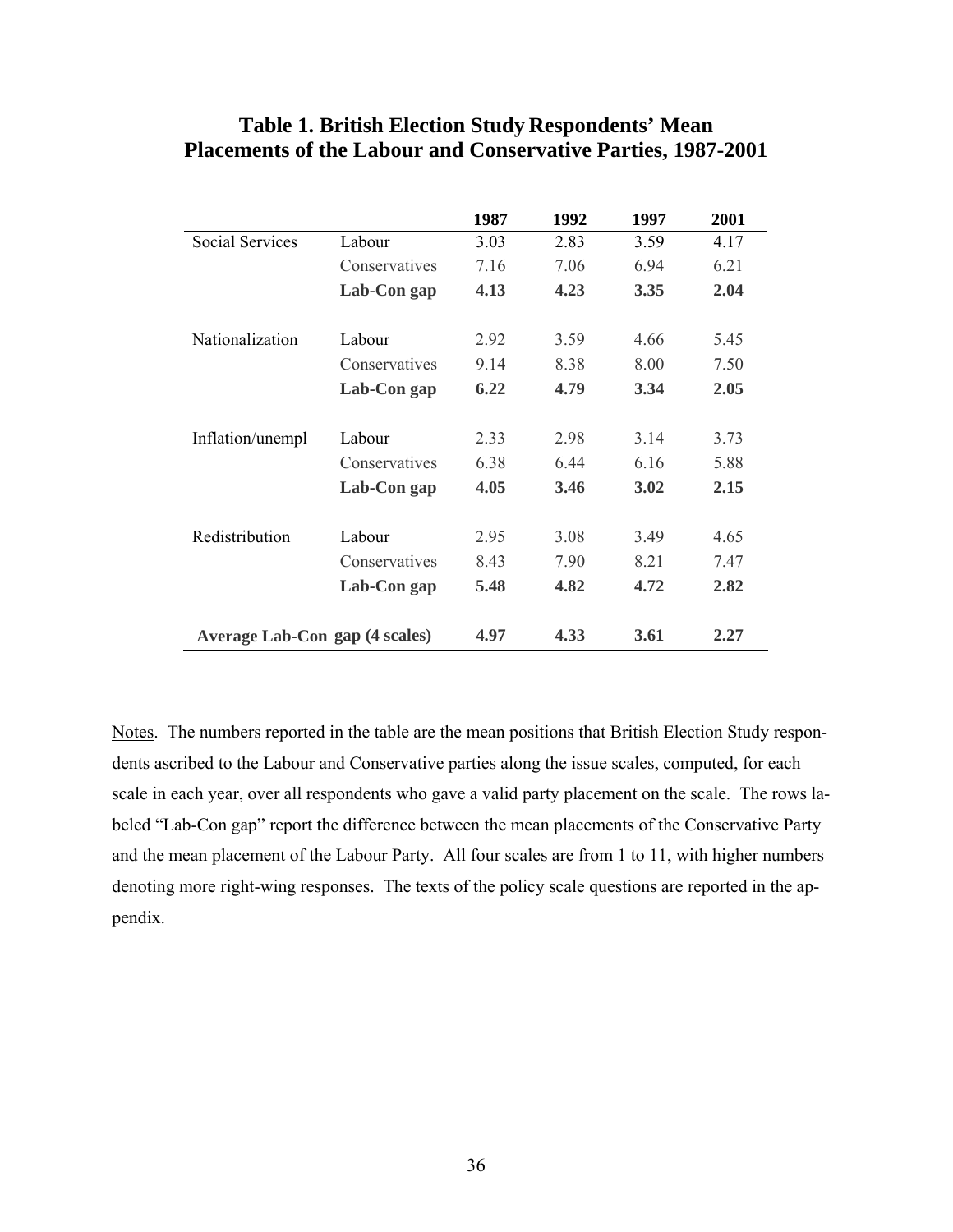|                                       |               | 1987 | 1992 | 1997 | 2001 |
|---------------------------------------|---------------|------|------|------|------|
| <b>Social Services</b>                | All           | 4.5  | 4.1  | 3.7  | 3.9  |
|                                       | Lab partisans | 3.6  | 3.1  | 3.2  | 3.4  |
|                                       | Con partisans | 5.2  | 5.0  | 4.4  | 4.6  |
|                                       | Lab-Con gap   | 1.6  | 1.9  | 1.2  | 1.2  |
| Nationalization                       | All           | 6.4  | 5.6  | 5.3  | 5.1  |
|                                       | Lab partisans | 4.4  | 4.1  | 4.6  | 4.5  |
|                                       | Con partisans | 7.9  | 7.0  | 6.4  | 6.1  |
|                                       | Lab-Con gap   | 3.5  | 2.9  | 1.8  | 1.6  |
| Inflation/unemp                       | All           | 3.5  | 3.5  | 3.6  | 4.0  |
|                                       | Lab partisans | 2.3  | 2.8  | 3.0  | 3.5  |
|                                       | Con partisans | 4.5  | 4.1  | 4.4  | 4.7  |
|                                       | Lab-Con gap   | 2.2  | 1.3  | 1.4  | 1.2  |
| Redistribution                        | All           | 5.0  | 4.5  | 4.1  | 4.8  |
|                                       | Lab partisans | 3.1  | 2.8  | 3.0  | 3.8  |
|                                       | Con partisans | 6.7  | 6.1  | 5.9  | 6.6  |
|                                       | Lab-Con gap   | 3.6  | 3.3  | 2.9  | 2.8  |
| <b>Average Lab-Con gap (4 scales)</b> |               | 2.8  | 2.4  | 1.8  | 1.7  |

# **Table 2. Changes in British Election Study Respondents' Mean Self-placements on the Policy Scales, 1987-2001**

Notes. The numbers reported above represent the British Election Study respondents' mean selfplacements on the policy scales relating to social services, nationalization of industry, tradeoffs between unemployment and inflation, and income redistribution. Mean self-placements are given for all respondents ('All'); for all respondents who reported that they identified with the Labour Party ('Lab partisans'); and for all respondents who reported that they identified with the Conservative Party ('Con partisans'). The figures given in the rows labeled "Lab-Con gap" report the differences between the mean selfplacements of Conservative and Labour partisans on the policy scale. All four scales are from 1 to 11, with higher numbers denoting more right-wing responses. The texts of the policy scale questions and of the party identification questions are reported in the appendix.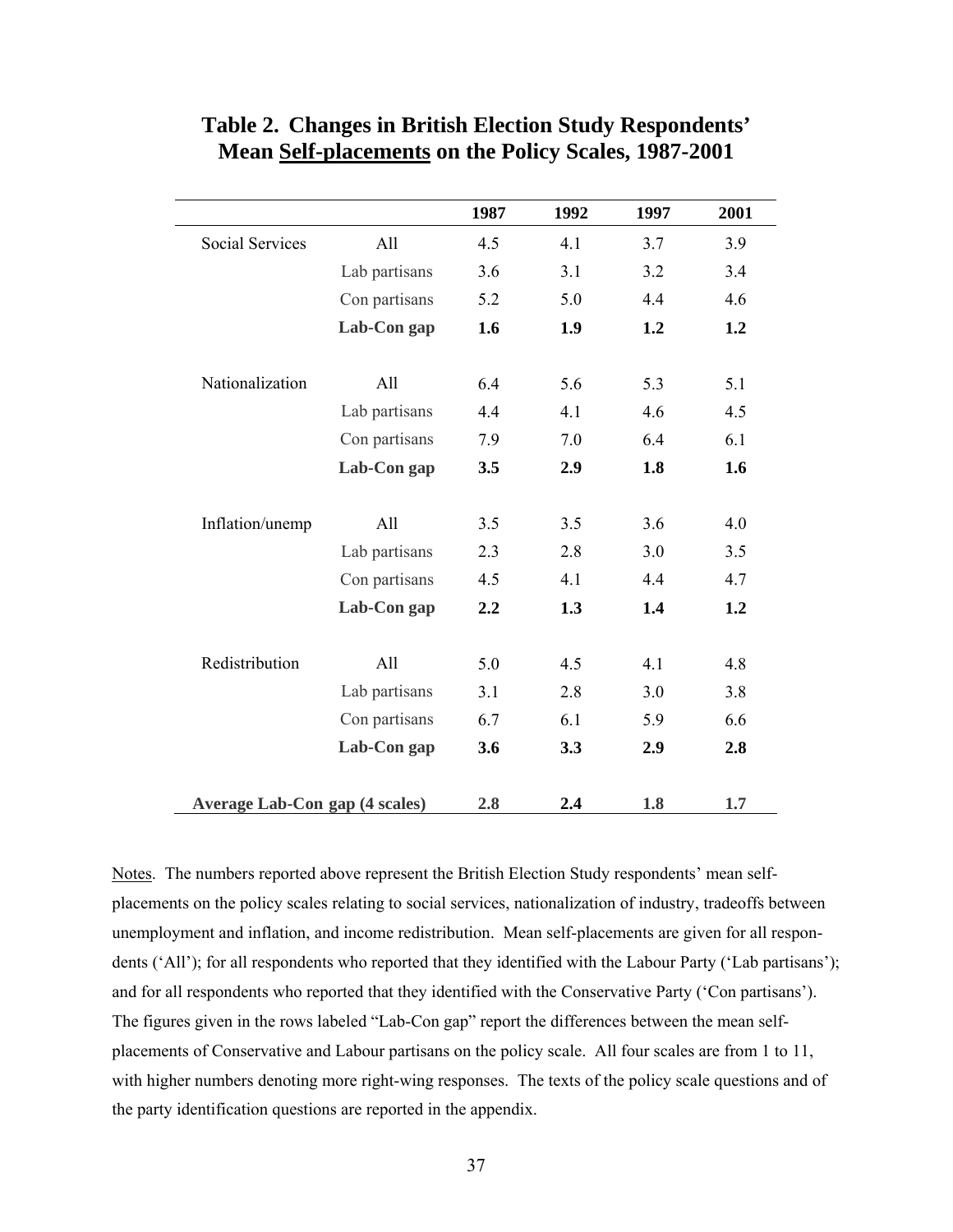|                                                                                                                                                                                                                    | 1987-1992<br>Coefficient (S.E)    |                         | 1992-1997<br>Coefficient (S.E)         |                         | 1997-2001<br>Coefficient (S.E)         |                         |
|--------------------------------------------------------------------------------------------------------------------------------------------------------------------------------------------------------------------|-----------------------------------|-------------------------|----------------------------------------|-------------------------|----------------------------------------|-------------------------|
|                                                                                                                                                                                                                    |                                   |                         |                                        |                         |                                        |                         |
| <b>Stability Coefficients</b><br>Labour Attachment $\rightarrow$ Labour Attachment<br>Conservative Attachment $\rightarrow$ Conservative Attachment<br>Left-right preferences $\rightarrow$ Left-right preferences | $.74***$<br>$.71***$<br>$1.00***$ | (.04)<br>(.05)<br>(.10) | $.76^{**}$<br>$.57^{**}$<br>$.73^{**}$ | (.03)<br>(.03)<br>(.08) | $.93^{**}$<br>$.94^{**}$<br>$.61^{**}$ | (.03)<br>(.06)<br>(.05) |
| <b>Structural Coefficients</b><br>Left-right preferences $\rightarrow$ Labour Attachment<br>Labour Attachment $\rightarrow$ Left-right preferences                                                                 | $-.62**$<br>$-.05$                | (.08)<br>(.03)          | $-0.38$ **<br>$-0.05$ *                | (.07)<br>(.02)          | $-16^{**}$<br>$-07^{**}$               | (.06)<br>(.02)          |
| Left-right preferences $\rightarrow$ Conservative Attachment<br>Conservative Attachment $\rightarrow$ Left-right preferences<br>N                                                                                  | $.49***$<br>$-.03$                | (.09)<br>(.04)<br>1608  | $.52$ <sup>**</sup><br>$-.06$          | (.08)<br>(.03)<br>1924  | $.16^*$<br>$-.01$                      | (.06)<br>(.02)<br>2445  |
| <b>Model Fit</b><br>$\chi^2$ (df = 26)<br>$\Delta_1/\Delta_2$<br>$\rho_1/\rho_2$                                                                                                                                   | 1441.5<br>.97/.97<br>.95/.96      |                         |                                        |                         |                                        |                         |

# **Table 3. Party Attachment-Ideology Cross-Lagged Structural Models**

 $* p < 0.05$ ; \*\*  $p < 0.01$ .

Notes. The coefficients reported in the table were estimated for the specifications given by equations 1-3 in the paper. See the text of the paper for the descriptions and codings of the variables. Sources: 1987-1992, 1992-1997 and 1997-2001 British Election Study panels. Entries are unstandardized, maximum-likelihood estimates (the standard errors for these estimates are reported in parentheses). Factor variances, error variances, error covariances, and disturbances omitted for clarity.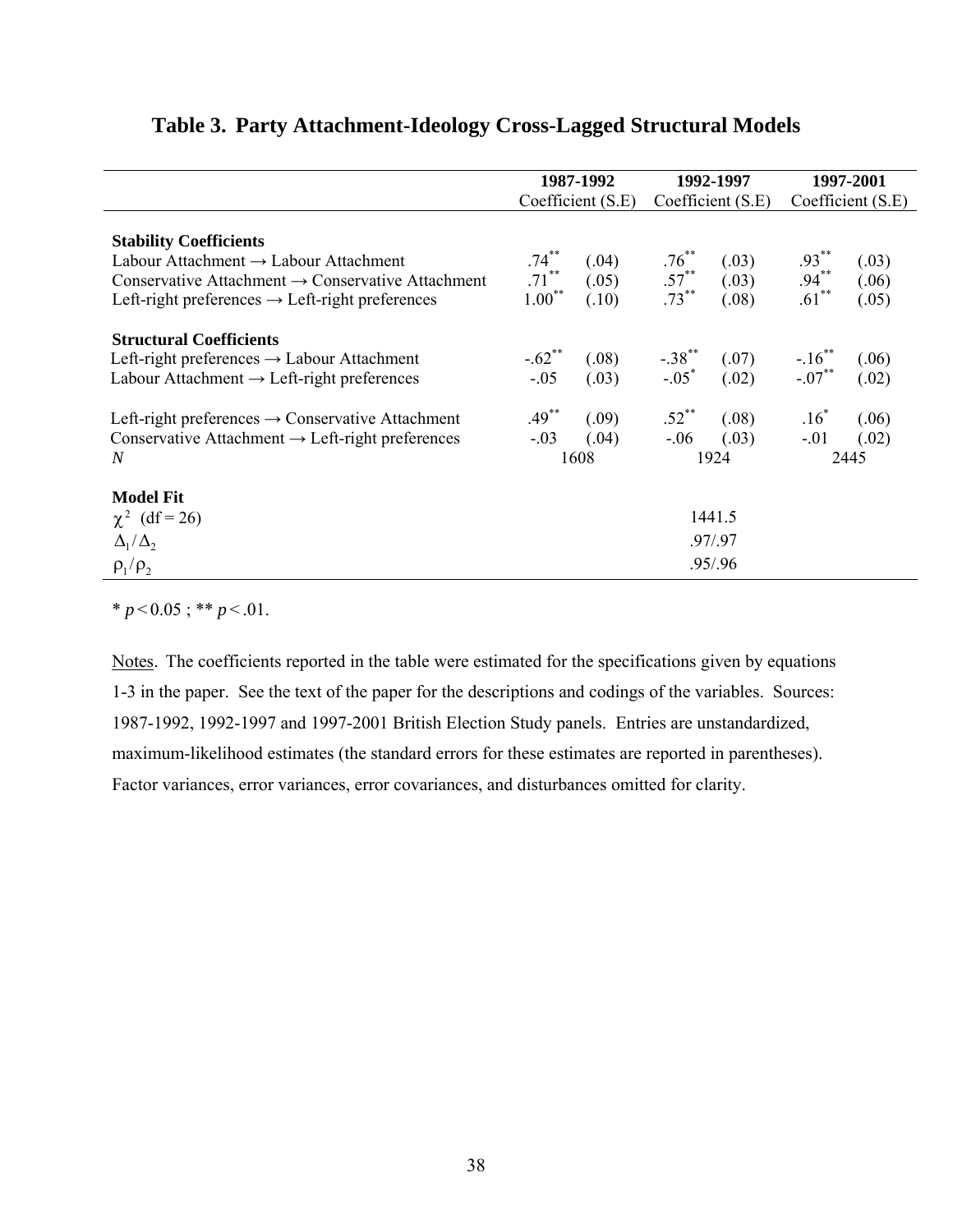|                                                                                                                                                                                                                    | 1987-1992                                                             | 1992-1997                                                                                    | 1997-2001                                                               |  |
|--------------------------------------------------------------------------------------------------------------------------------------------------------------------------------------------------------------------|-----------------------------------------------------------------------|----------------------------------------------------------------------------------------------|-------------------------------------------------------------------------|--|
|                                                                                                                                                                                                                    | Coefficient (S.E)                                                     | Coefficient (S.E)                                                                            | Coefficient (S.E)                                                       |  |
|                                                                                                                                                                                                                    |                                                                       | <b>High Engagement</b>                                                                       |                                                                         |  |
| <b>Stability Coefficients</b><br>Labour Attachment $\rightarrow$ Labour Attachment<br>Conservative Attachment $\rightarrow$ Conservative Attachment<br>Left-right preferences $\rightarrow$ Left-right preferences | $.85***$<br>(.07)<br>$.70^{**}$<br>(.09)<br>$.81^{\ast\ast}$<br>(.18) | $.99***$<br>(.07)<br>$.62$ **<br>(.05)<br>$.71^{\ast\ast}$<br>(.12)                          | $.87^{\ast\ast}$<br>(.06)<br>$.90^{**}$<br>(.05)<br>$.63***$<br>(.08)   |  |
| <b>Structural Coefficients</b><br>Left-right preferences $\rightarrow$ Labour Attachment<br>Labour Attachment $\rightarrow$ Left-right preferences                                                                 | $-.47$ <sup>**</sup><br>(.12)<br>$-.01$<br>(.05)                      | $-.36$ **<br>(.12)<br>.01<br>(.06)                                                           | (.10)<br>$-.03$<br>$-.08*$<br>(.04)                                     |  |
| Left-right preferences $\rightarrow$ Conservative Attachment<br>Conservative Attachment $\rightarrow$ Left-right preferences<br>$\boldsymbol{N}$                                                                   | $.56*$<br>(.22)<br>.04<br>(.06)<br>516                                | $.42$ **<br>(.12)<br>.02<br>(.05)<br>471                                                     | .07<br>(.09)<br>(.05)<br>$-.01$<br>604                                  |  |
| <b>Stability Coefficients</b><br>Labour Attachment $\rightarrow$ Labour Attachment<br>Conservative Attachment $\rightarrow$ Conservative Attachment<br>Left-right preferences $\rightarrow$ Left-right preferences | $.75***$<br>(.08)<br>$.65***$<br>(.10)<br>$1.25***$<br>(.38)          | <b>Low Engagement</b><br>$.78^{\ast\ast}$<br>(.06)<br>$.43***$<br>(.08)<br>$.87***$<br>(.22) | $.87^{\ast\ast}$<br>(.05)<br>$.94^{**}$<br>$.43^{**}$<br>(.06)<br>(.13) |  |
| <b>Structural Coefficients</b><br>Left-right preferences $\rightarrow$ Labour Attachment<br>Labour Attachment $\rightarrow$ Left-right preferences                                                                 | $-.74$ <sup>*</sup><br>(.31)<br>.07<br>(.06)                          | $-.68$ <sup>**</sup><br>(.18)<br>$-.04$<br>(.04)                                             | (.17)<br>.01<br>$-.10$ <sup>**</sup><br>(.03)                           |  |
| Left-right preferences $\rightarrow$ Conservative Attachment<br>Conservative Attachment $\rightarrow$ Left-right preferences<br>$\boldsymbol{N}$                                                                   | $.85***$<br>(.28)<br>(.08)<br>.03<br>461                              | $.87***$<br>(.22)<br>$-.13$ <sup>*</sup><br>(.09)<br>698                                     | $-.11$<br>(.14)<br>(.06)<br>$-.00$<br>776                               |  |
| <b>Model Fit</b><br>$\chi^2$ (df = 172)<br>$\Delta_1/\Delta_2$                                                                                                                                                     | 390.4<br>.96/.98                                                      | 314.3<br>.97/.98                                                                             | 380.7<br>.96/98                                                         |  |
| $\rho_1/\rho_2$                                                                                                                                                                                                    | .93/.96                                                               | .94/.97                                                                                      | .94/.97                                                                 |  |

## **Table 4: Subconstituency-based Analyses: Political Engagement**

 $* p < 0.05$ ;  $* p < 0.01$ .

Notes. For these analyses we subdivided the BES respondents according to whether they scored above or below the median on a political engagement index we developed that was based on respondents' reported level of education, income, and newspaper readership. The coefficients reported in the table were estimated for the specifications given by equations 1-3 in the paper. See the text of the paper for our description of the political engagement index and for the descriptions and codings of the variables. Sources: 1987-1992, 1992-1997 and 1997-2001 British Election Study panels. Entries are unstandardized, maximum-likelihood estimates (the standard errors for these estimates are reported in parentheses). Factor variances, error variances, error covariances, and disturbances omitted for clarity.